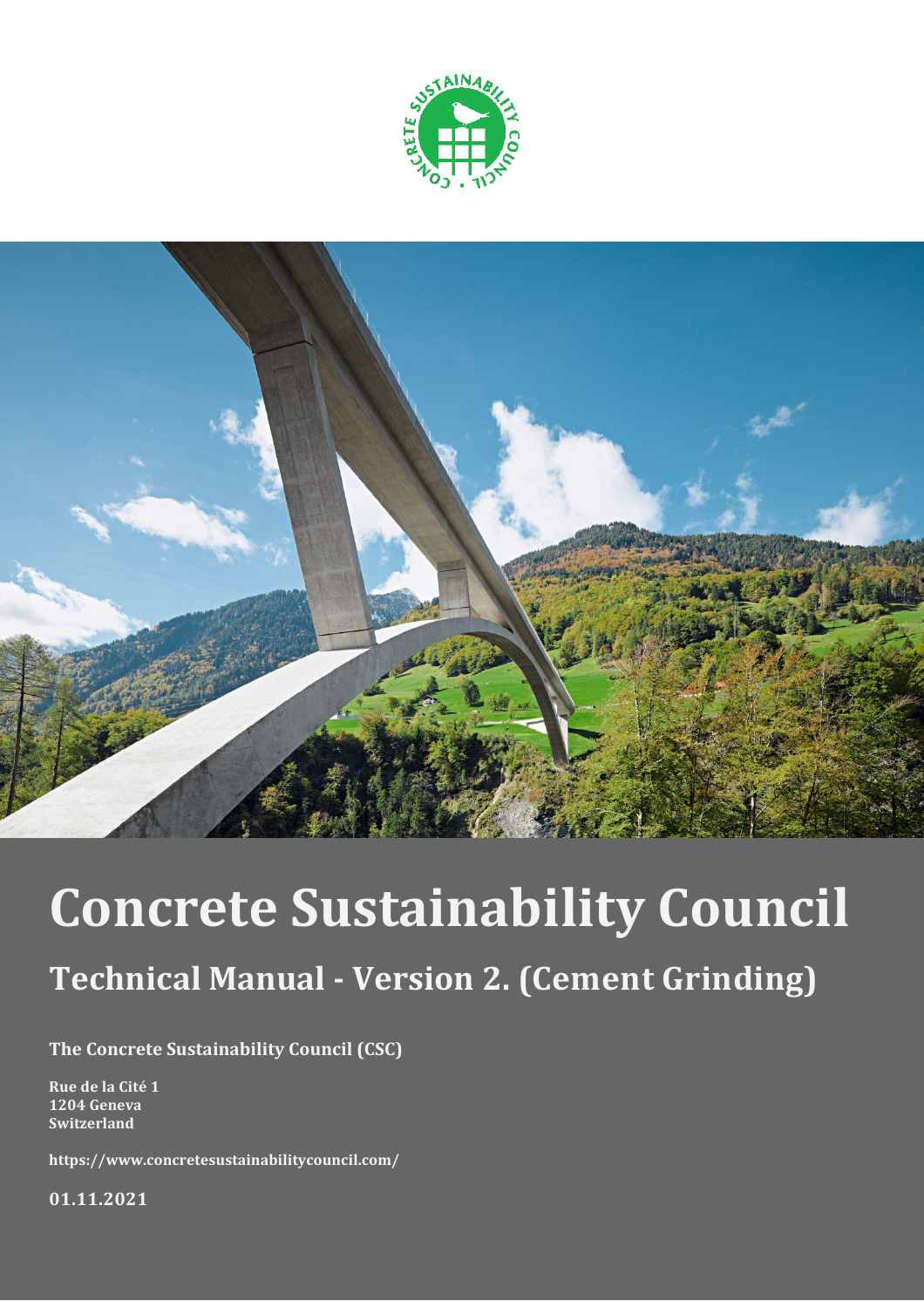

### <span id="page-1-0"></span>**Table of Contents**

| <b>Table of Contents</b>                       | 1                       |
|------------------------------------------------|-------------------------|
| Copyright                                      | $\overline{\mathbf{2}}$ |
| <b>CSC System for Cement grinding stations</b> | 3                       |
| <b>Prerequisites</b>                           | 4                       |
| P1 - Ethical and Legal Compliance              | $\overline{4}$          |
| P2 - Human Rights                              | 7                       |
| P3 - Indigenous Peoples Rights                 | 11                      |
| P4 - Environmental and Social Impact           | 13                      |
| P5 - Traced Materials                          | 14                      |
| <b>Management</b>                              | 15                      |
| M1 - Sustainable Purchasing                    | 15                      |
| M2 - Environmental Management                  | 18                      |
| M3 - Quality Management                        | 19                      |
| M4 - Health & Safety Management                | 21                      |
| M5 - Benchmarking                              | 23                      |
| <b>Environmental</b>                           | 26                      |
| E1 - Life Cycle Impact                         | 26                      |
| E2 - Land Use                                  | 29                      |
| E3 - Energy & Climate                          | 32                      |
| E4 - Air Quality                               | 39                      |
| E7 - Secondary Materials                       | 40                      |
| E8 - Transport                                 | 43                      |
| <b>Social</b>                                  | 45                      |
| S1 - Local Community                           | 45                      |
| S2 - Health Product Information                | 50                      |
| S3 - Occupational Health & Safety              | 51                      |
| S4 - Labor Practices                           | 58                      |
| Economics                                      | 64                      |
| <b>B1 - Local Economy</b>                      | 64                      |
| <b>B2 - Ethical Business</b>                   | 65                      |
| B <sub>3</sub> - Innovation                    | 68                      |
| B4 - Feedback Procedure                        | 69                      |
| <b>Chain of Custody</b>                        | 71                      |
| C3 - Clinker                                   | 71                      |
|                                                |                         |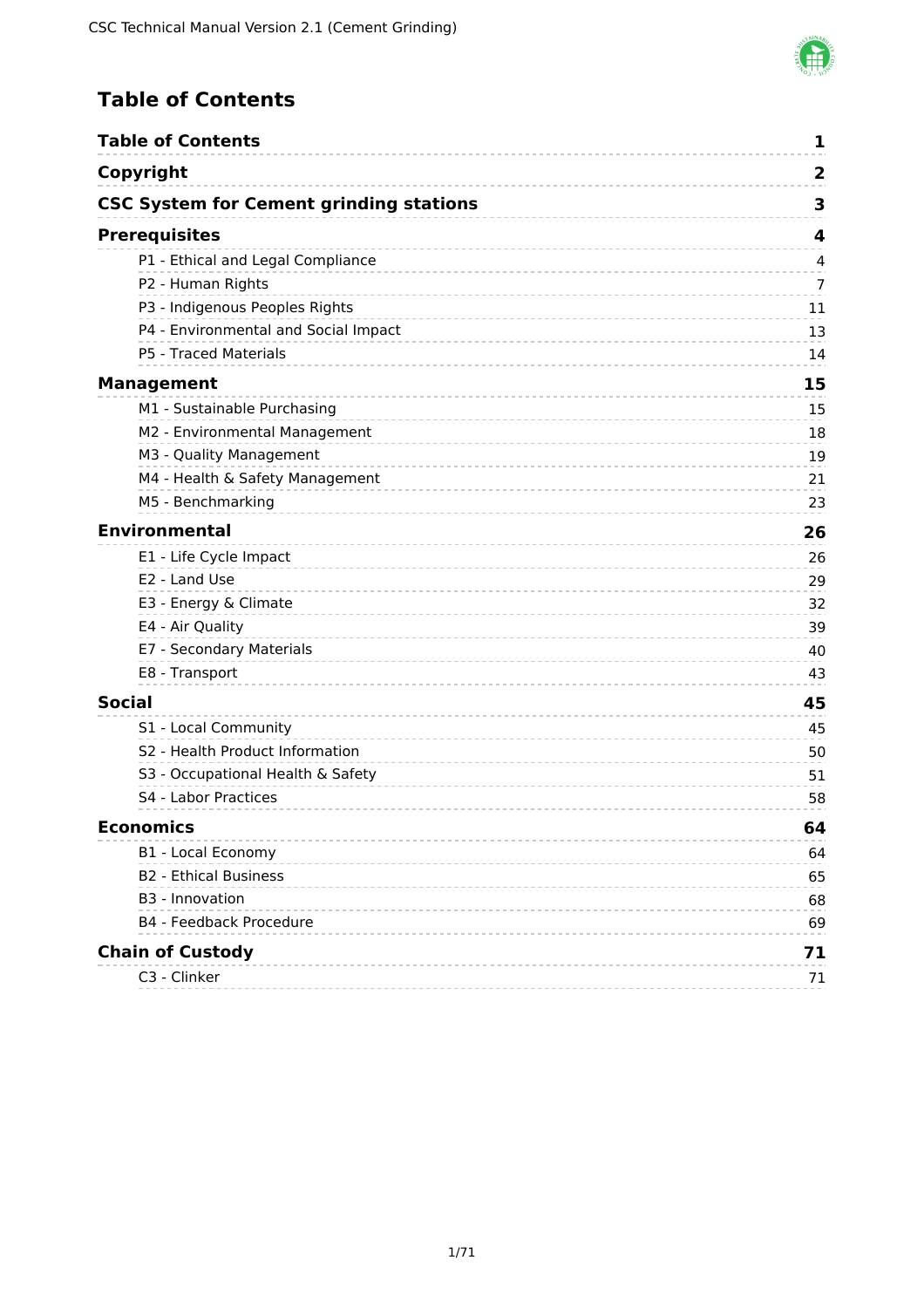

## <span id="page-2-0"></span>**Copyright**

Any and all intellectual property and other rights (including, but not limited to, registered or non-registered trademark rights, copyrights, database rights, inventions, patent rights, design rights, know-how, etc.) ("Intellectual Property Rights") attaching to the Concrete Sustainability Council (CSC) System shall remain with and belong to CSC.

As set hereof, the CSC Manual is protected by International copyright laws. Reproduction and distribution of parts or all its content without written permission of the Concrete Sustainability Council is prohibited.

©2021 Concrete Sustainability Council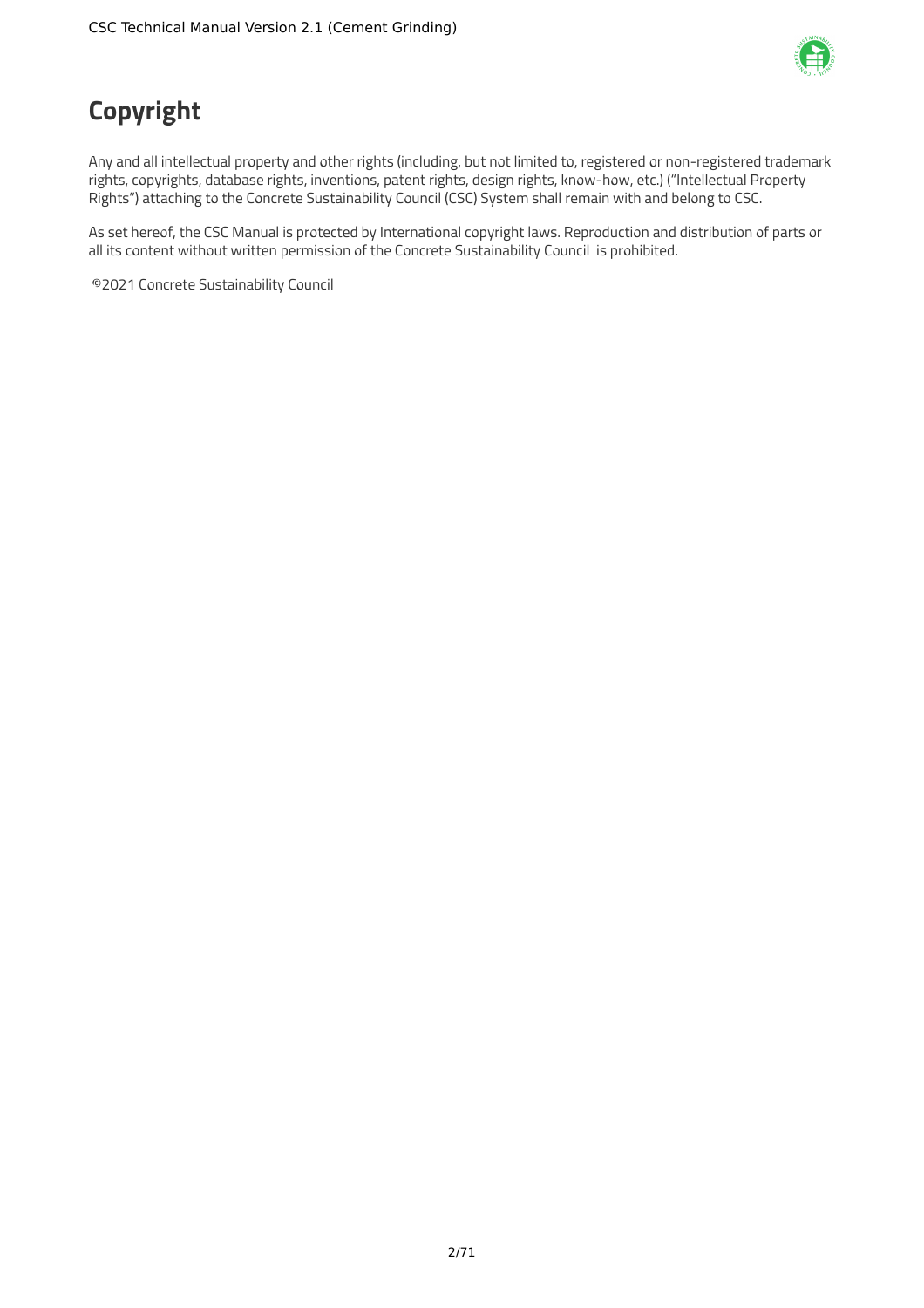

## <span id="page-3-0"></span>**CSC System for Cement grinding stations**

#### **CSC Supplier Certificate – Cement**

Cement grinding stations: Cement production in cement grinding plants is performed by co-grinding clinker and gypsum in dedicated mills (e.g. ball mills, vertical roller mills), and by possibly using further cementitious materials such as slag, fly ash or limestone. Cement grinding plants are not equipped with a kiln and their cement production consequently depends on (external) clinker supply. Most of the environmental impact of cement production is related to clinker production (e.g. quarrying, emissions) and it is consequently necessary for cement grinding plants undergoing CSC certification to prove that the processed clinker they use is produced in a responsible manner.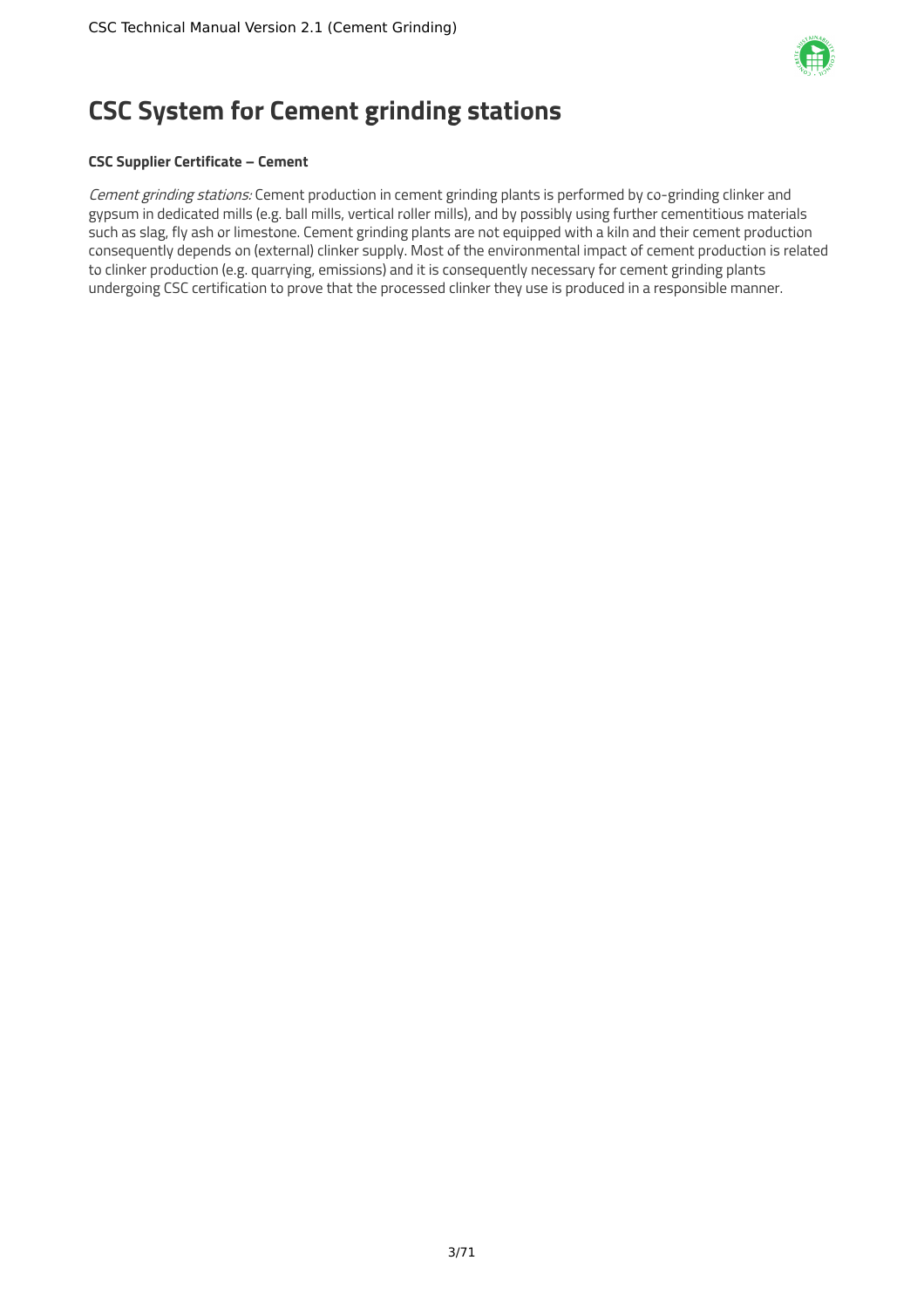### <span id="page-4-0"></span>**Prerequisites**

### <span id="page-4-1"></span>**P1 - Ethical and Legal Compliance**

#### **Aim**

To ensure compliance with all applicable legislation.

This credit is a prerequisite for certification. No points can be achieved.

### **Total points achievable for this credit**

**Cement:** 0 points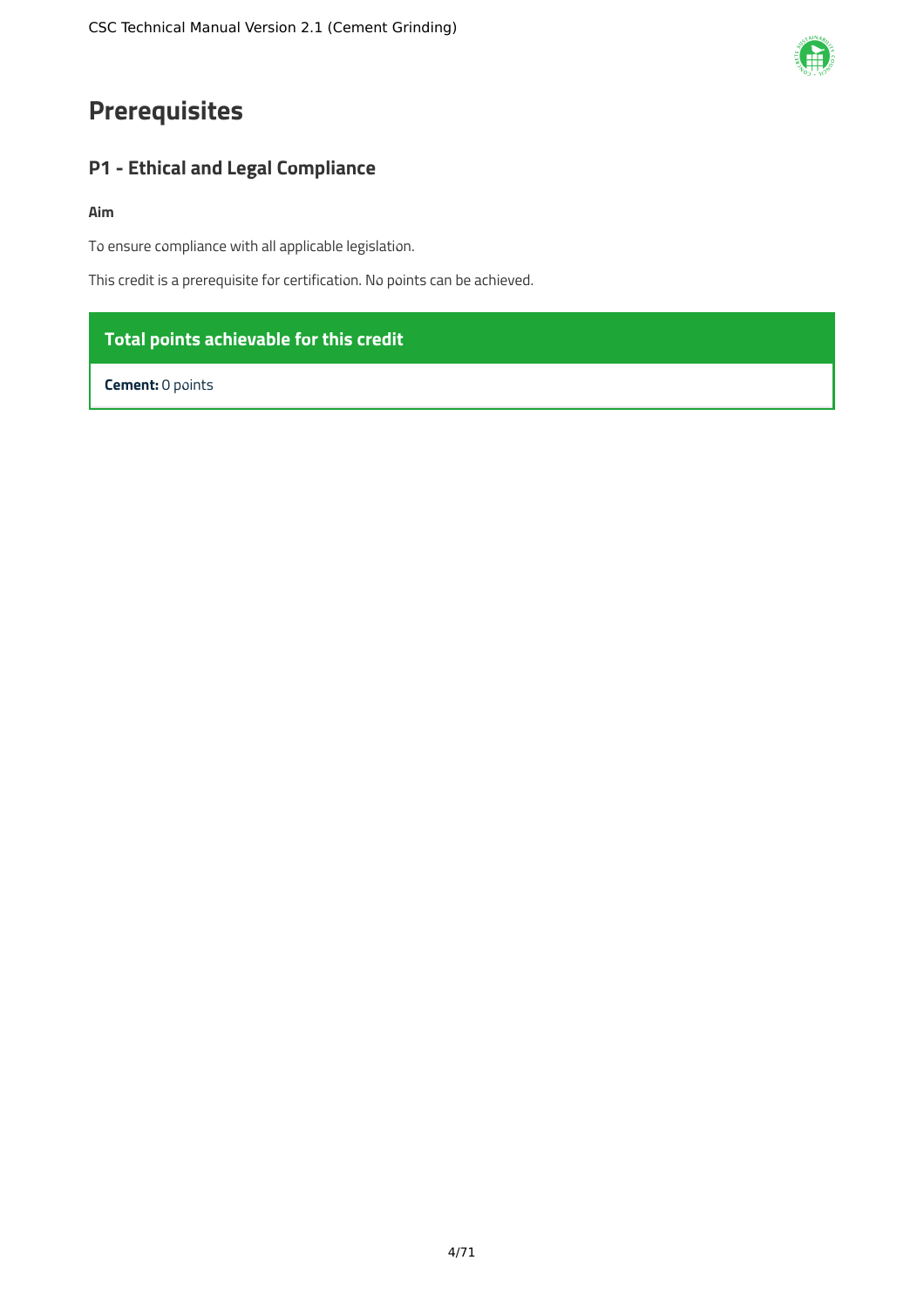

### P1.01 Legal Compliance

#### **Criterium Type**

Company

#### **Points achievable for this criterion**

**Cement:** 0 points

#### **Prerequisite to obtain**

|        | Bronze                    | Silver | Gold | Platinum  |
|--------|---------------------------|--------|------|-----------|
| Iement | $\checkmark$<br>$\lambda$ | ⌒      |      | $\lambda$ |

The organization must declare that all efforts have been made that may reasonably be expected of the organization in order to ensure that all of its operations comply with all applicable legal legislation, requirements, regulations, laws and by-laws.

#### **Note for Cement Grinding Plants:**

The client must provide CSC system-conform evidence that the clinker suppliers meet the conditions set forth in P1 - Ethical and Legal Compliance. The evidence for P1 can be provided by the CSC certificates of the clinker producers or by various individual evidence (in the same way as they would be provided for P1 in CSC cement certifications) by the individual clinker producers.

Minimum proven clinker coverage of prerequisites P1 is as follows:

>=90% to be able to obtain a score

>=90% to be able to obtain a certificate at level Bronze

>=90% to be able to obtain a certificate at level Silver

>=98% to be able to obtain a certificate at level Gold

>=98% to be able to obtain a certificate at level Platinum

No assessment is possible if the proven clinker coverage of prerequisites P1 is less than 90%.

#### **Required evidence**

Written declaration by senior management satisfying the assessment criteria.

AND

The client must provide CSC system-conform evidence that the clinker suppliers meet the conditions set forth in P1 - Ethical and Legal Compliance. The evidence for P1 can be provided by the CSC certificates of the clinker producers or by various individual evidence (in the same way as they would be provided for P1 in CSC cement certifications) by the individual clinker producers.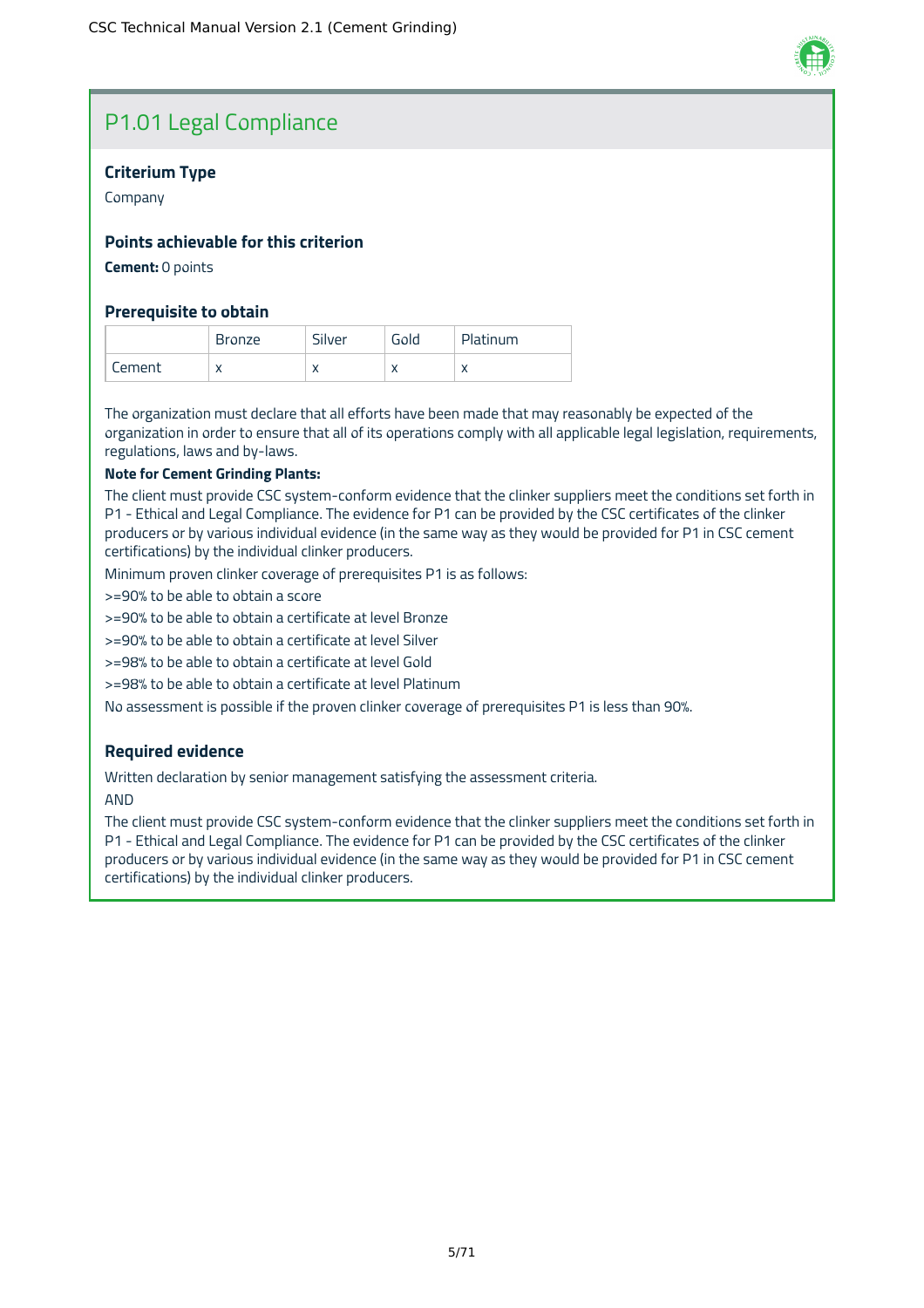### P1.02 Anti Corruption

#### **Criterium Type**

Company

#### **Points achievable for this criterion**

#### **Cement:** 0 points

#### **Prerequisite to obtain**

|        | nze                       | Silver    | Gold                     | <b>Platinum</b> |
|--------|---------------------------|-----------|--------------------------|-----------------|
| :ement | $\checkmark$<br>$\lambda$ | $\lambda$ | $\overline{\phantom{a}}$ | $\lambda$       |

The organization must declare that all efforts have been made that may reasonably be expected of the organization and its suppliers in order to prevent corruption.

The organization expects its suppliers to adhere to the highest standard of moral and ethical conduct, to respect local laws and not engage in any form of corrupt practices such as extortion, fraud, or bribery.

#### **Note for Cement Grinding Plants:**

The client must provide CSC system-conform evidence that the clinker suppliers meet the conditions set forth in P1 - Ethical and Legal Compliance. The evidence for P1 can be provided by the CSC certificates of the clinker producers or by various individual evidence (in the same way as they would be provided for P1 in CSC cement certifications) by the individual clinker producers.

Minimum proven clinker coverage of prerequisites P1 is as follows:

>=90% to be able to obtain a score

>=90% to be able to obtain a certificate at level Bronze

>=90% to be able to obtain a certificate at level Silver

>=98% to be able to obtain a certificate at level Gold

>=98% to be able to obtain a certificate at level Platinum

No assessment is possible if the proven clinker coverage of prerequisites P1 is less than 90%.

#### **Required evidence**

1A: Written declaration by senior management satisfying the assessment criteria.

#### **AND**

1B: Evidence that the Company has a Supplier Code of Conduct in place.

2A: Company specific guidelines, directives, policies addressing the risk of corruption.

#### **OR**

2B: B2 Ethical Business 'B2.01 Ethical risk assessment' or B2.02 'Policy or code for ethical business' is achieved. **AND**

The client must provide CSC system-conform evidence that the clinker suppliers meet the conditions set forth in P1 - Ethical and Legal Compliance. The evidence for P1 can be provided by the CSC certificates of the clinker producers or by various individual evidence (in the same way as they would be provided for P1 in CSC cement

certifications) by the individual clinker producers.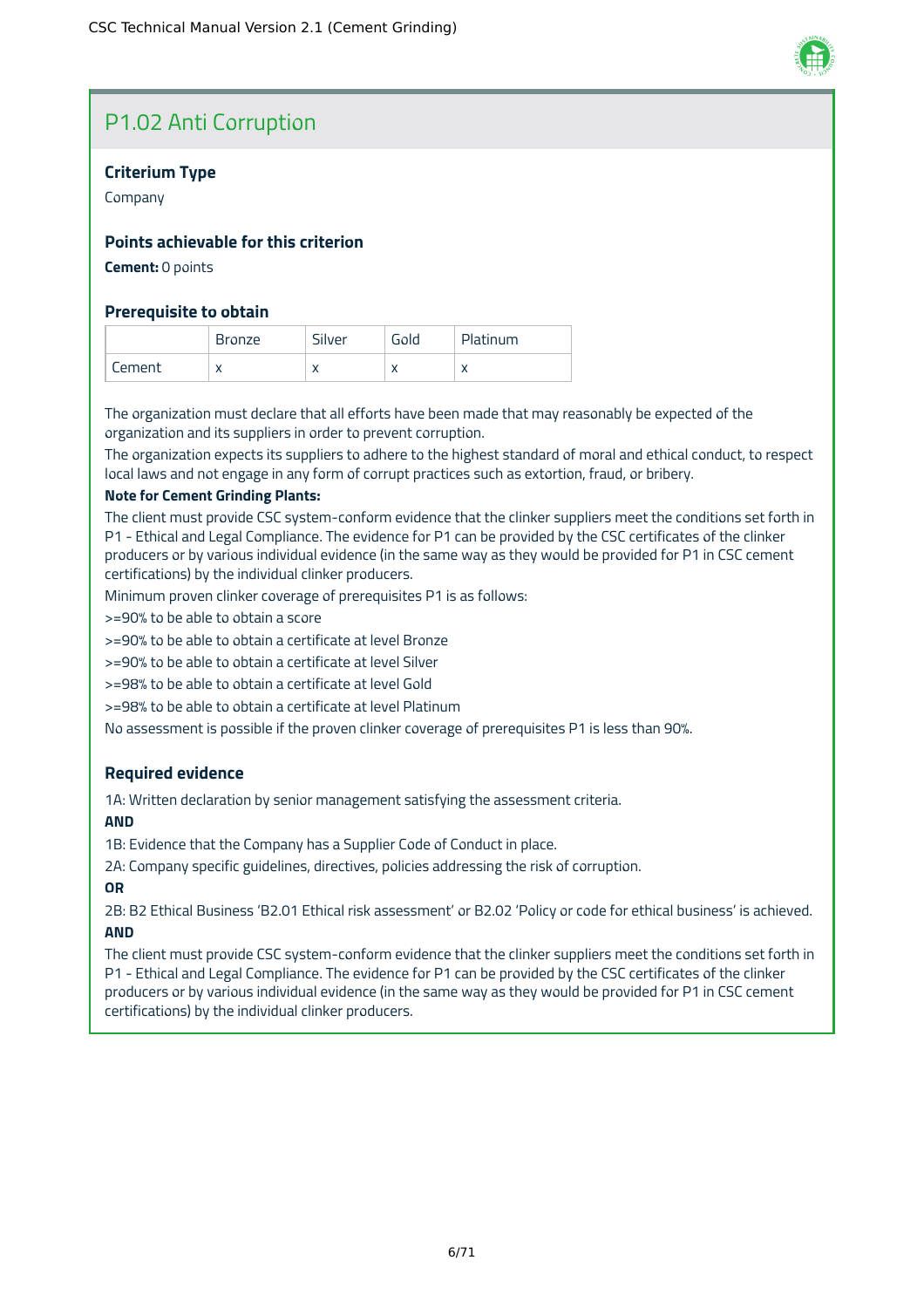

### <span id="page-7-0"></span>**P2 - Human Rights**

#### **Aim**

To ensure compliance with human rights. This credit is a prerequisite for certification. No points can be achieved.

### **Total points achievable for this credit**

**Cement:** 0 points

### P2.01 Human rights

#### **Criterium Type**

Company

#### **Points achievable for this criterion**

**Cement:** 0 points

#### **Prerequisite to obtain**

|        | <b>Bronze</b> | Silver    | Gold       | Platinum  |
|--------|---------------|-----------|------------|-----------|
| Cement | $\lambda$     | $\lambda$ | $\sqrt{ }$ | $\lambda$ |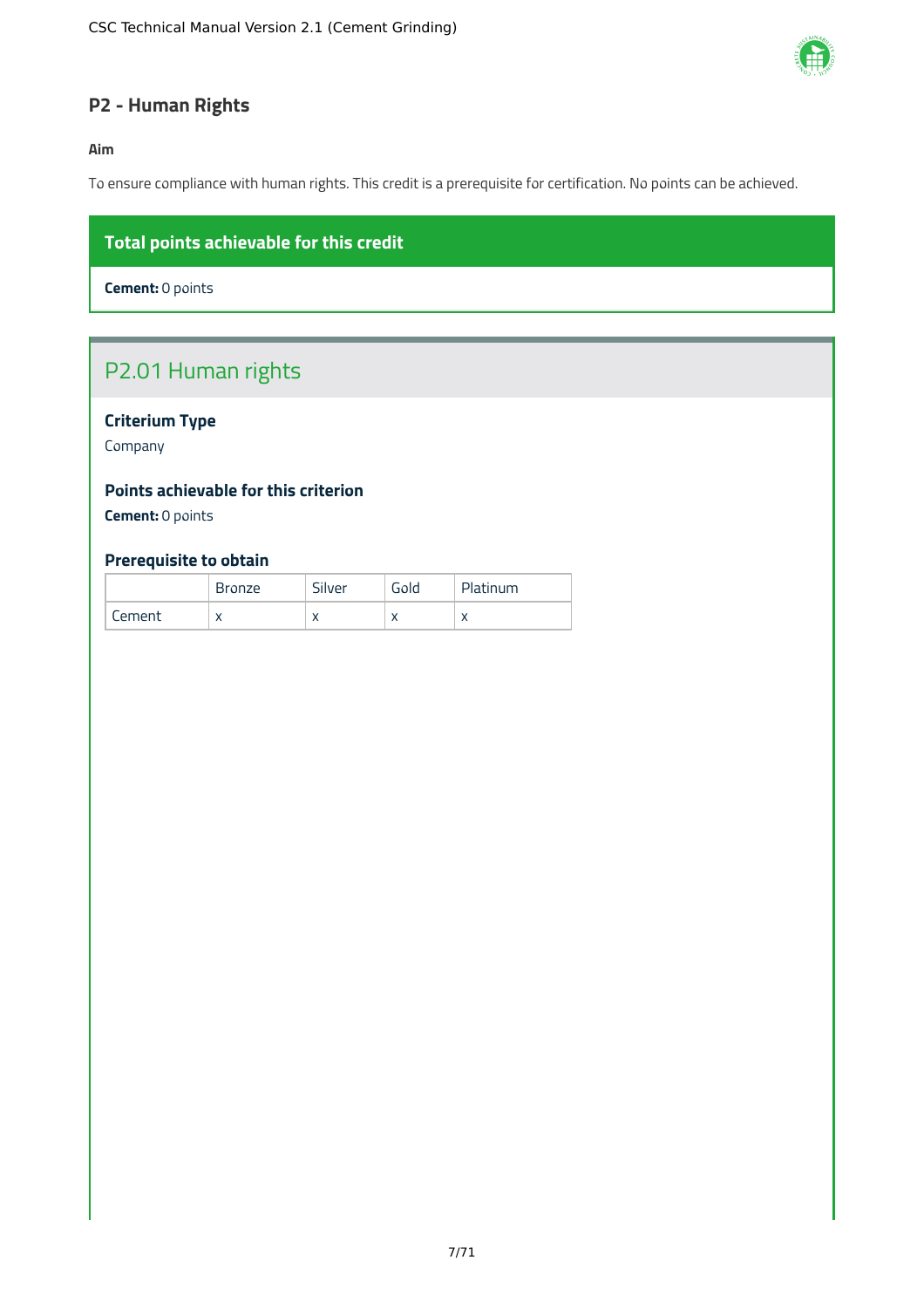

The organization must declare that all efforts have been made that may reasonably be expected of the organization in order to ensure that all of its operations comply with the Universal Declaration of Human Rights (UDHR).

Topics that must be addressed in the declaration are:

- Human rights risk situations;
- Avoidance of complicity;
- Resolving grievances;
- Discrimination, vulnerable groups and equal opportunity for women and men in the world of work (ILO convention 100, 111);
- Civil and political rights;
- Economic, social and cultural rights;
- Fundamental principles and rights at work (ILO convention 87, 98, appendix D)
- Child labor (ILO convention 138 and 182)
- Forced labor (ILO convention 29, 105, 203)

#### **Note for Cement Grinding Plants:**

The client must provide CSC system-conform evidence that the clinker suppliers meet the conditions set forth in P2 - Human Rights. The evidence for P2 can be provided by the CSC certificates of the clinker producers or by various individual evidence (in the same way as they would be provided for P2 in CSC cement certifications) by the individual clinker producers.

Minimum proven clinker coverage of prerequisites P2 is as follows:

>=90% to be able to obtain a score

>=90% to be able to obtain a certificate at level Bronze

>=90% to be able to obtain a certificate at level Silver

>=98% to be able to obtain a certificate at level Gold

>=98% to be able to obtain a certificate at level Platinum

No assessment is possible if the proven clinker coverage of prerequisites P2 is less than 90%.

#### **Required evidence**

Written declaration by senior management satisfying the requirements

#### **OR**

an SA8000 certificate covering the scope of this certification, not older than three years

#### **OR**

publicly available company commitment to follow the OECD guidelines for multinational enterprises. AND

The client must provide CSC system-conform evidence that the clinker suppliers meet the conditions set forth in P2 - Human Rights. The evidence for P2 can be provided by the CSC certificates of the clinker producers or by various individual evidence (in the same way as they would be provided for P2 in CSC cement certifications) by the individual clinker producers.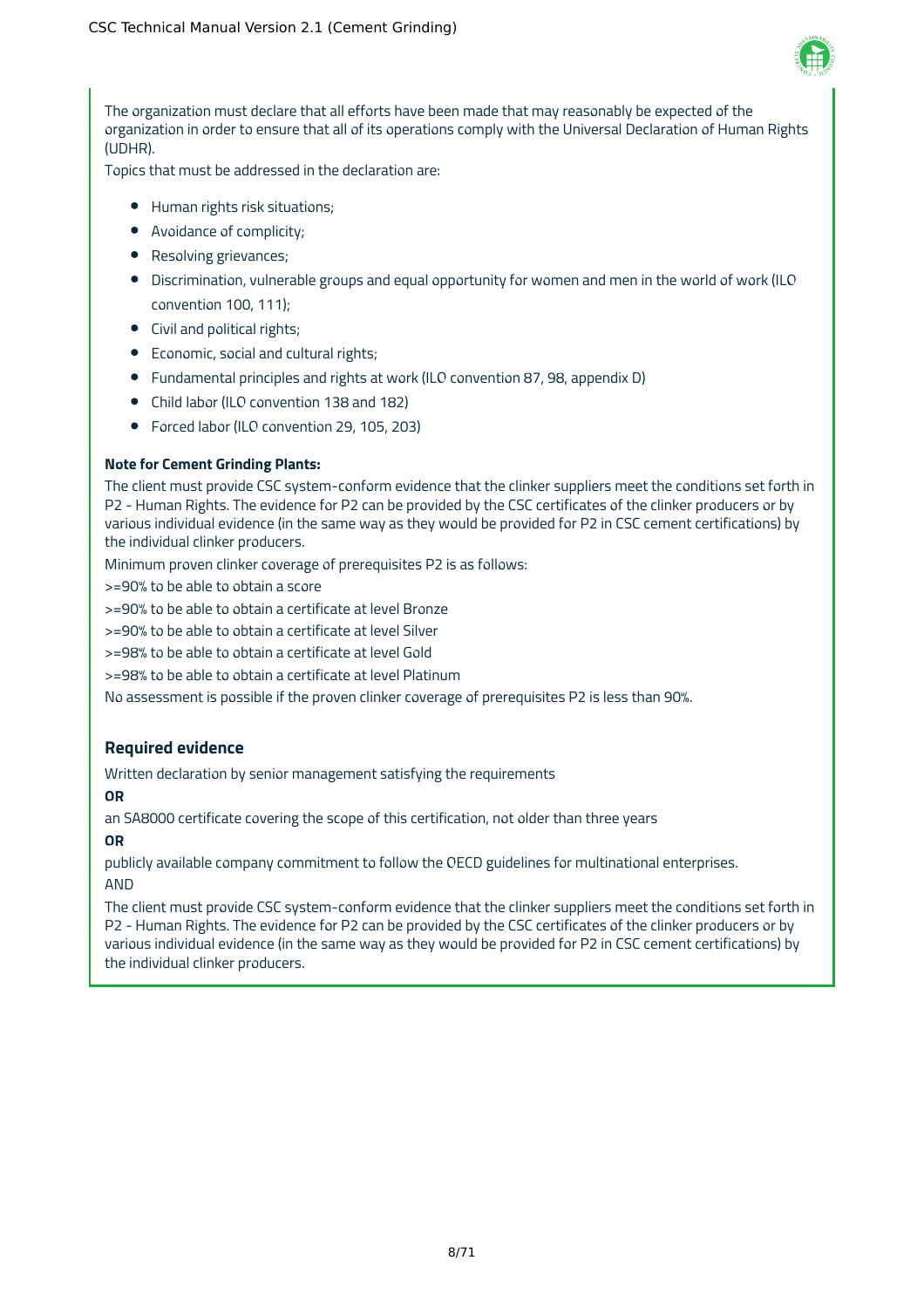### P2.02 Fair wages

#### **Criterium Type**

Company

#### **Points achievable for this criterion**

#### **Cement:** 0 points

#### **Prerequisite to obtain**

|        | <b>Bronze</b>  | Silver    | Gold | Platinum  |
|--------|----------------|-----------|------|-----------|
| Cement | v<br>$\lambda$ | $\lambda$ |      | $\lambda$ |

In order to address the topics mentioned in ILO Convention 131 wages and salaries paid by the organization must meet the following requirements:

- Wage and salary rates
	- Wage and salary rates in all circumstances meet or exceed legal minimum rates, where such rates exist.
	- Wherever applicable, wage and salary rates for permanent and agency workers meet or exceed: i. minimum concrete, cement or aggregates industry, respectively, minimum standards; or ii. other recognized industry wage agreements; or iii. living wages it these are higher than legal minimum wages.
	- When no minimum wage levels exist, wages are established through culturally appropriate engagement with workers and/or formal and informal workers organizations.
- Wages and salaries are paid on time.

#### **Note for Cement Grinding Plants:**

The client must provide CSC system-conform evidence that the clinker suppliers meet the conditions set forth in P2 - Human Rights. The evidence for P2 can be provided by the CSC certificates of the clinker producers or by various individual evidence (in the same way as they would be provided for P2 in CSC cement certifications) by the individual clinker producers.

Minimum proven clinker coverage of prerequisites P2 is as follows:

>=90% to be able to obtain a score

>=90% to be able to obtain a certificate at level Bronze

>=90% to be able to obtain a certificate at level Silver

>=98% to be able to obtain a certificate at level Gold

>=98% to be able to obtain a certificate at level Platinum

No assessment is possible if the proven clinker coverage of prerequisites P2 is less than 90%.

#### **Required evidence**

Written declaration by senior management satisfying the assessment criteria.

#### **OR**

publicly available company commitment to follow the OECD guidelines for multinational enterprises. AND

The client must provide CSC system-conform evidence that the clinker suppliers meet the conditions set forth in P2 - Human Rights. The evidence for P2 can be provided by the CSC certificates of the clinker producers or by various individual evidence (in the same way as they would be provided for P2 in CSC cement certifications) by the individual clinker producers.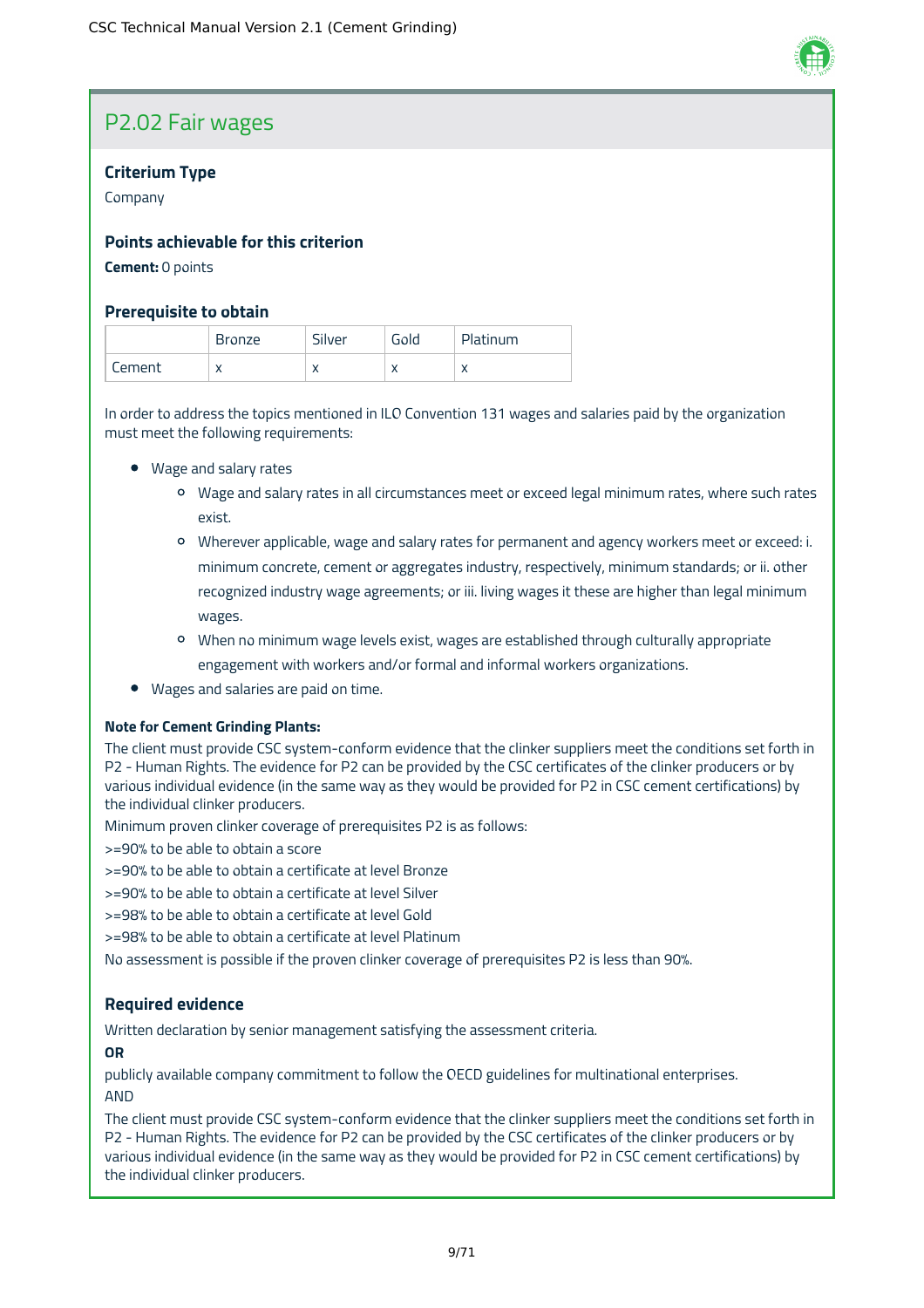

### P2.03 Safety Procedures

#### **Criterium Type**

Company

#### **Points achievable for this criterion**

**Cement:** 0 points

#### **Prerequisite to obtain**

|        | <b>Bronze</b> | Silver    | Gold       | Platinum  |
|--------|---------------|-----------|------------|-----------|
| Cement | v<br>⌒        | $\lambda$ | $\sqrt{ }$ | $\lambda$ |

The company has documented health and safety procedures in place.

#### **Note for Cement Grinding Plants:**

The client must provide CSC system-conform evidence that the clinker suppliers meet the conditions set forth in P2 - Human Rights. The evidence for P2 can be provided by the CSC certificates of the clinker producers or by various individual evidence (in the same way as they would be provided for P2 in CSC cement certifications) by the individual clinker producers.

Minimum proven clinker coverage of prerequisites P2 is as follows:

>=90% to be able to obtain a score

>=90% to be able to obtain a certificate at level Bronze

>=90% to be able to obtain a certificate at level Silver

>=98% to be able to obtain a certificate at level Gold

>=98% to be able to obtain a certificate at level Platinum

No assessment is possible if the proven clinker coverage of prerequisites P2 is less than 90%.

#### **Required evidence**

Validation by the auditor that the company has documented health and safety procedures in place. OR

Criterion M4.01 is met.

AND

The client must provide CSC system-conform evidence that the clinker suppliers meet the conditions set forth in P2 - Human Rights. The evidence for P2 can be provided by the CSC certificates of the clinker producers or by various individual evidence (in the same way as they would be provided for P2 in CSC cement certifications) by the individual clinker producers.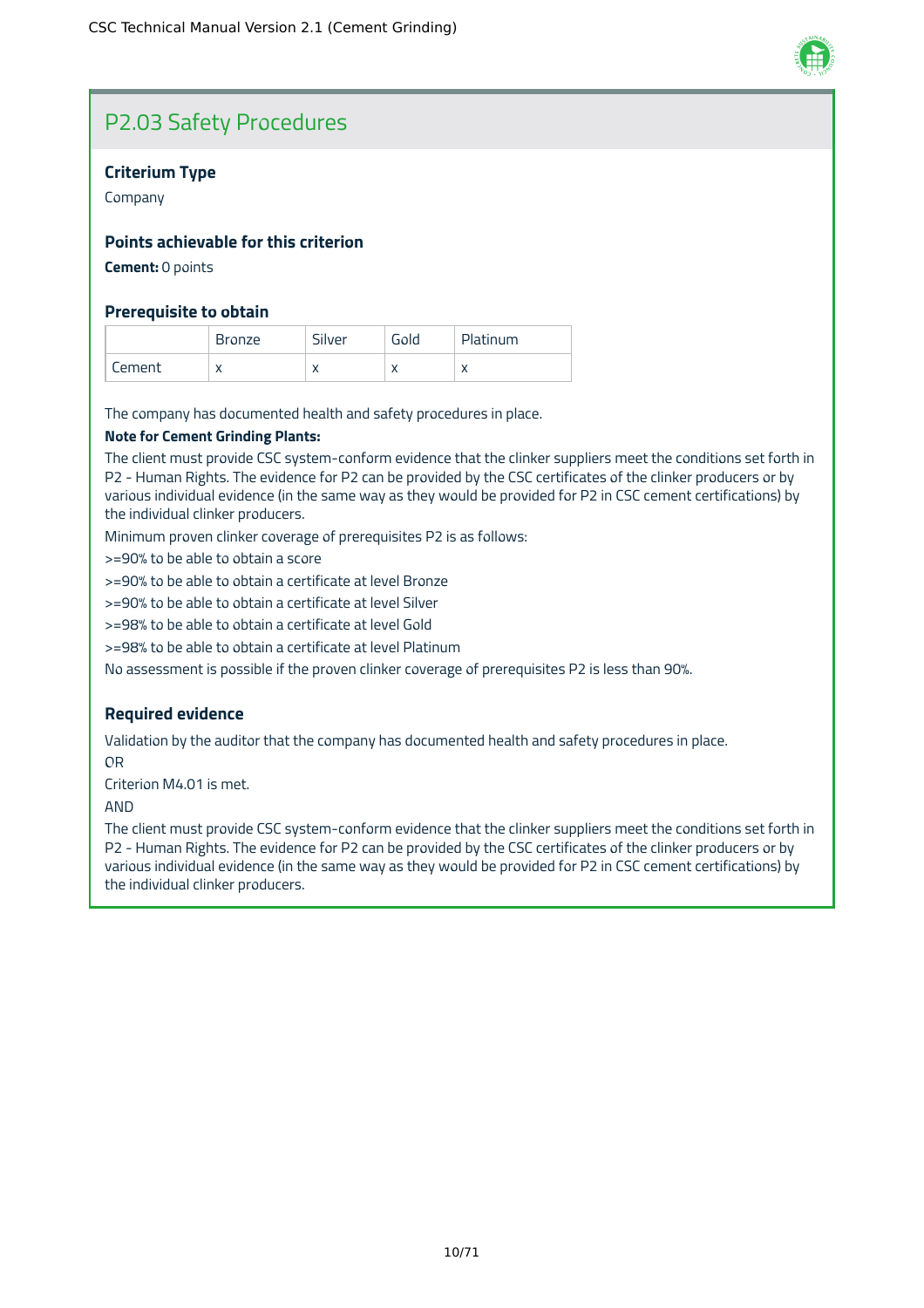

#### <span id="page-11-0"></span>**P3 - Indigenous Peoples Rights**

#### **Aim**

To ensure that the rights and way of life of indigenous peoples potentially affected are respected. This credit is a prerequisite for certification of mining operations which have started after December 31st, 2019. No points can be achieved.

#### **Total points achievable for this credit**

**Cement:** 0 points

### P3.01 Assessment of potential impact on indigenous people

#### **Criterium Type**

Plant

#### **Points achievable for this criterion**

**Cement:** 0 points

#### **Prerequisite to obtain**

|        | <b>Bronze</b> | Silver    | Gold      | Platinum  |
|--------|---------------|-----------|-----------|-----------|
| Cement | $\lambda$     | $\lambda$ | $\lambda$ | $\lambda$ |

An assessment is done of whether indigenous people are potentially affected by the quarry operation. See the annex for the list of countries and / or regions that are considered free of potential impacts on indigenous people. Sites within these countries / regions are not required to provide an individual assessment.

#### **Note for Cement Grinding Plants:**

The client must provide CSC system-conform evidence that the clinker suppliers meet the conditions set forth in P3 - Indigenous Peoples rights. The evidence for P3 can be provided by the CSC certificates of the clinker producers or by various individual evidence (in the same way as they would be provided for P3 in CSC cement certifications) by the individual clinker producers.

Minimum proven clinker coverage of prerequisites P3 is as follows:

>=90% to be able to obtain a score

>=90% to be able to obtain a certificate at level Bronze

>=90% to be able to obtain a certificate at level Silver

>=98% to be able to obtain a certificate at level Gold

>=98% to be able to obtain a certificate at level Platinum

No assessment is possible if the proven clinker coverage of prerequisites P3 is less than 90%.

#### **Required evidence**

Copy of the assessment

OR

Evidence (map, address) that the plant is within one of the countries / regions listed in the annex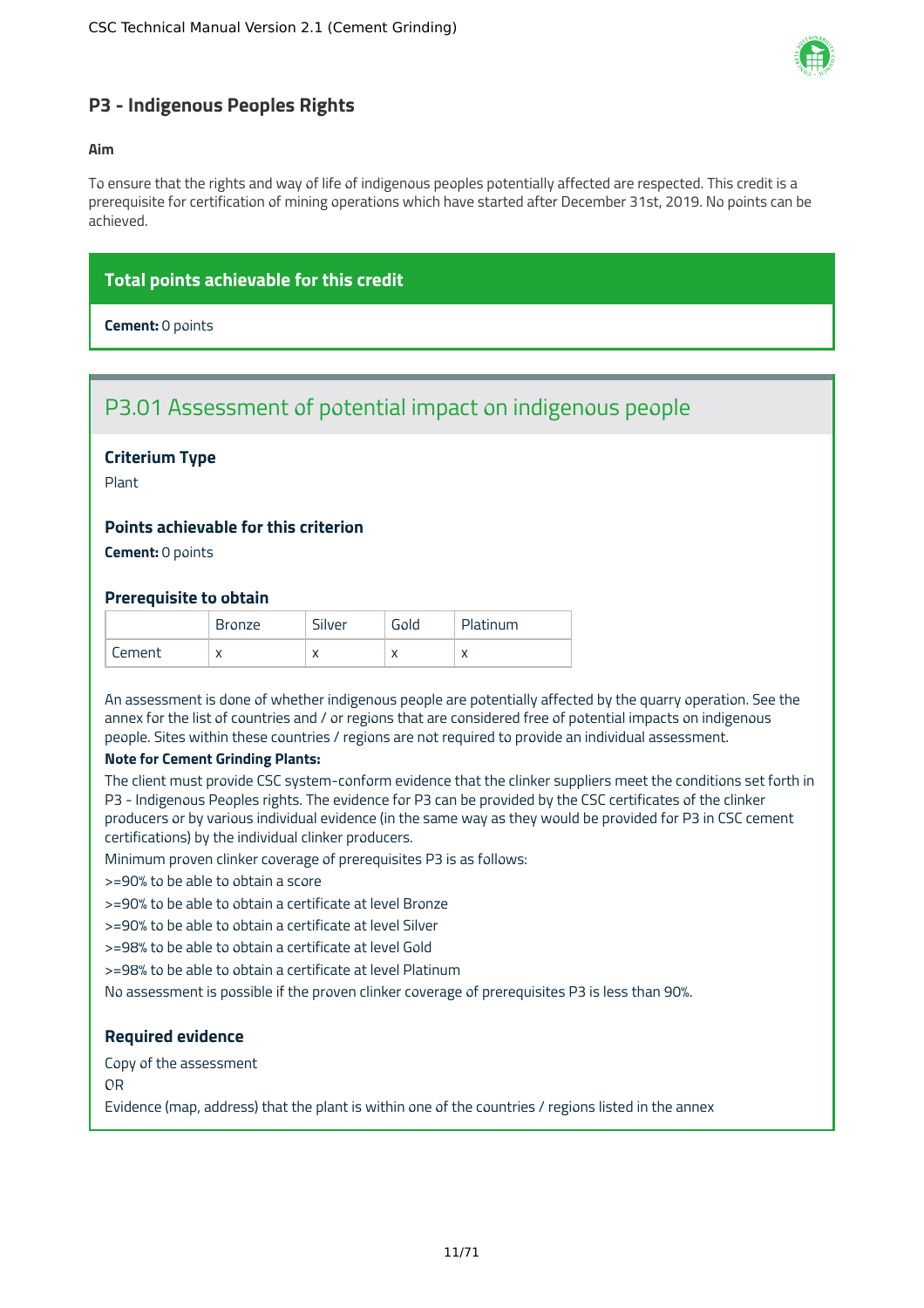

### P3.02 Free, prior and informed consent

#### **Criterium Type**

Plant

#### **Points achievable for this criterion**

**Cement:** 0 points

#### **Prerequisite to obtain**

|        | <b>Bronze</b> | Silver    | Gold | Platinum  |
|--------|---------------|-----------|------|-----------|
| Cement | X             | $\lambda$ |      | $\lambda$ |

If the assessment in P3.01 indicates that indigenous peoples are potentially affected, a participation process respecting the principle of free, prior and informed consent (FPIC) has to be implemented in the development of the activity, following for example the Conservation International Guidelines on FPIC or a similar framework (see the annex).

\*: prerequisite only if quarry operations within scope of certification

#### **Note for Cement Grinding Plants:**

The client must provide CSC system-conform evidence that the clinker suppliers meet the conditions set forth in P3 - Indigenous Peoples rights. The evidence for P3 can be provided by the CSC certificates of the clinker producers or by various individual evidence (in the same way as they would be provided for P3 in CSC cement certifications) by the individual clinker producers.

Minimum proven clinker coverage of prerequisites P3 is as follows:

>=90% to be able to obtain a score

>=90% to be able to obtain a certificate at level Bronze

>=90% to be able to obtain a certificate at level Silver

>=98% to be able to obtain a certificate at level Gold

>=98% to be able to obtain a certificate at level Platinum

No assessment is possible if the proven clinker coverage of prerequisites P3 is less than 90%.

#### **Required evidence**

Documentation of the process according FPIC or similar (see the annex) and its outcomes **OR**

Reference to evidence for P3.01 (in case no indigenous people are potentially affected)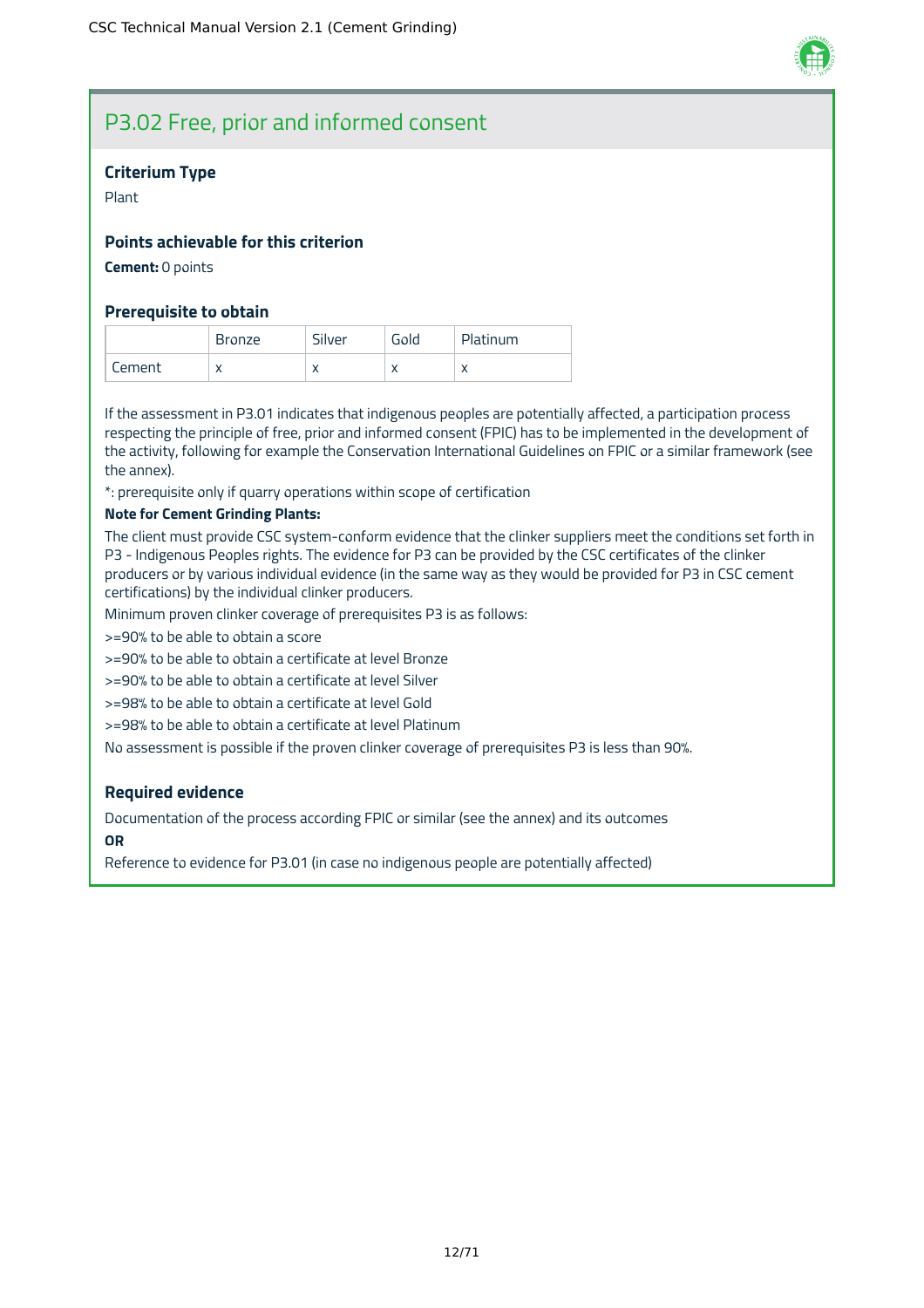

#### <span id="page-13-0"></span>**P4 - Environmental and Social Impact**

#### **Aim**

To ensure that environmental and social impacts have been duly considered before the implementation of the activity.

This credit is a prerequisite for certification of extraction operations or major expansions which have started after December 31st, 2019. No points can be achieved.

#### **Total points achievable for this credit**

**Cement:** 0 points

### P4.01 Environmental and social impact assessment (ESIA)

#### **Criterium Type**

Plant

#### **Points achievable for this criterion**

**Cement:** 0 points

#### **Prerequisite to obtain**

|        | <b>Bronze</b> | Silver       | Gold                     | Platinum                  |
|--------|---------------|--------------|--------------------------|---------------------------|
| Cement | X             | $\mathbf{v}$ | $\overline{\phantom{a}}$ | $\checkmark$<br>$\lambda$ |

An ESIA was conducted before the extraction operation began. The ESIA shall follow one of the frameworks referenced in the Annex. The ESIA shall also identify whether the site is in a karst region, and in such case should also address the biodiversity issues related to karst regions.

#### **Note for Cement Grinding Plants:**

The client must provide CSC system-conform evidence that the clinker suppliers meet the conditions set forth in P4 - Environmental and Social Impact. The evidence for P4 can be provided by the CSC certificates of the clinker producers or by various individual evidence (in the same way as they would be provided for P4 in CSC cement certifications) by the individual clinker producers.

Minimum proven clinker coverage of prerequisites P4 is as follows:

>=90% to be able to obtain a score

>=90% to be able to obtain a certificate at level Bronze

>=90% to be able to obtain a certificate at level Silver

>=98% to be able to obtain a certificate at level Gold

>=98% to be able to obtain a certificate at level Platinum

No assessment is possible if the proven clinker coverage of prerequisites P4 is less than 90%.

#### **Required evidence**

Copy of the ESIA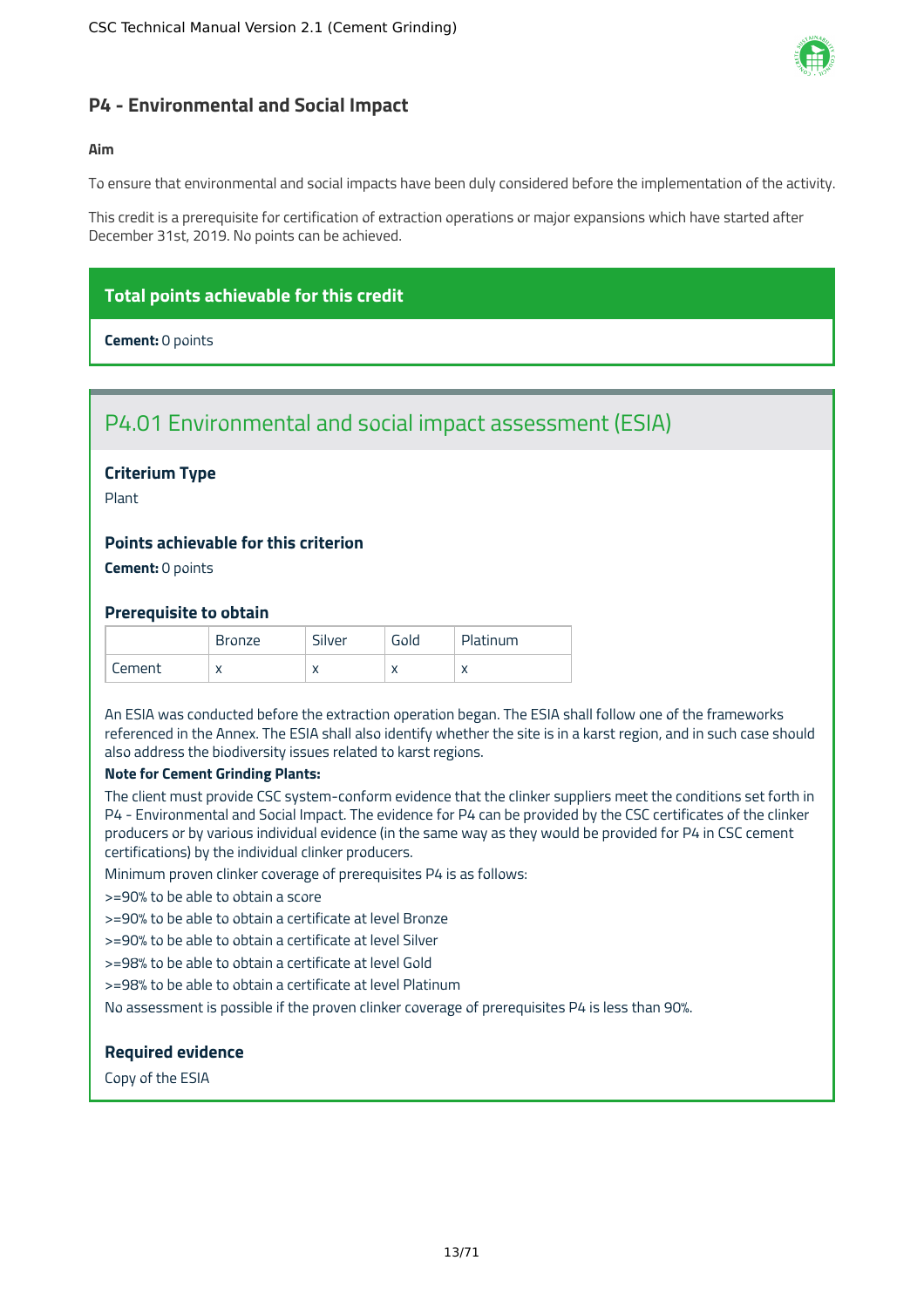

#### <span id="page-14-0"></span>**P5 - Traced Materials**

#### **Aim**

To ensure that all materials are from traceable sources.This credit is a prerequisite for certification. No points can be achieved for this credit.

#### **Total points achievable for this credit**

**Cement:** 0 points

### P5.01 Traceability of materials

#### **Criterium Type**

Plant

#### **Points achievable for this criterion**

**Cement:** 0 points

#### **Prerequisite to obtain**

|        | <b>Bronze</b>     | Silver    | Gold      | Platinum  |
|--------|-------------------|-----------|-----------|-----------|
| Cement | $\checkmark$<br>⋏ | $\lambda$ | $\lambda$ | $\lambda$ |

The plant must demonstrate (via Environmental Management System or similar) that solid constituent materials (by mass) are from traceable sources.

The materials of all tier one suppliers have to be included in the scope.

CSC Bronze/Silver: >= 90% of materials must come from traceable sources

CSC Gold/Platinum: >= 98% of materials must come from traceable sources

#### **Required evidence**

Exemplary material list giving an overview on the suppliers AND

Written declaration by senior management satisfying the assessment criteria.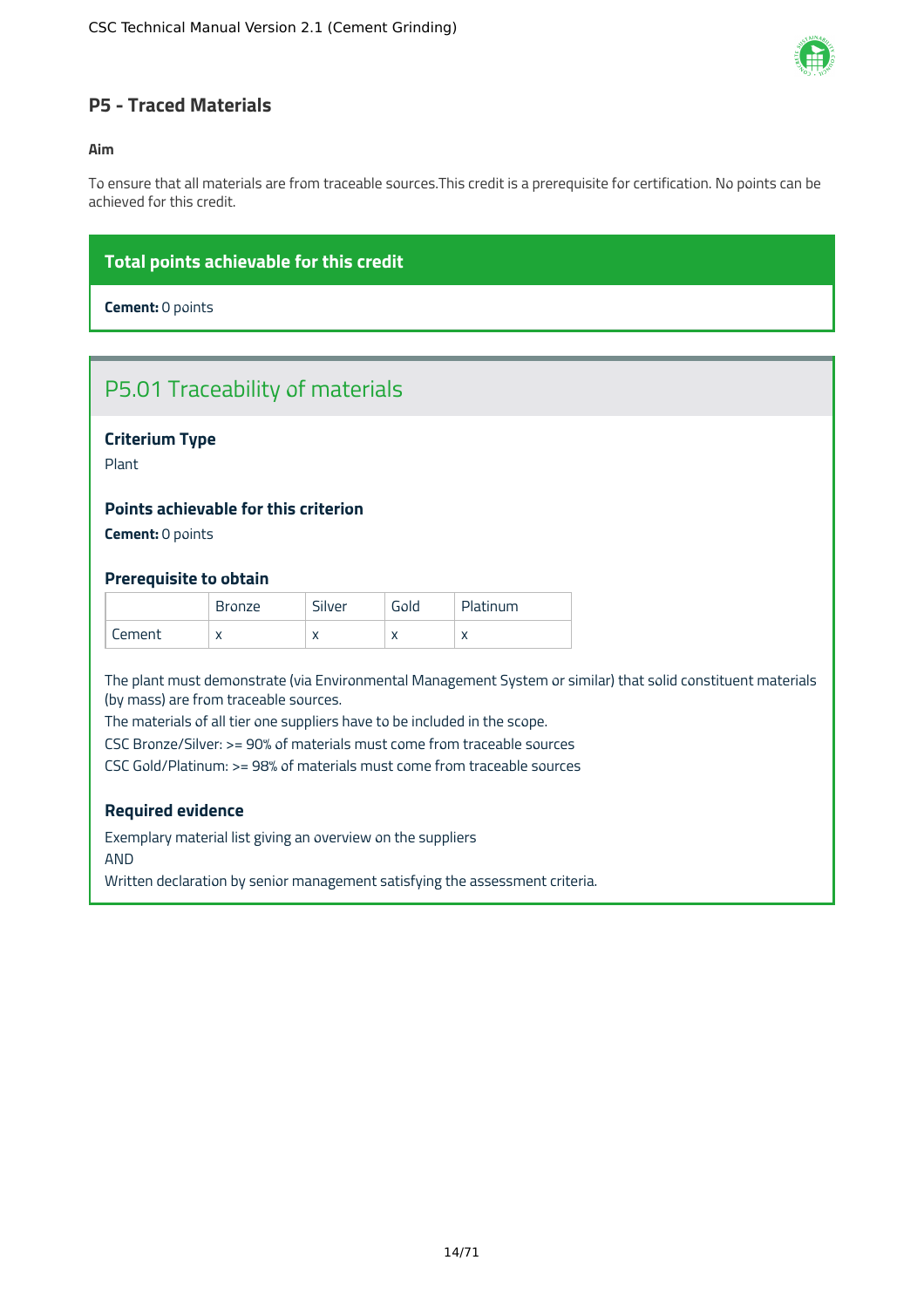### <span id="page-15-0"></span>**Management**

### <span id="page-15-1"></span>**M1 - Sustainable Purchasing**

#### **Aim**

To ensure an embedded long-term focus on and implementation of responsible sourcing.

### **Total points achievable for this credit**

**Cement:** 14 points

|  | <b>M1.01 Purchasing Policy</b> |  |  |
|--|--------------------------------|--|--|
|--|--------------------------------|--|--|

**Criterium Type**

Company

#### **Points achievable for this criterion**

**Cement:** 2 points

#### **Prerequisite to obtain**

|        | Bronze | Silver | Gold | Platinum  |
|--------|--------|--------|------|-----------|
| Cement |        |        |      | $\lambda$ |

The company has a purchasing policy covering social and environmental aspects. The policy is valid & operational. In case of continuous non-compliance with sustainability related aspects, the policy mentions performance improvement requirements and/or that business relations with suppliers can consequently be terminated. The purchasing policy has been approved by the management responsible for the scope of this assessment.

#### **Required evidence**

A copy of the purchasing policy, with reference to social and environmental aspects including "performance improvement requirement" clause and/or a "business termination" clause and evidence that senior management has formally approved the policy.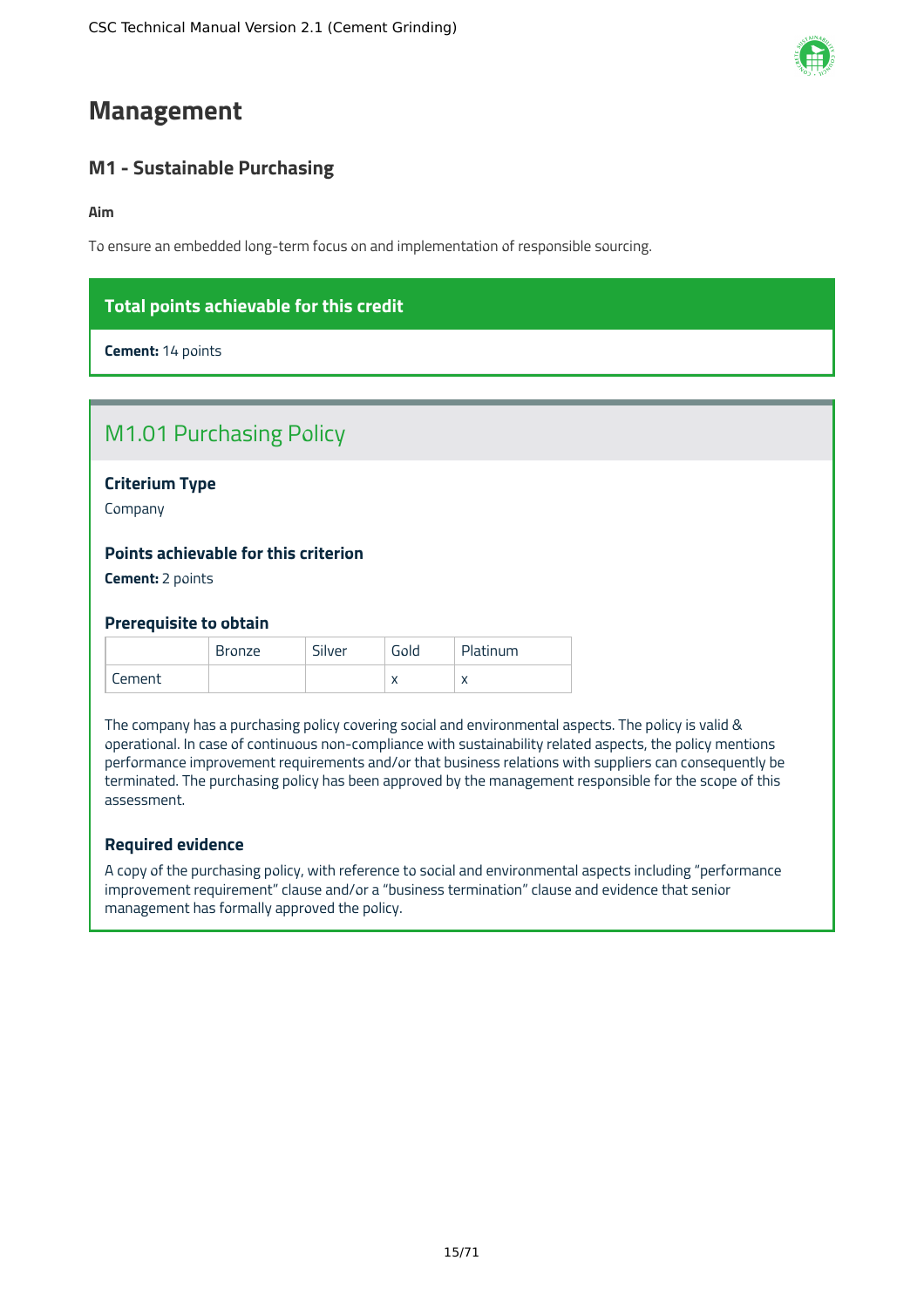### M1.02 Supplier assessment

#### **Criterium Type**

Company

#### **Points achievable for this criterion**

**Cement:** 2 points

The company has a process of assessing its main suppliers regarding the social, and environmental aspects in the sense of this system (by online tool/on site audit or similar).

#### **Required evidence**

Documentation that the process has taken place (e.g. minutes, assessment results, used tools or similar).

### M1.03 Monitoring performance of suppliers

#### **Criterium Type**

Company

#### **Points achievable for this criterion**

**Cement:** 2 points

The company can provide evidence that the performance of its suppliers regarding the social and environmental aspects of this system are being maintained or improving.

#### **Required evidence**

Documentation of the results of an assessment process (e.g. minutes, assessment results, used tools or similar).

### M1.04 Training on Responsible Sourcing

#### **Criterium Type**

Company

#### **Points achievable for this criterion**

**Cement:** 2 points

The company applies learning by and development of its employees to cover the principles of responsible sourcing in introduction programs and in all relevant professional and functional training.

#### **Required evidence**

Evidence that the principles of responsible sourcing (e.g. content of criteria M1.01 to M1.03) are communicated to relevant employees.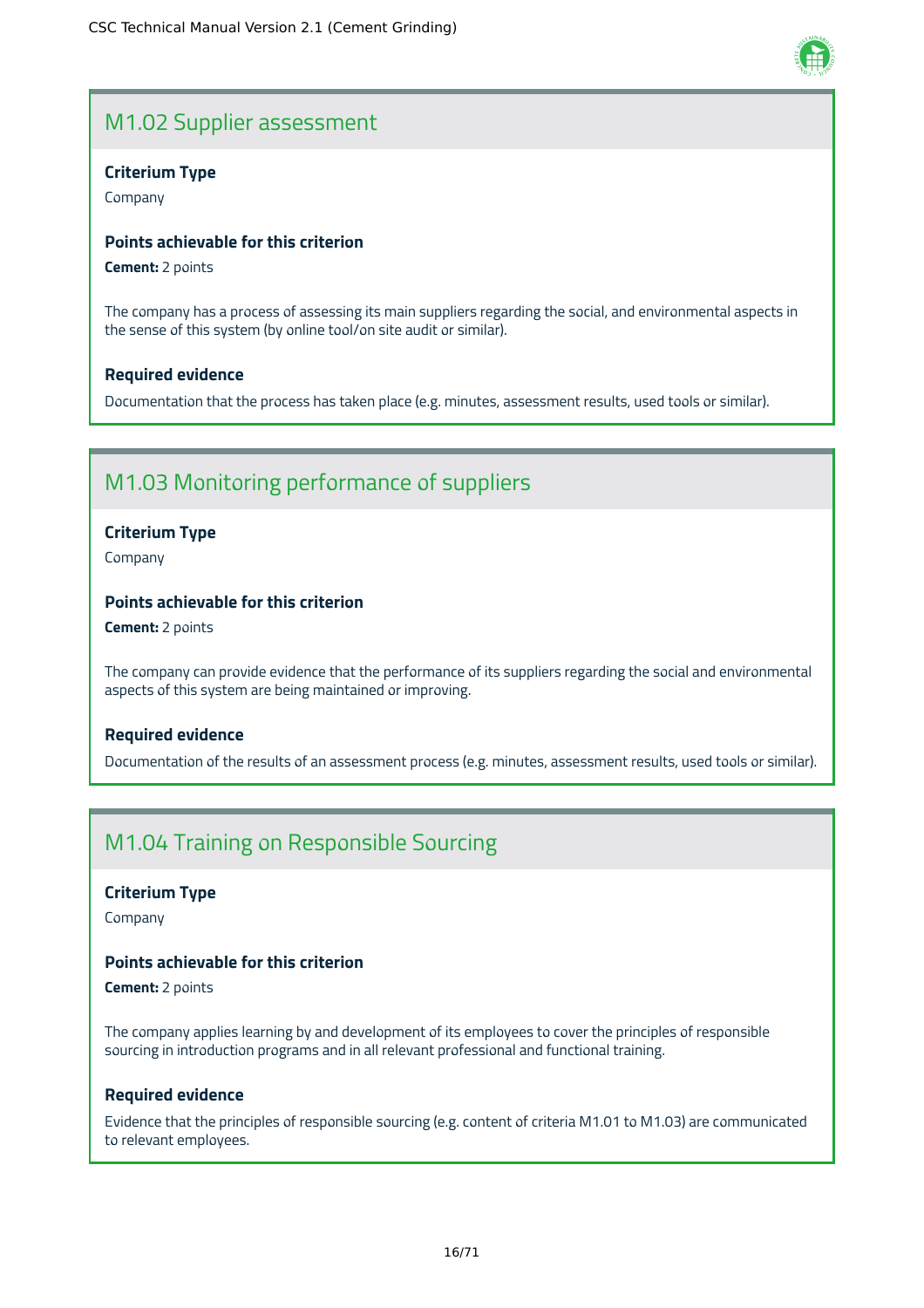

### M1.05 Promotion of Responsible Sourcing

#### **Criterium Type**

Company

#### **Points achievable for this criterion**

**Cement:** 2 points

The company promotes, where applicable, responsible sourcing in public communications, such as websites and (financial) reporting.

#### **Required evidence**

Evidence of promotion, for example, website links and copies of reports, publications, etc.

### M1.06 Responsible sourcing as a criterion in the procurement process

#### **Criterium Type**

Company

#### **Points achievable for this criterion**

**Cement:** 2 points

The company includes responsible sourcing as a criterion in its procurement process.

#### **Required evidence**

Evidence of practical implementation of the purchasing policy/plan

### M1.07 Sample check

#### **Criterium Type**

Company

#### **Points achievable for this criterion**

**Cement:** 2 points

Random sample by the auditor, defined by the auditor, on the site(s) visited, to check if one current material available at the location matches with the material list in the administration and that the material can be traced back to its origin. In case of a multiple site assessment, the criteria is awarded for all plants in the scope of assessment.

#### **Required evidence**

Statement from the auditor/assessor that constituent check has been performed and that it matches with the constituent list.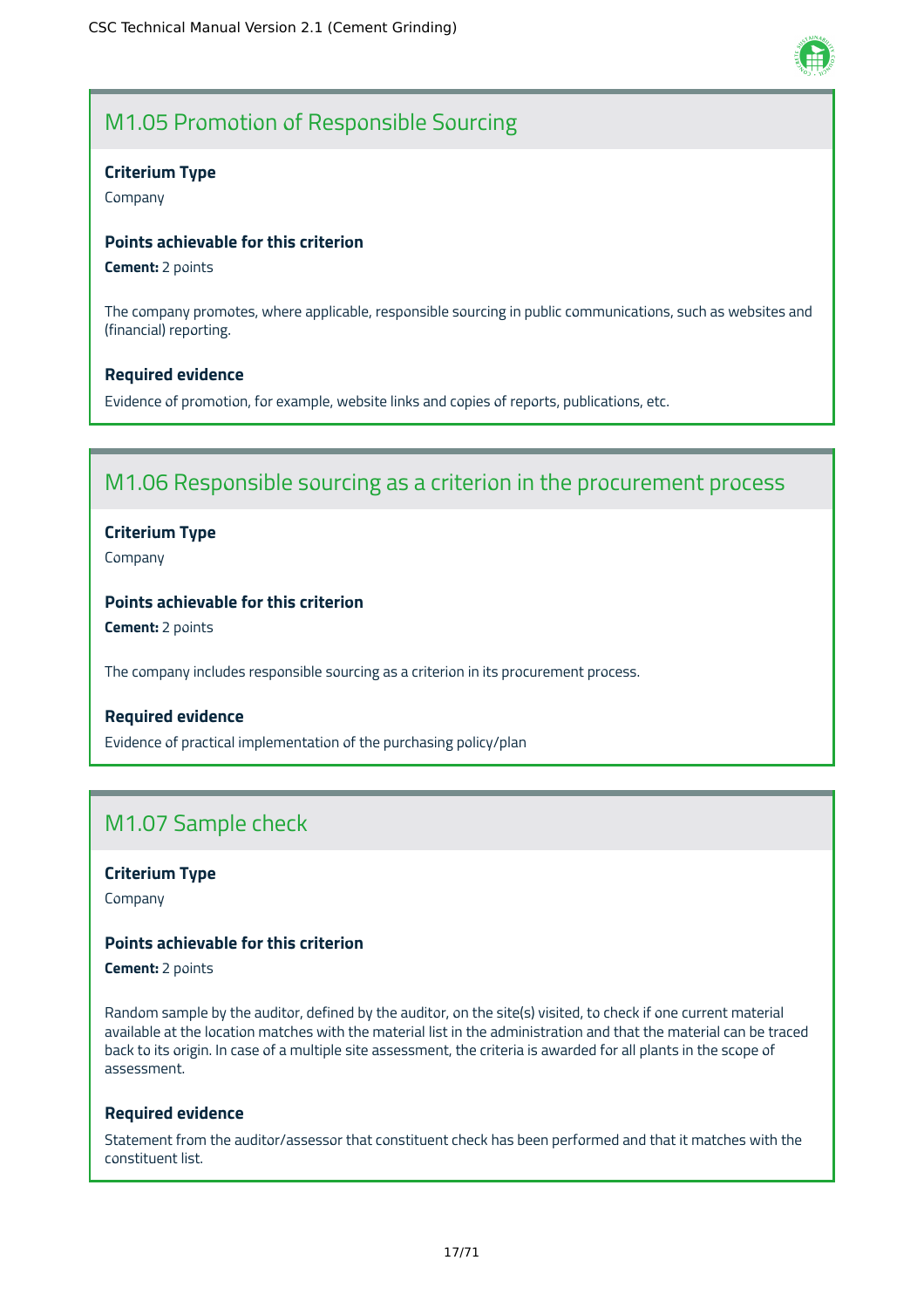

#### <span id="page-18-0"></span>**M2 - Environmental Management**

#### **Aim**

To promote the use of an environmental management system (EMS in the supply chain).

#### **Total points achievable for this credit**

**Cement:** 4 points

### M2.01 Environmental management system (EMS)

#### **Criterium Type**

Company

#### **Points achievable for this criterion**

**Cement:** 1 point

#### **Prerequisite to obtain**

|        | <b>Bronze</b> | Silver    | Gold | Platinum  |
|--------|---------------|-----------|------|-----------|
| Cement |               | $\lambda$ |      | $\lambda$ |

The company has a documented EMS in place.The EMS shall include the relevant scope: the key processes for raw material extraction and primary material production and/or production of concrete.

#### **Required evidence**

Validation by the auditor that the company has a documented EMS (see the Annex).

### M2.02 Certified environmental management system (EMS)

#### **Criterium Type**

Company

#### **Points achievable for this criterion**

**Cement:** 3 points

The company has a certified EMS in place (see the annex).

#### **Required evidence**

Copy of the valid EMS certificate.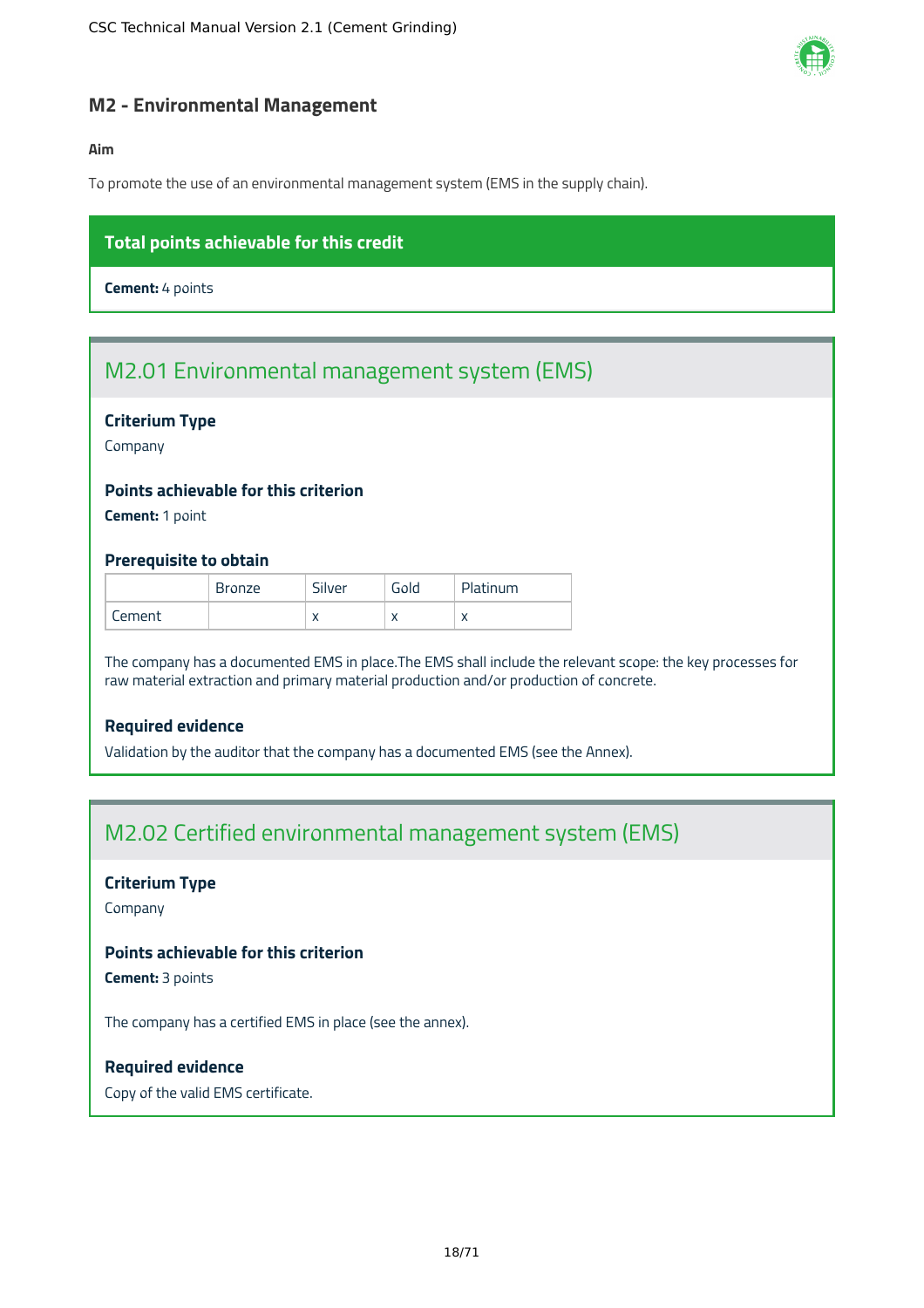

#### <span id="page-19-0"></span>**M3 - Quality Management**

#### **Aim**

To promote the use of a quality management system in the supply chain.

#### **Total points achievable for this credit**

**Cement:** 4 points

### M3.01 Quality management system (QMS)

#### **Criterium Type**

Company

#### **Points achievable for this criterion**

**Cement:** 1 point

#### **Prerequisite to obtain**

|          | <b>Bronze</b> | Silver    | Gold                     | Platinum  |
|----------|---------------|-----------|--------------------------|-----------|
| Jement . |               | $\lambda$ | $\overline{\phantom{a}}$ | $\lambda$ |

The company has a documented quality management system in place.

#### **Required evidence**

Validation by the auditor that the company has a documented quality management system.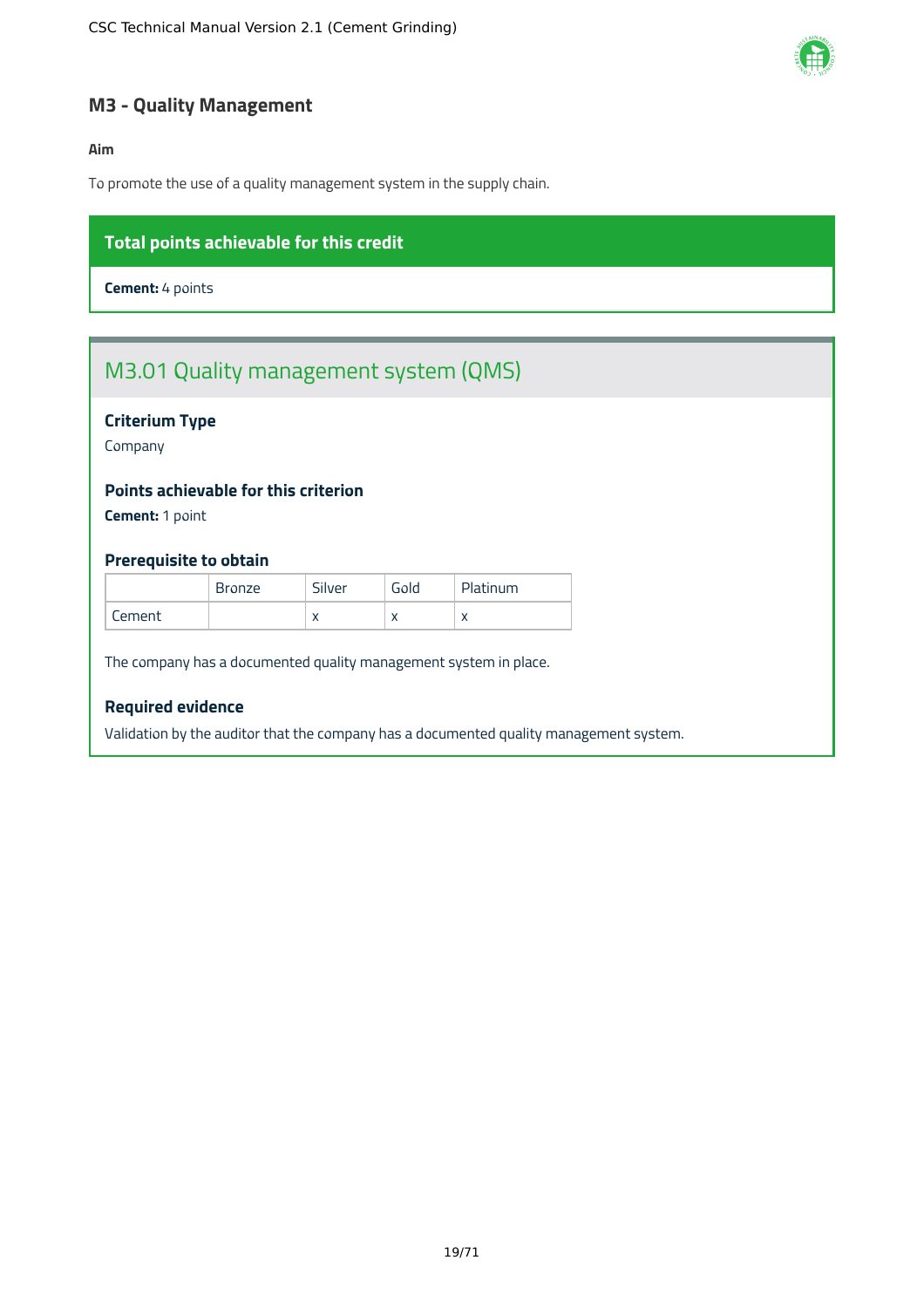

### M3.02 Certified Quality management system (QMS)

#### **Criterium Type**

Company

#### **Points achievable for this criterion**

**Cement:** 3 points

#### **Prerequisite to obtain**

|        | Bronze | Silver | Gold | Platinum |
|--------|--------|--------|------|----------|
| Cement |        |        |      | 2 points |

#### **Score at least 2 points to obtain Platinum.**

A certified quality management system is in place (see the annex).

#### **Required evidence**

Copy of the valid QMS certificate.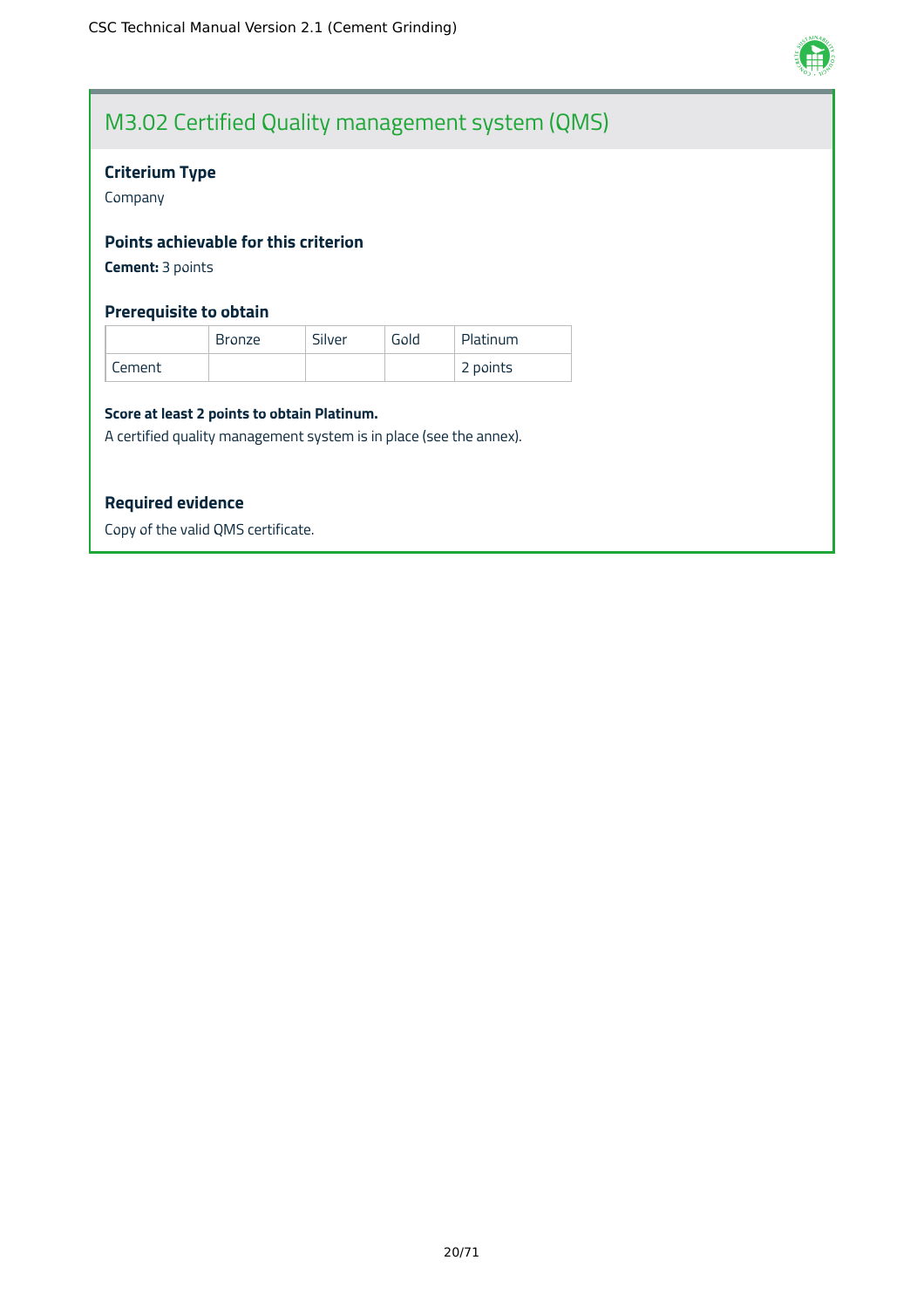

#### <span id="page-21-0"></span>**M4 - Health & Safety Management**

#### **Aim**

To promote the use of health and safety management systems.

#### **Total points achievable for this credit**

**Cement:** 4 points

### M4.01 Health and safety management system

#### **Criterium Type**

Company

#### **Points achievable for this criterion**

**Cement:** 1 point

#### **Prerequisite to obtain**

|          | <b>Bronze</b> | Silver    | Gold                     | Platinum  |
|----------|---------------|-----------|--------------------------|-----------|
| Lement . |               | $\lambda$ | $\overline{\phantom{a}}$ | $\lambda$ |

The company has a health and safety management system in place.

#### **Required evidence**

Validation by the auditor that the company has a documented health and safety management system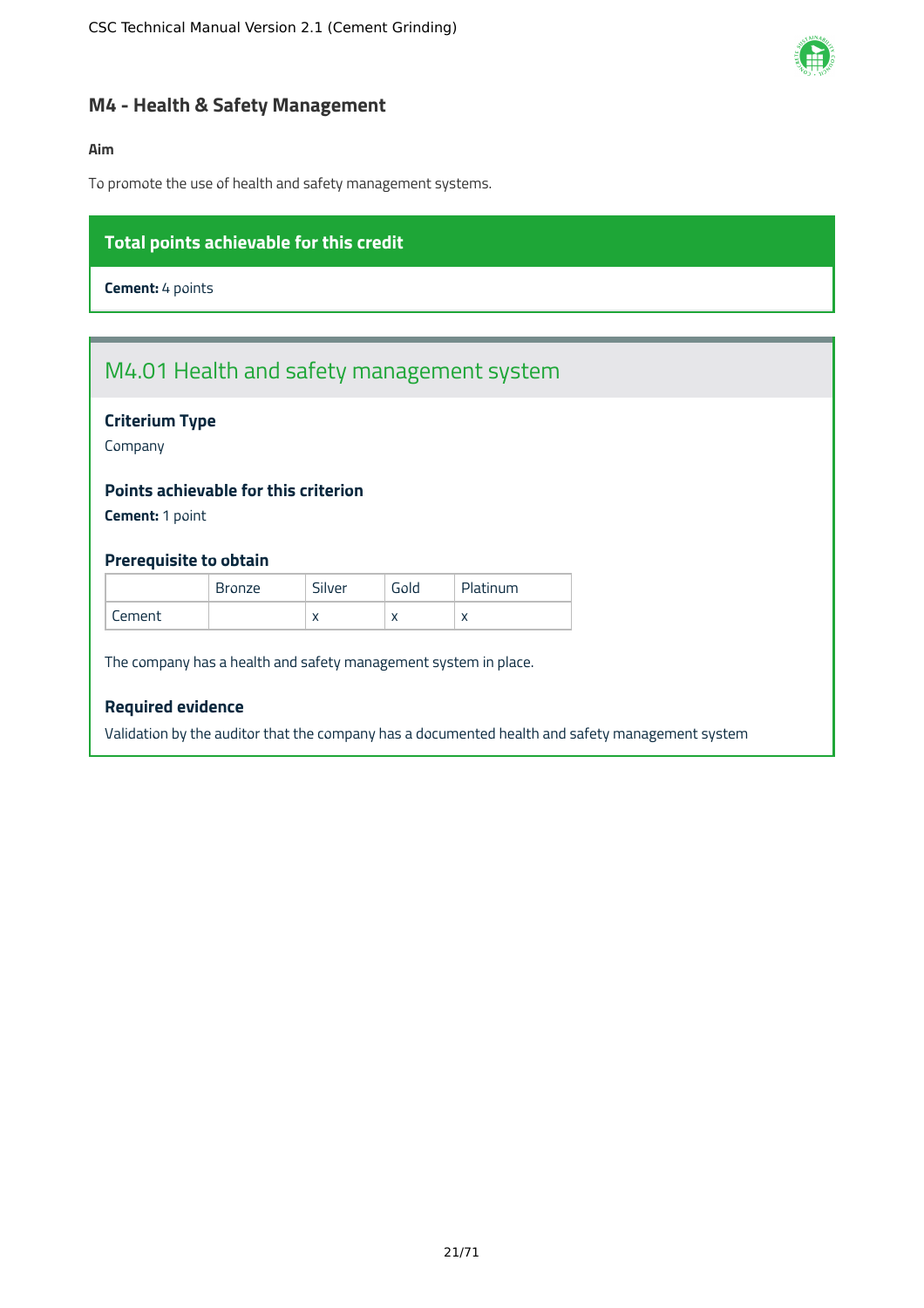

### M4.02 Certified health and safety management system

#### **Criterium Type**

Company

#### **Points achievable for this criterion**

**Cement:** 3 points

#### **Prerequisite to obtain**

|        | <b>Bronze</b> | Silver | Gold | Platinum |
|--------|---------------|--------|------|----------|
| Cement |               |        |      | 2 points |

#### **Score at least 2 points to obtain Platinum.**

The company has a certified health and safety management system in place (see the annex).

#### **Required evidence**

Copy of the valid Health & Safety certificate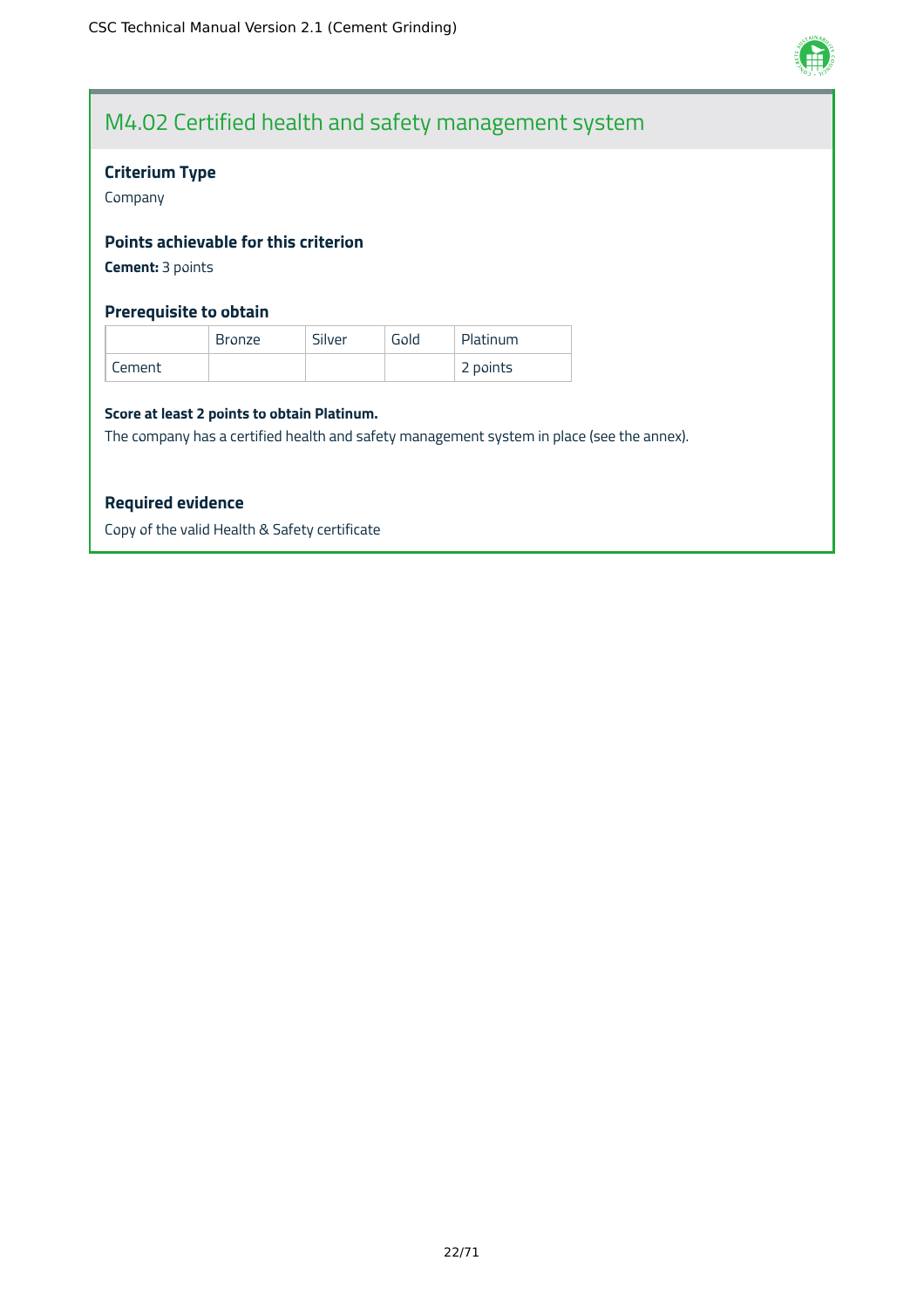

#### <span id="page-23-0"></span>**M5 - Benchmarking**

#### **Aim**

Publish actual performance data.

#### **Total points achievable for this credit**

**Cement:** 7 points (+1EP)

### M5.01 Publishing annual performance data (KPIs)

#### **Criterium Type**

Company

#### **Points achievable for this criterion**

**Cement:** 5 points

#### **Prerequisite to obtain**

|        | <b>Bronze</b> | Silver | Gold | Platinum     |
|--------|---------------|--------|------|--------------|
| Lement |               |        |      | $\mathbf{v}$ |

The company publishes annual performance data (KPIs) on a regular basis by publishing an annual sustainability report (see the annex).

The performance data must cover the following relevant topics with a minimum of five of the listed topics (if the company offers concrete or aggregates, at least one indicator must also address concrete, respectively aggregates):

- Use of secondary materials;
- Use of fossil fuels;
- Production of renewable energy/ % of renewable energy;
- Carbon dioxide emissions;
- Clinker content (if applicable);
- % of transport (raw material and or to client) within total emissions;
- Use of potable water;
- Incidents/injuries/accidents;
- **•** Employee health & well-being;
- Returned concrete (%reused/returned, %reused/produced);
- Waste (%hazardous, %non-hazardous, %sent to recovery operations, %sent to disposal operations).

#### **Required evidence**

Copy of / link to the latest sustainability report (not older than 1 1/2 years) available upon certification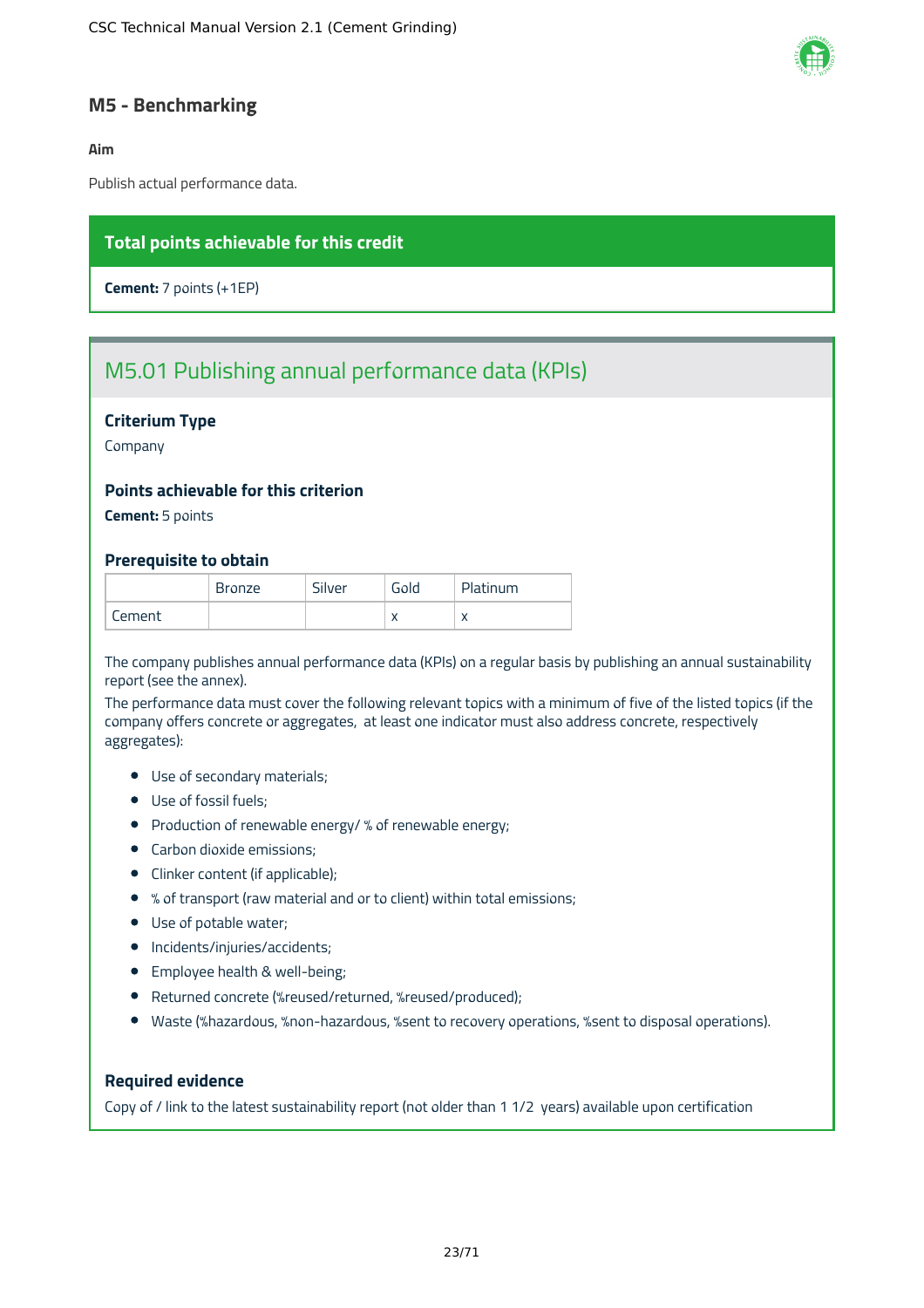

### M5.02 Externally verified KPIs

#### **Criterium Type**

Company

#### **Points achievable for this criterion**

**Cement:** 2 points

#### **Prerequisite to obtain**

|        | <b>Bronze</b> | Silver | Gold | Platinum  |
|--------|---------------|--------|------|-----------|
| Cement |               |        |      | $\lambda$ |

The KPIs are externally verified (see the annex).

#### **Required evidence**

Evidence of the publicly available external verification

OR

Evidence that the company has been audited against the CSI/GCCA Charter within the last five years.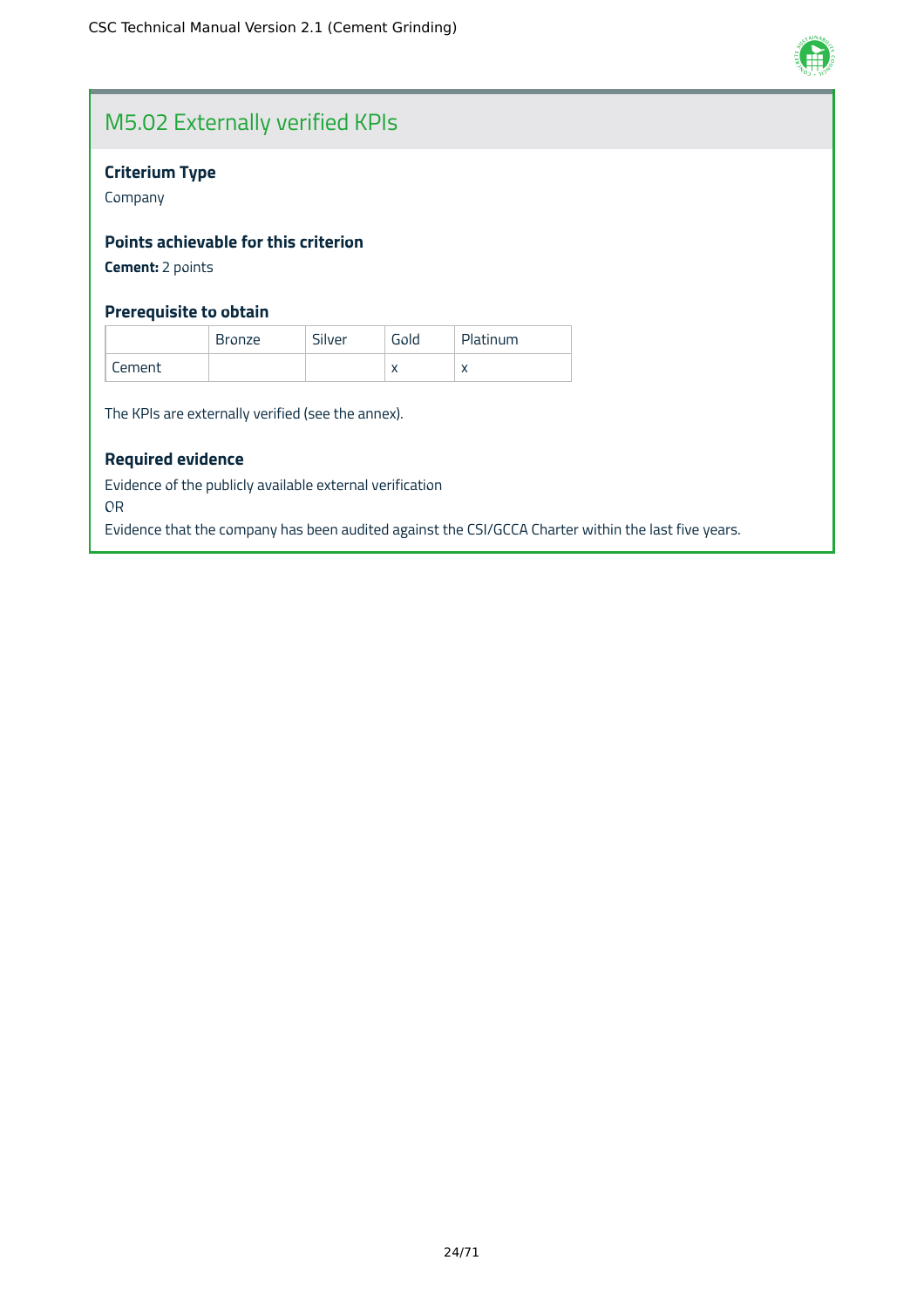

### M5.03 (EP) Participation to a benchmarking study

#### **Criterium Type**

Company

#### **Points achievable for this criterion**

#### **Cement:** 1 point

#### Exemplary Performance criteria:

The company participates in the region of certification in an annual benchmark that covers at least 20% of the market, see the annex**.** The performance data must cover the following relevant topics with a minimum of five of the listed topics:

- Use of secondary materials;
- Use of fossil fuels;
- Production of renewable energy/ % of renewable energy;
- **•** Carbon dioxide emissions;
- Clinker content (if applicable)
- % of transport (raw material and or to client) within total emissions;
- Use of potable water;
- Incidents/injuries/accidents;
- Employee health & well-being;
- Returned concrete (%reused/returned, %reused/produced)
- Waste (%hazardous, %non-hazardous, %sent to recovery operations, %sent to disposal operations)

#### **Required evidence**

Evidence of participation in a benchmark, for accepted schemes see the annex.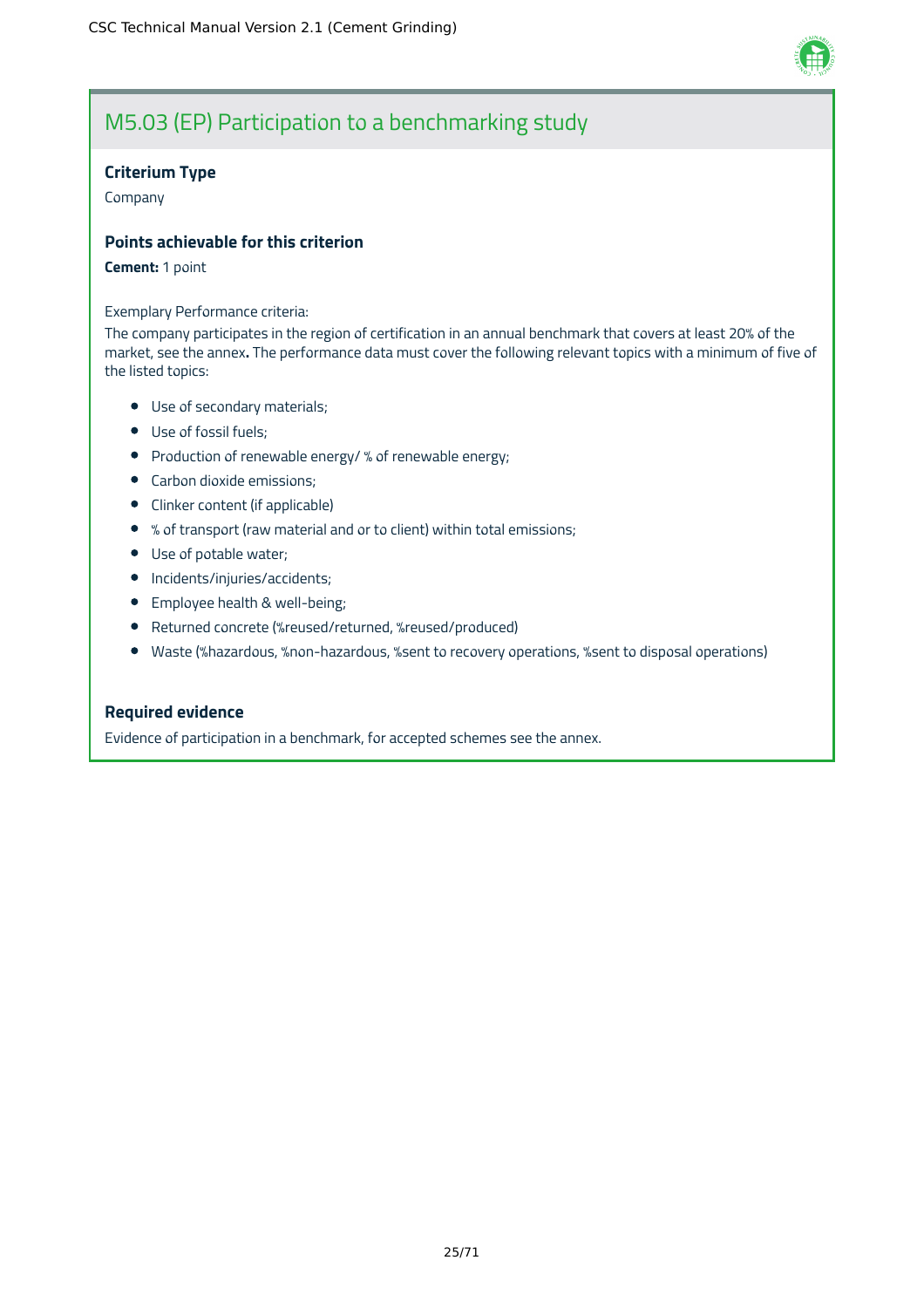## <span id="page-26-0"></span>**Environmental**

### <span id="page-26-1"></span>**E1 - Life Cycle Impact**

#### **Aim**

Provide transparency and encourage the use of products and materials with an improved life-cycle impact.

### **Total points achievable for this credit**

**Cement:** 6 points (+1EP)

### E1.01 Sectoral environmental product declaration

#### **Criterium Type**

Company

#### **Points achievable for this criterion**

**Cement:** 2 points

#### **Prerequisite to obtain**

|        | Bronze | Silver | Gold | Platinum  |
|--------|--------|--------|------|-----------|
| Cement |        |        |      | $\lambda$ |

The company contributes to the generation of sectoral Environmental Product Declarations (EPD) in the region of the assessed plant(s) for their products by providing representative average LCA data. The EPD's are conforming to national EPD standards.

#### **Required evidence**

Evidence confirming that the company has contributed - by providing data - to the generation of at least one industry-wide concrete/Cement/Aggregate EPD in the country where the plant requesting certification is located. The EPD needs to be either valid or in the preparation phase. The requested evidence needs to be issued or confirmed by the sectoral EPD owner or coordinator.

#### OR

Confirmation by the local sector association that no EPD is available or in the preparation phase in the country where the plant requesting certification is located.

OR

E1.03 is fulfilled.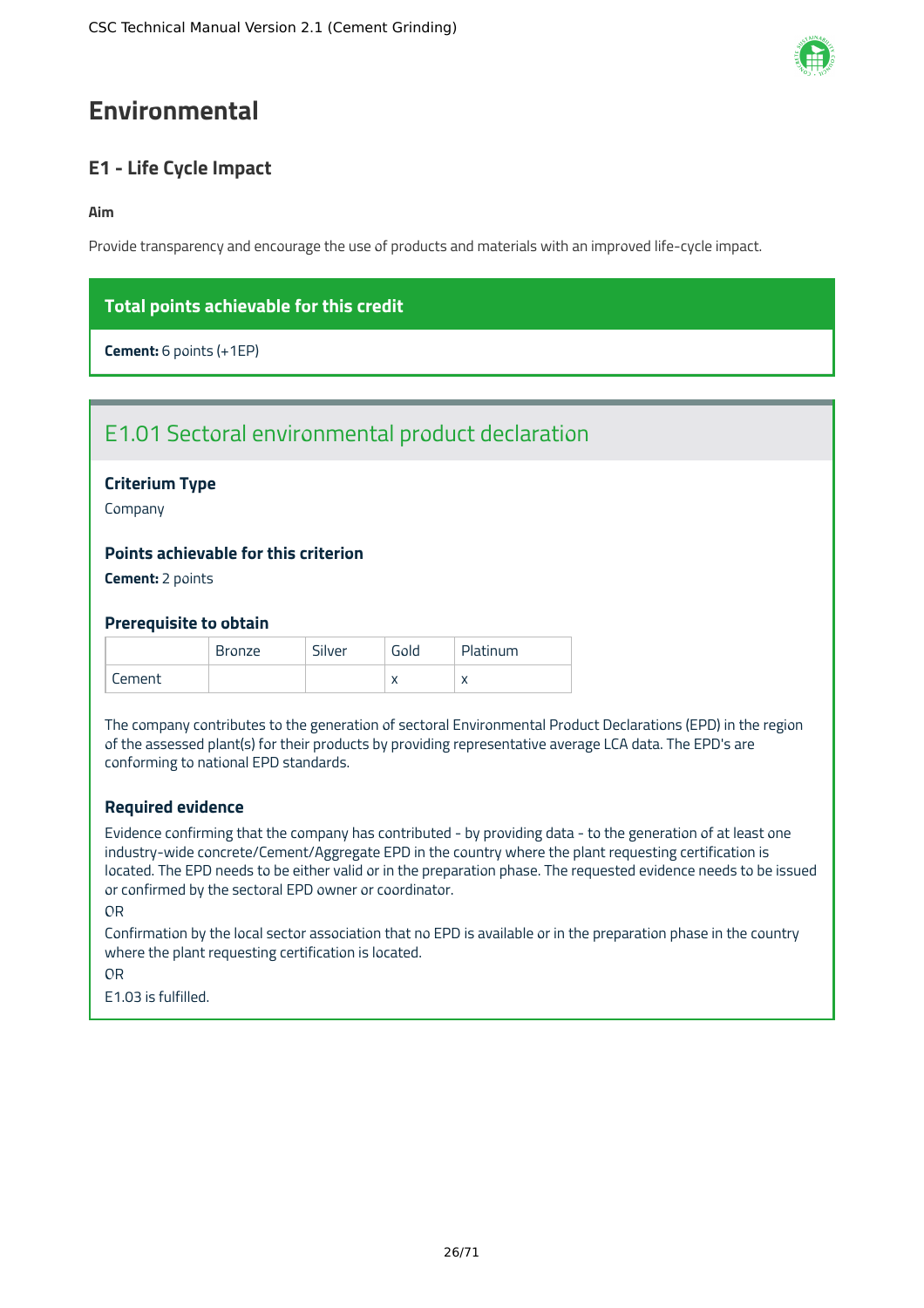

### E1.02 Implementation of life cycle assessment (LCA)

#### **Criterium Type**

Company

#### **Points achievable for this criterion**

**Cement:** 2 points

#### **Prerequisite to obtain**

|        | <b>Bronze</b> | Silver    | Gold                     | Platinum  |
|--------|---------------|-----------|--------------------------|-----------|
| Cement |               | $\lambda$ | $\overline{\phantom{a}}$ | $\lambda$ |

The company performs company-specific LCA's.

#### **Required evidence**

Subscription and demonstrated use of the GCCA Industry EPD Tool. OR Subscription or ownership and use of other LCA-tools (see the annex). OR E1.03 is fulfilled.

### E1.03 Release of environmental product declarations (EPDs)

#### **Criterium Type**

Company

#### **Points achievable for this criterion**

**Cement:** 2 points

The company has released at least one EPD. The EPD follows international or national standards and is third party verified (see the annex).

#### **Required evidence**

Electronic copy of the EPD OR Publically available internet link to the EPD.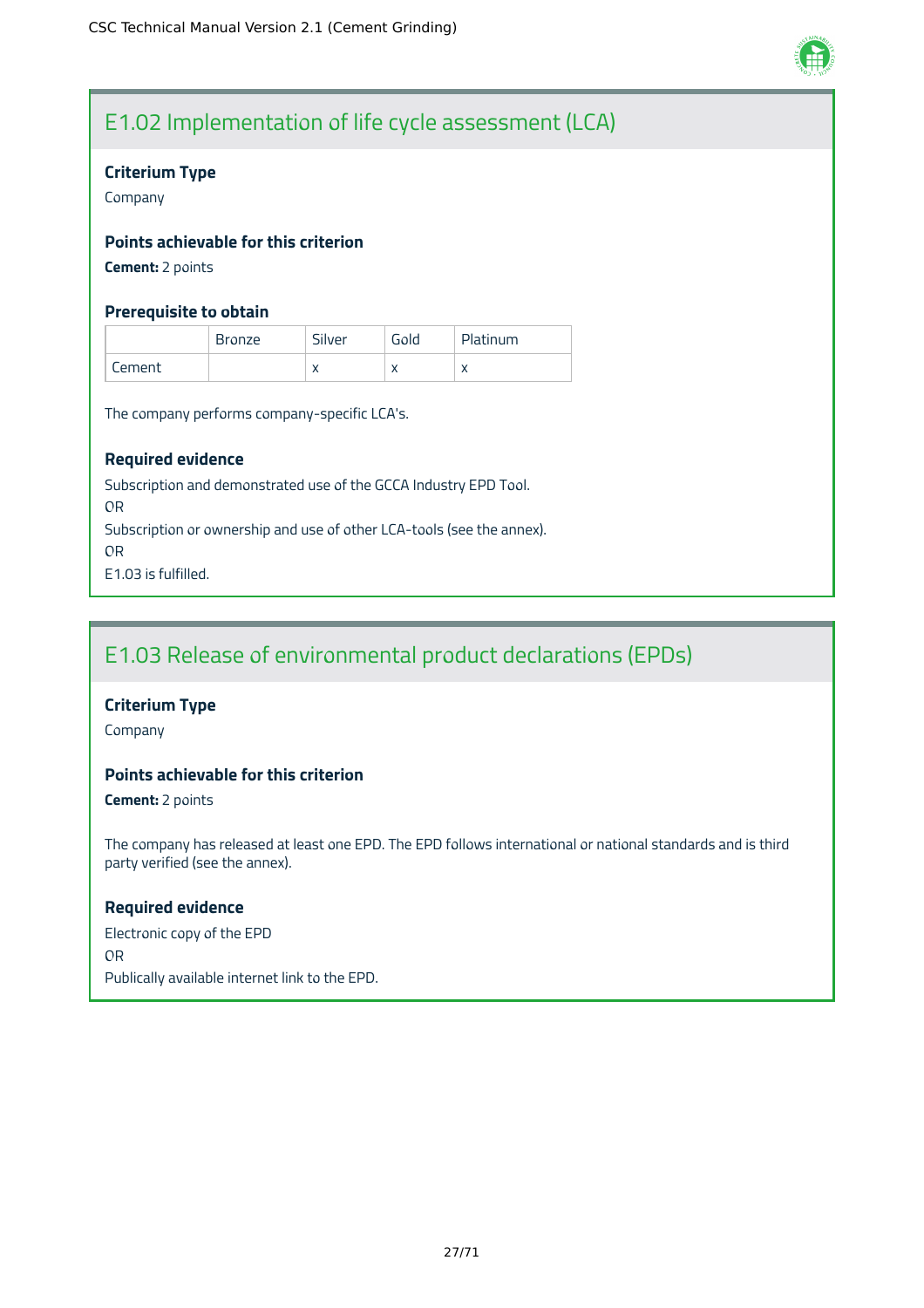

### E1.04 (EP) Reporting of product specific carbon emissions

#### **Criterium Type**

Company

#### **Points achievable for this criterion**

**Cement:** 1 point

Exemplary Performance credit: The company offers product specific carbon calculations to customers on request.

#### **Required evidence**

Exemplary product carbon calculation provided to customer OR Product specific EPD OR Publically available offer of product specific carbon calculation (e.g. brochure, mailing, internet page).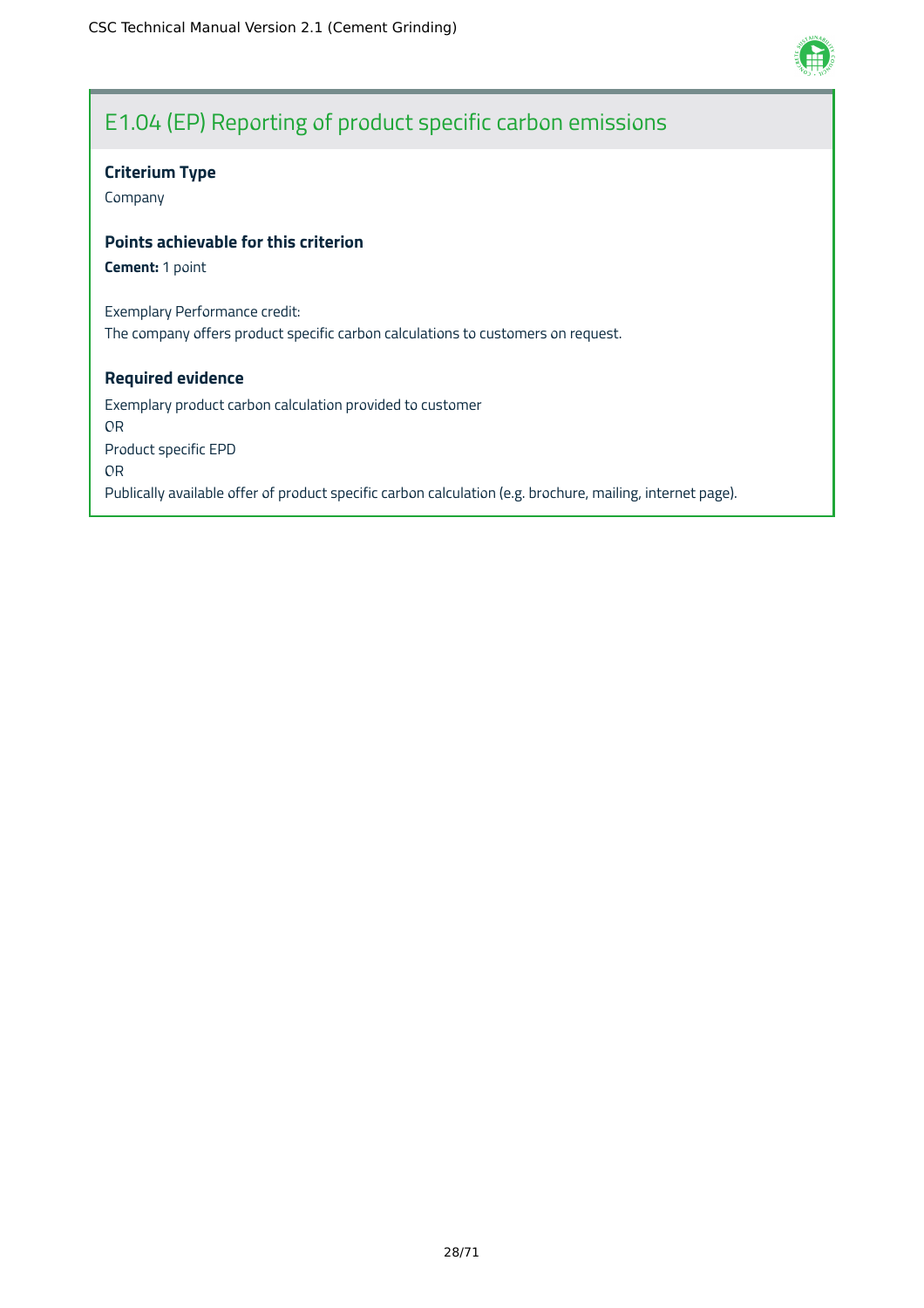

#### <span id="page-29-0"></span>**E2 - Land Use**

#### **Aim**

To ensure land is used in a rightful way, that land-use conflicts are minimized, and that the land is reclaimed at the end of use in accordance with the planning consent or, if there are no requirements in the planning consent, reclaimed in a way that meets the approval of the local community.

#### **Total points achievable for this credit**

**Cement:** 5 points

### E2.01 Policy to avoid globally or nationally important sites

#### **Criterium Type**

Company

#### **Points achievable for this criterion**

**Cement:** 1 point

Companies have a publicly available policy that prohibits operations in sites of potential land use conflict; the definition of these areas should follow accepted frameworks (see the annex).

#### **Required evidence**

Copy of the policy and proof of publication (e.g. link).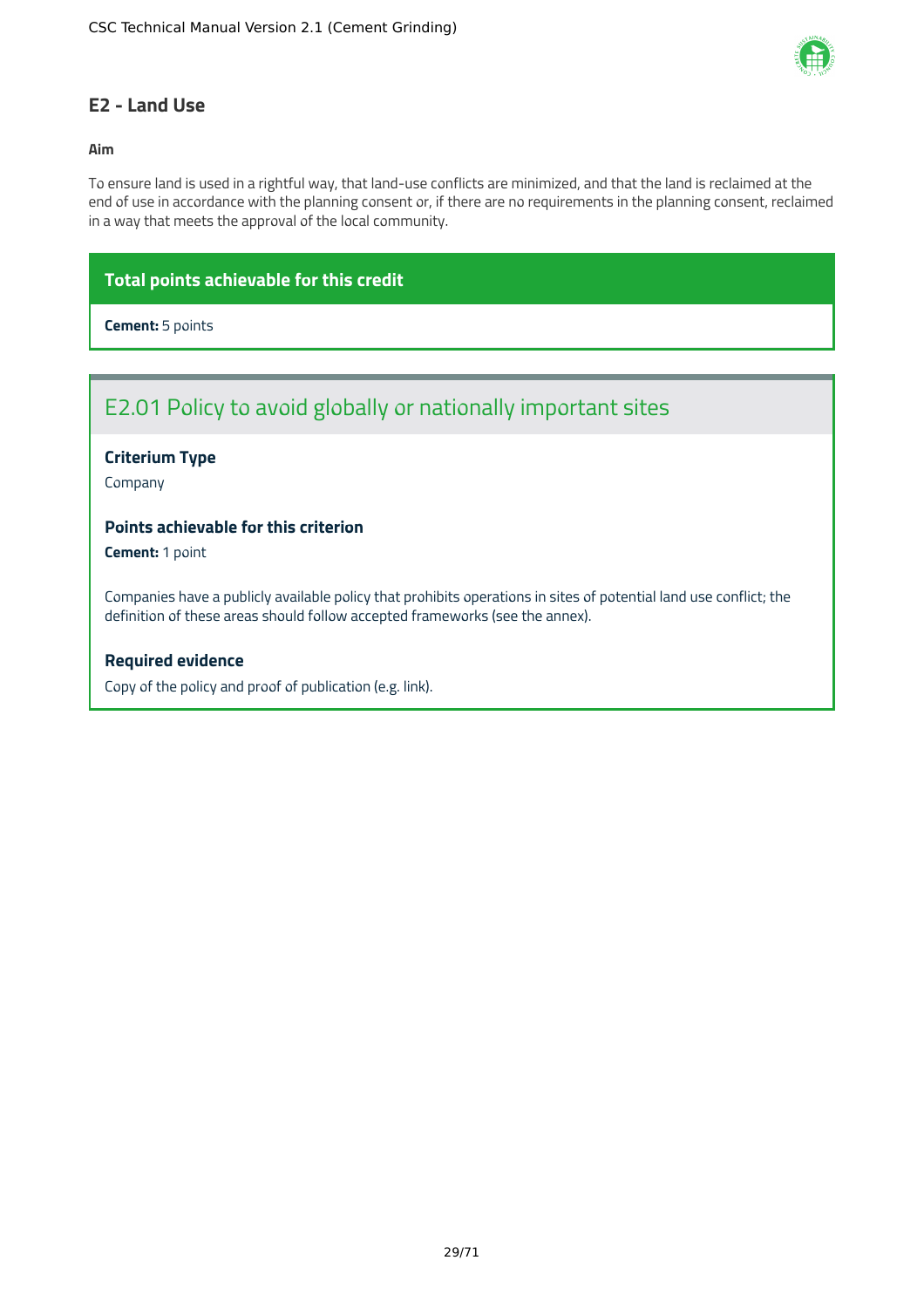

### E2.02 Responsible land use

#### **Criterium Type**

Plant

#### **Points achievable for this criterion**

**Cement:** 3 points

#### **Prerequisite to obtain**

|        | <b>Bronze</b> | Silver    | Gold | Platinum  |
|--------|---------------|-----------|------|-----------|
| Cement |               | $\lambda$ |      | $\lambda$ |

The plant ensures the responsible use of land.

#### **Required evidence**

#### **Concrete**:

Site layout showing the locations of the main plant installations including roadways, stormwater drains, retention basins, etc. The layout plan includes an explanation as to why/how the site layout enables using the land in a particularly efficient way (e.g. biodiversity, efficient traffic flow, stormwater management, efficient storage / processing of materials).

#### **Cement / Aggregates:**

A quarry development plan is in place which includes the extraction plan and reclamation plan.

#### **AND**

Evidence that progressive reclamation is pursued where reasonably practical and permitted under local requirements.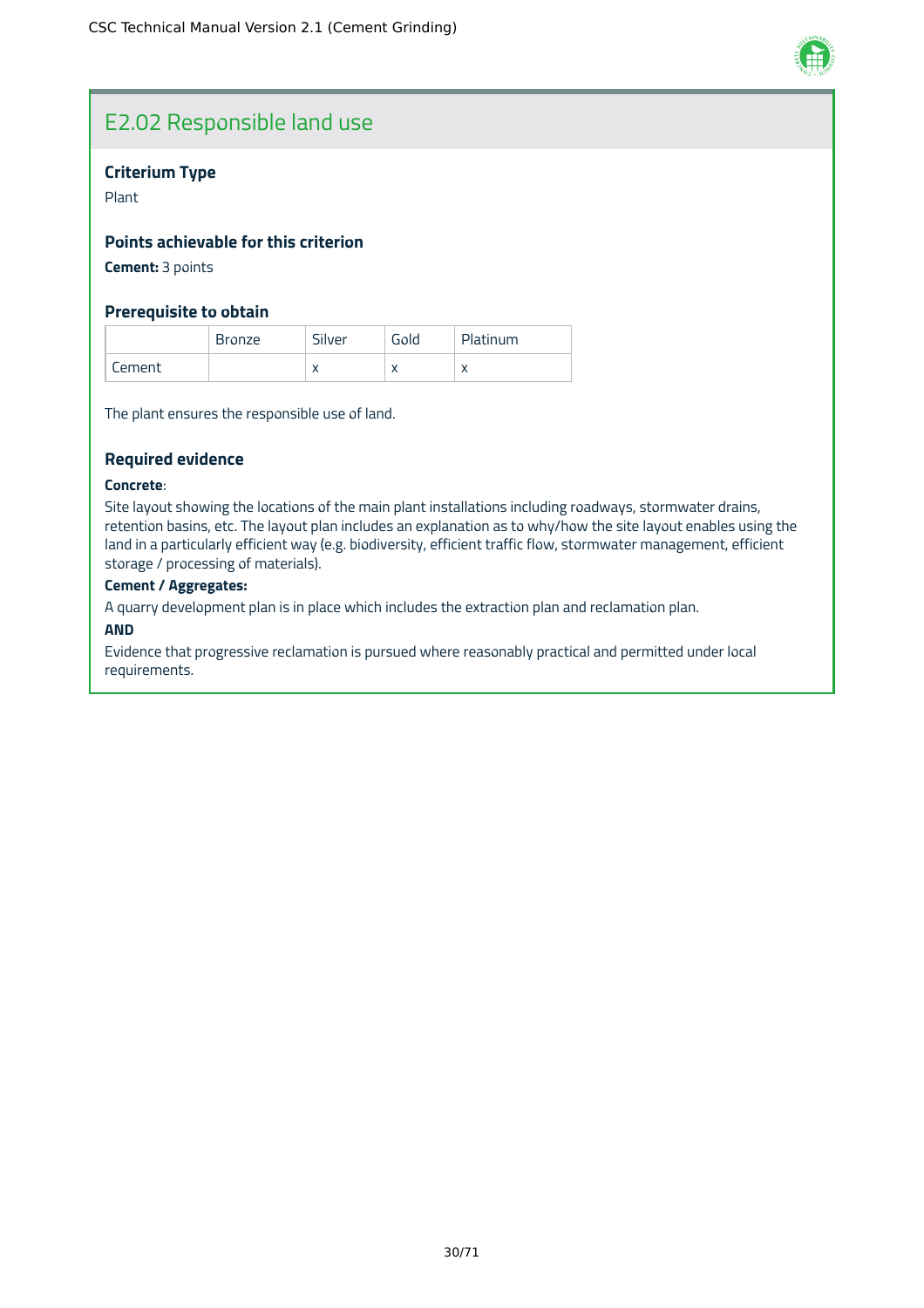

### E2.03 Protection from pollution

#### **Criterium Type**

Plant

#### **Points achievable for this criterion**

**Cement:** 1 point

#### **Prerequisite to obtain**

|        | <b>Bronze</b> | Silver    | Gold | Platinum  |
|--------|---------------|-----------|------|-----------|
| Cement |               | $\lambda$ |      | $\lambda$ |

The plant has facilities where chemicals (including fuels) are stored in conditions where any spillage, including accidental, does not contaminate the land.

#### **Required evidence**

Photographs of the storage facilities for chemicals and fuels OR The plant is ISO 14001 certified. OR The criterion is awarded by default if no chemicals and fuels are used and stored on the site.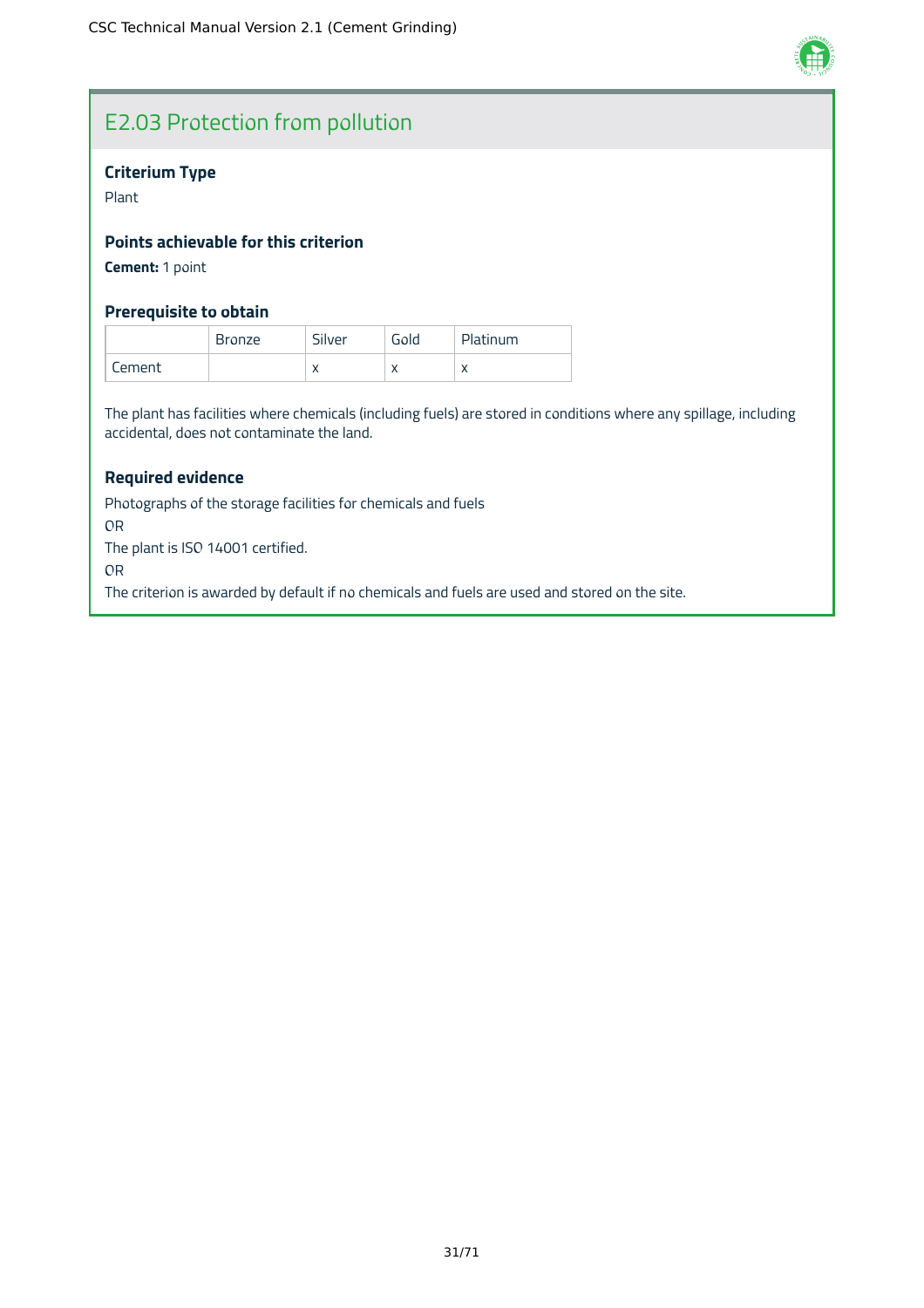

#### <span id="page-32-0"></span>**E3 - Energy & Climate**

#### **Aim**

To promote the responsible use of energy and the reduction of Greenhouse Gas (GHG) emissions.

#### **Total points achievable for this credit**

**Cement:** 34 points

### E3.01 Climate policy

#### **Criterium Type**

Company

#### **Points achievable for this criterion**

**Cement:** 2 points

#### **Prerequisite to obtain**

|        | <b>Bronze</b> | Silver    | Gold | Platinum  |
|--------|---------------|-----------|------|-----------|
| Cement |               | $\lambda$ |      | $\lambda$ |

The company is committed to measuring, reporting and reducing its GHG emissions.

#### **Required evidence**

Publically available policy / commitment to measuring, reporting and reducing the company's greenhouse gas emissions.

OR

Membership to a sector organization (e.g. GCCA) that is publicly committed to measuring, reporting and reducing GHG emissions, and were committing to these principles is required to join the organization.

OR (for aggregates only)

A publically available policy / commitment to measuring, reporting and reducing the company's energy consumption.

Evidence for the commitment to measure GHG emissions is automatically covered via a reporting commitment.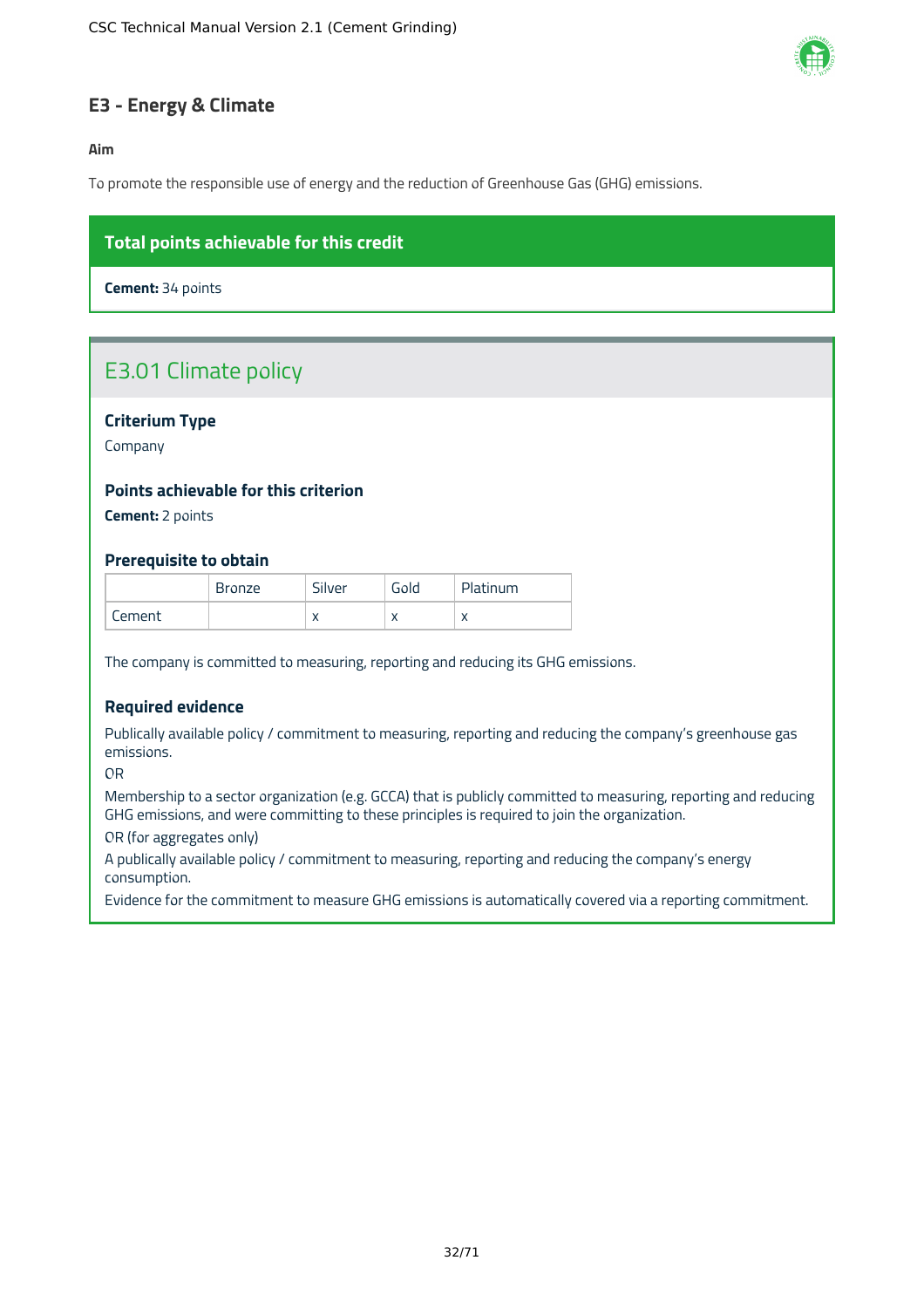

### E3.02 Monitoring of GHG emissions

#### **Criterium Type**

Company

#### **Points achievable for this criterion**

**Cement:** 3 points

#### **Prerequisite to obtain**

|        | Bronze | Silver    | Gold | Platinum                 |
|--------|--------|-----------|------|--------------------------|
| Lement |        | $\lambda$ |      | $\check{ }$<br>$\lambda$ |

The company monitors its relevant GHG emissions.

**Concrete**: GHG emissions relating to own operations and concrete delivery.

**Cement**: GHG emissions as defined in the CSI/GCCA protocol or equivalent (see the annex).

**Aggregates**: GHG emissions relating to own operations and aggregate delivery.

#### **Required evidence**

Extract of the monitoring results and the related GHG emission calculations OR (for cement and concrete only) Proof that the Company was successfully audited against the CSI/GCCA charter within the last five years

### E3.03 Public reporting of monitoring results

#### **Criterium Type**

Company

#### **Points achievable for this criterion**

**Cement:** 2 points

#### **Prerequisite to obtain**

|        | <b>Bronze</b> | Silver    | Gold      | Platinum   |
|--------|---------------|-----------|-----------|------------|
| Cement |               | $\lambda$ | $\lambda$ | $\sqrt{ }$ |

The company reports monitoring results on a yearly basis.

#### **Required evidence**

Copy of the latest publication / link to the latest publication (not older than 1 1/2 years) available upon certification.

OR (for cement and concrete only)

Proof that the Company was successfully audited against the CSI/GCCA charter within the last five years.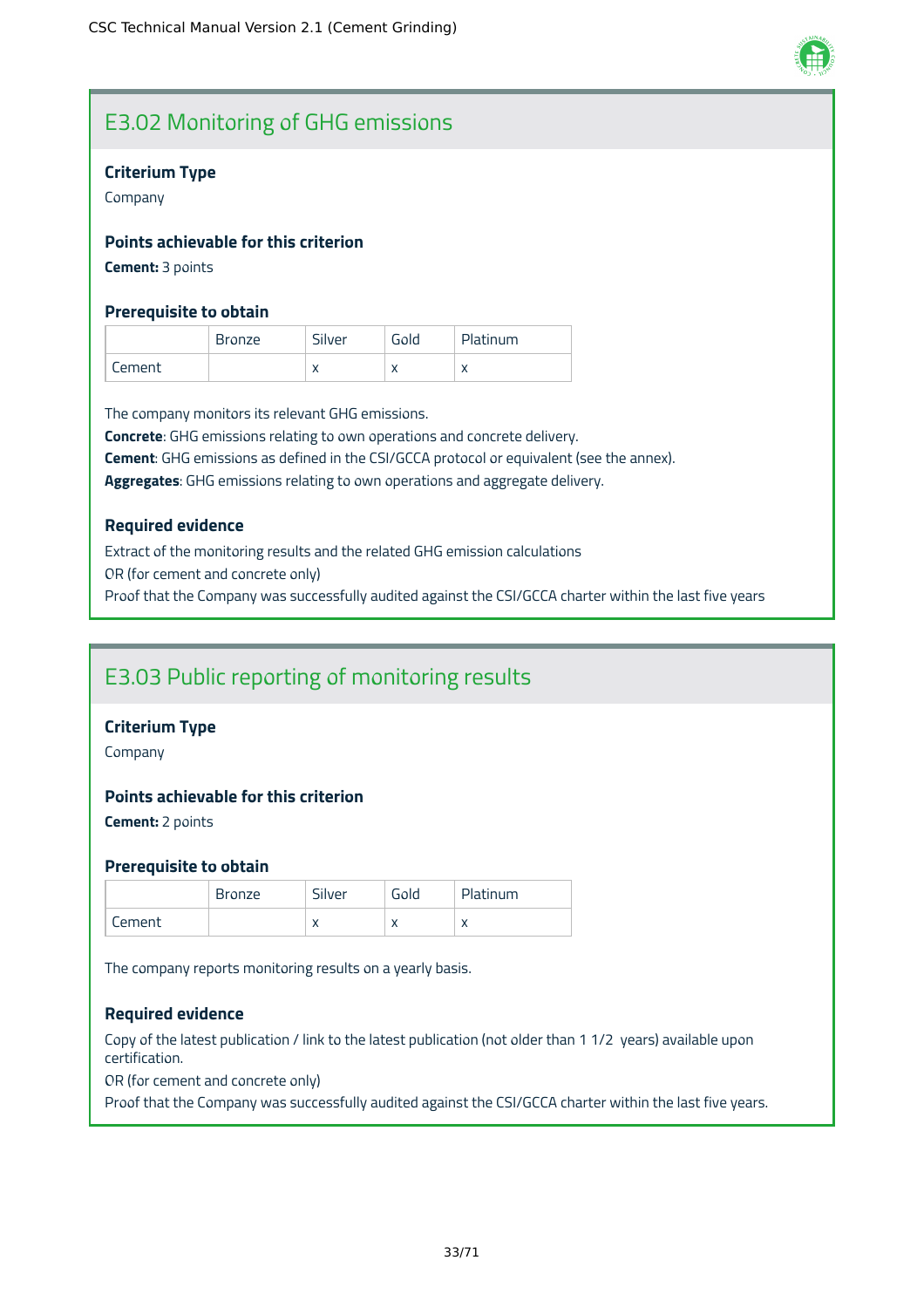

### E3.04 Externally verified reporting of GHG emissions

#### **Criterium Type**

Company

#### **Points achievable for this criterion**

**Cement:** 2 points

#### **Prerequisite to obtain**

|        | <b>Bronze</b> | Silver    | Gold | Platinum  |
|--------|---------------|-----------|------|-----------|
| Lement |               | $\lambda$ |      | $\lambda$ |

The GHG reporting has been externally verified according to accepted standards (see the annex) and to at least a level of limited assurance.

#### **Required evidence**

Copy of the verification statement

### E3.05 Reporting to GNR database

#### **Criterium Type**

Company

#### **Points achievable for this criterion**

**Cement:** 1 point

#### **Prerequisite to obtain**

|        | Bronze | Silver       | Gold | Platinum  |
|--------|--------|--------------|------|-----------|
| Cement |        | $\mathbf{v}$ |      | $\lambda$ |

The company reports on a yearly basis to the GCCA's Getting the Numbers Right (GNR) database for all its cement plants where this is legally possible. If a company controls any cement plant where reporting to the GNR database is not legally possible, this criterion does not apply for the respective cement plant(s).

#### **Required evidence**

Listed on a positive list from PwC (non-GCCA member).

OR

Proof that the Company was successfully audited against the CSI/GCCA charter within the last five years.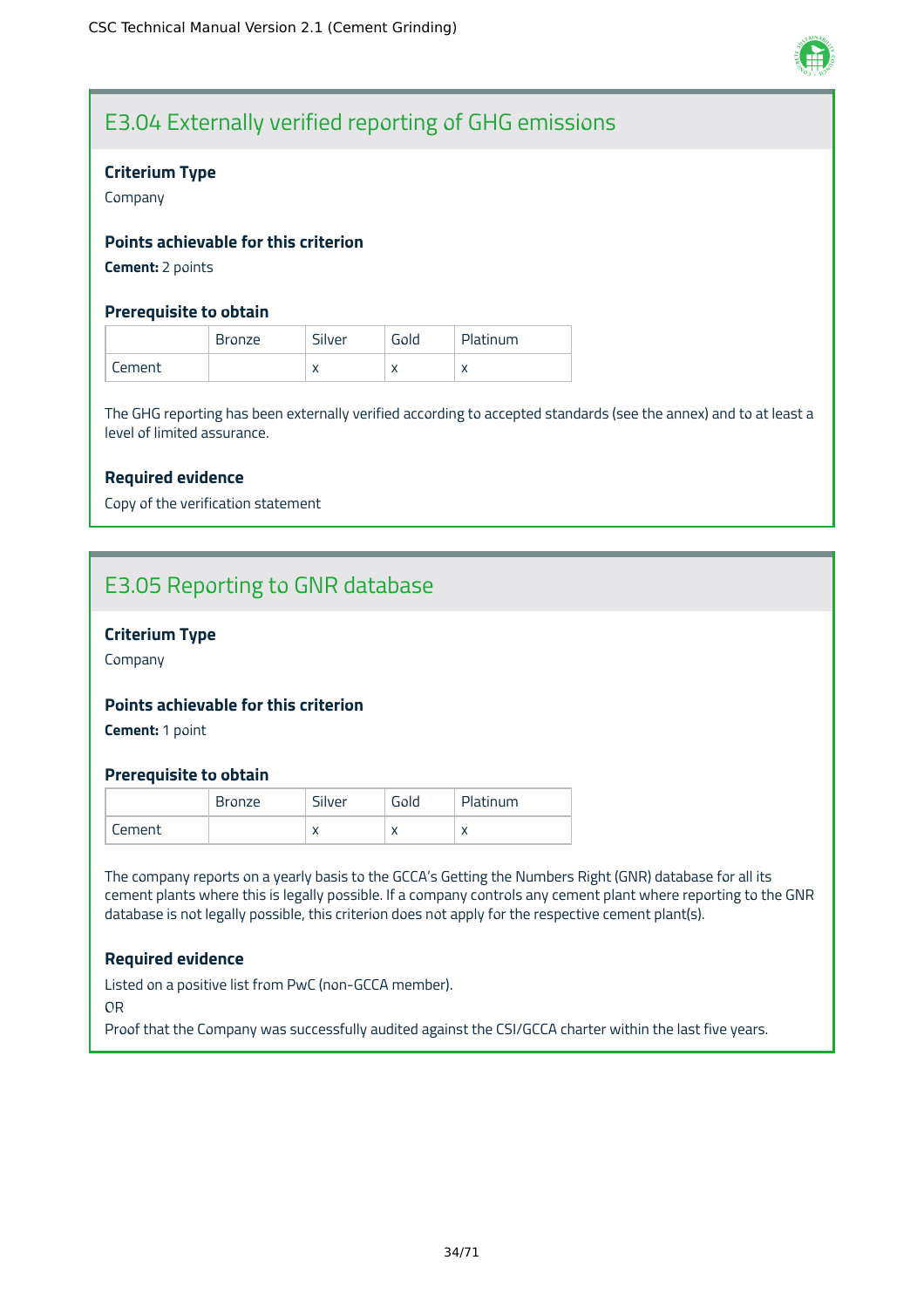

### E3.06 CO2 emission reduction target

#### **Criterium Type**

Company

#### **Points achievable for this criterion**

**Cement:** 1 point

#### **Prerequisite to obtain**

|        | <b>Bronze</b> | Silver    | Gold | Platinum  |
|--------|---------------|-----------|------|-----------|
| Cement |               | $\lambda$ |      | $\lambda$ |

The company has a public CO2 reduction target.

#### **Required evidence**

Publically available CO2 reduction target.

Cement: The criterion is automatically fulfilled if the company has a science based CO2 emission reduction target according to E3.07.

### E3.07 Science based CO2 emission reduction target

#### **Criterium Type**

Company

#### **Points achievable for this criterion**

**Cement:** 6 points

The company has a public science based CO2 reduction target with a time horizon until at least 2030.

#### **Required evidence**

Evidence that the target has been recognized as science based by one of the organizations named in the annex.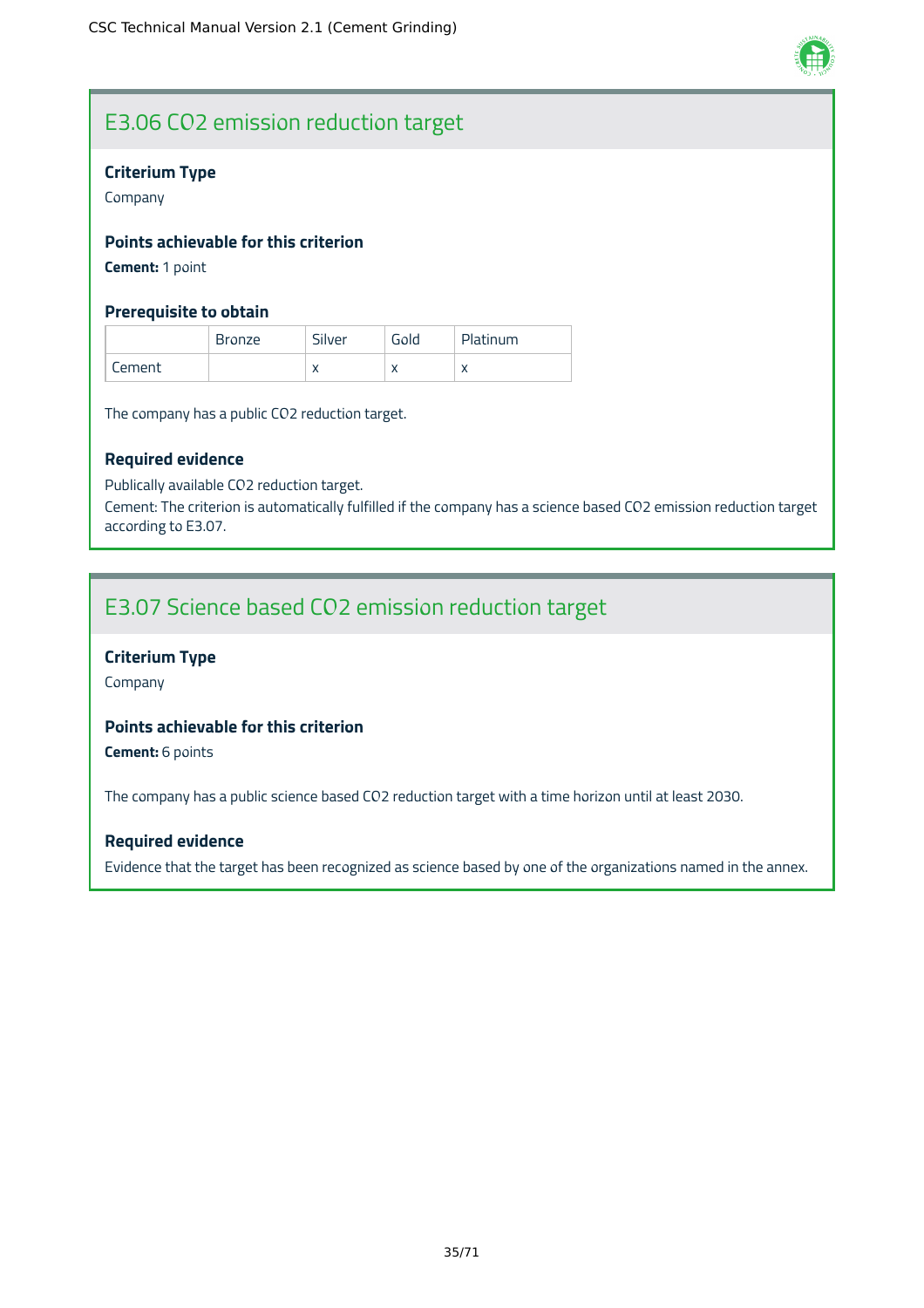

## E3.08 Energy reduction potentials

### **Criterium Type**

Plant

#### **Points achievable for this criterion**

**Cement:** 2 points

The plant has identified potential actions to reduce its energy consumption.

#### **Required evidence**

Evidence of the site energy audit report or own analysis of energy consumption and energy reduction potentials. OR ISO 50001 certificate

## E3.09 Achievement of CO2 emission reduction target

### **Criterium Type**

Company

### **Points achievable for this criterion**

**Cement:** 6 points

The company is on track to meet its CO2 reduction target according to E3.06 and E3.07, respectively. **Cement:**

**1 point for target according to E3.06 6 points for target according to E3.07**

#### **Required evidence**

Externally verified proof (e.g. externally audited annual report) that the company is on track to achieve its CO2 reduction target (= in line with published reduction path).

## E3.10 Implementation of energy reduction potentials

#### **Criterium Type**

Plant

### **Points achievable for this criterion**

**Cement:** 3 points

The plant has implemented at least one of the energy reduction potentials identified in E3.08

#### **Required evidence**

Proof of implementation including an evaluation of the (expected) energy savings.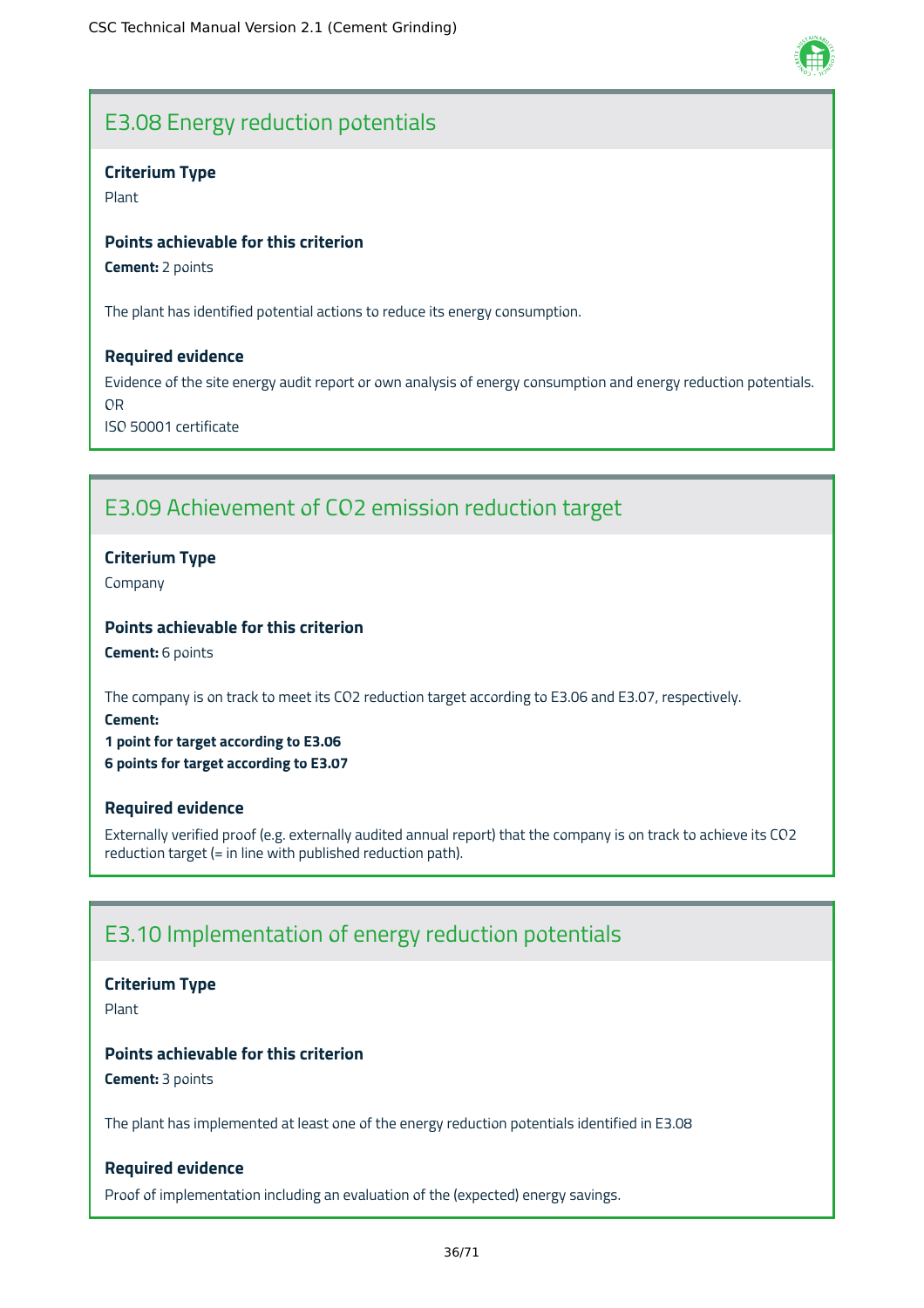

# E3.11 Energy saving awareness creation

## **Criterium Type**

Plant

### **Points achievable for this criterion**

**Cement:** 1 point

### **Prerequisite to obtain**

|        | <b>Bronze</b> | Silver    | Gold      | Platinum |
|--------|---------------|-----------|-----------|----------|
| Cement |               | $\lambda$ | $\lambda$ | ∧        |

Relevant workers have been made aware of

- the biggest drivers for energy (thermal/electricity) consumption
- and how they can contribute to reducing energy consumption.

### **Required evidence**

Copy of relevant e-mail, notice or other information channel.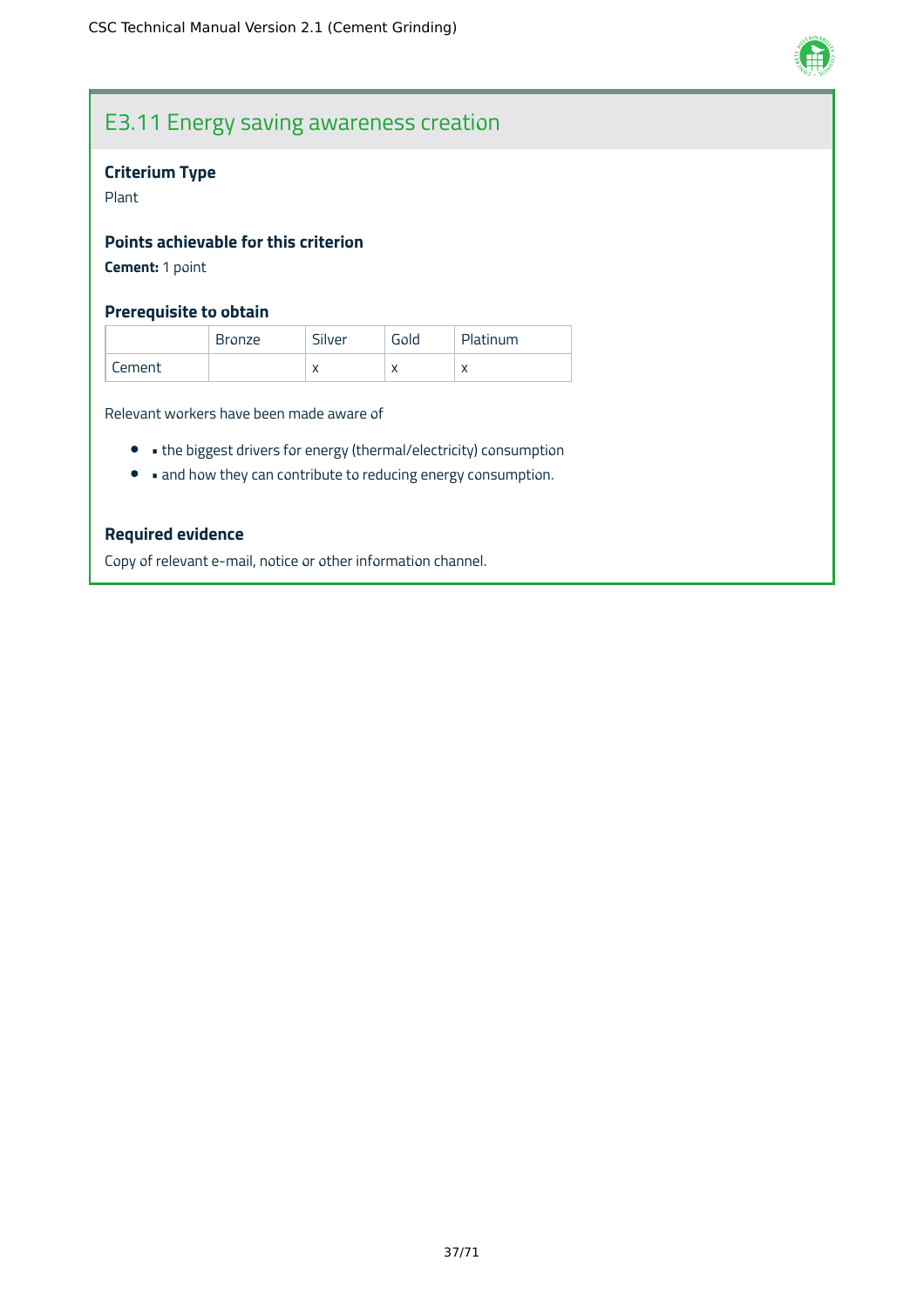

## E3.13 Use of renewable electrical energy

### **Criterium Type**

Plant

### **Points achievable for this criterion**

**Cement:** 5 points

### **Prerequisite to obtain**

|        | <b>Bronze</b> | Silver | Gold | Platinum |
|--------|---------------|--------|------|----------|
| Cement |               |        |      | 1 point  |

#### **Score at least 1 point to obtain Platinum.**

The plant uses renewable electrical energy.

 $P = 1$  if share of renewable electrical energy  $> = 20%$ 

 $P = 2$  if share of renewable electrical energy  $>= 40\%$ 

 $P = 3$  if share of renewable electrical energy  $> = 60\%$ 

 $P = 4$  if share of renewable electrical energy  $> = 80\%$ 

 $P = 5$  if share of renewable electrical energy = 100%

### **Required evidence**

Applicable national energy mix

OR

Company specific confirmation such as contract or invoice(s) specifying renewable energy (share)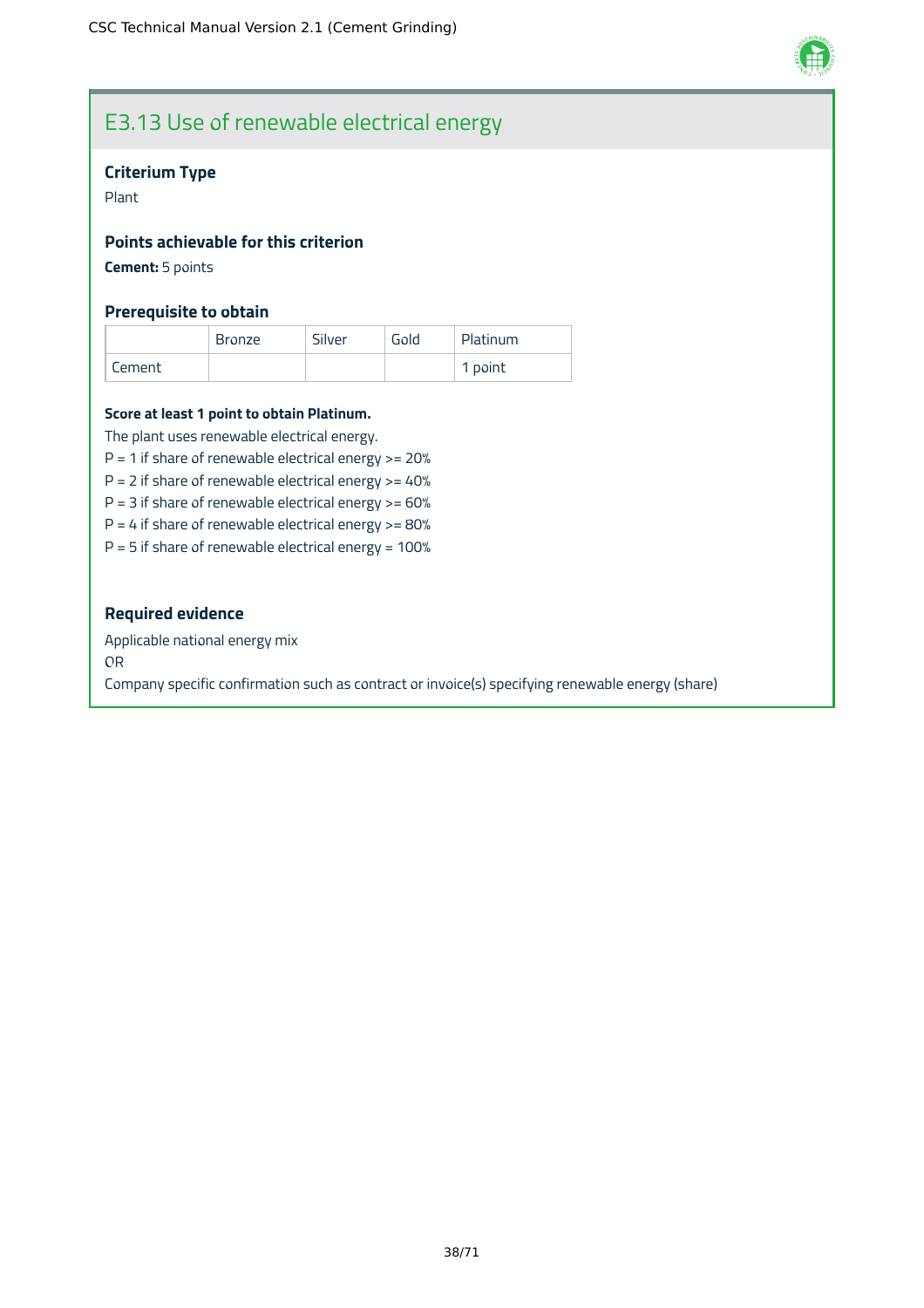

## **E4 - Air Quality**

### **Aim**

To minimize emissions of air pollutants and particulate matter from exhaust gases.

## **Total points achievable for this credit**

**Cement:** 4 points

# E4.09 Process and fugitive dust reduction measures

### **Criterium Type**

Plant

### **Points achievable for this criterion**

**Cement:** 4 points

#### **Prerequisite to obtain**

|        | <b>Bronze</b> | Silver | Gold | Platinum |
|--------|---------------|--------|------|----------|
| Cement |               |        |      | 2 points |

#### **Score at least 2 points to obtain Platinum.**

Dust suppression measures (see the annex) have been implemented to effectively reduce process and fugitive dust emissions.

#### **Points achievable for this criterion:**

**up to 4:**

- **up to 4:**
- **2 for one measure**

**4 as of two measures implemented**

- **2 for one measure**
- **4 as of two measures implemented**
- **Concrete Concrete Cement Concrete Cement Aggregates**

**up to 4:**

- **2 for one measure**
- **4 as of two measures implemented**

#### **Required evidence**

Photographic evidence of one measure taken.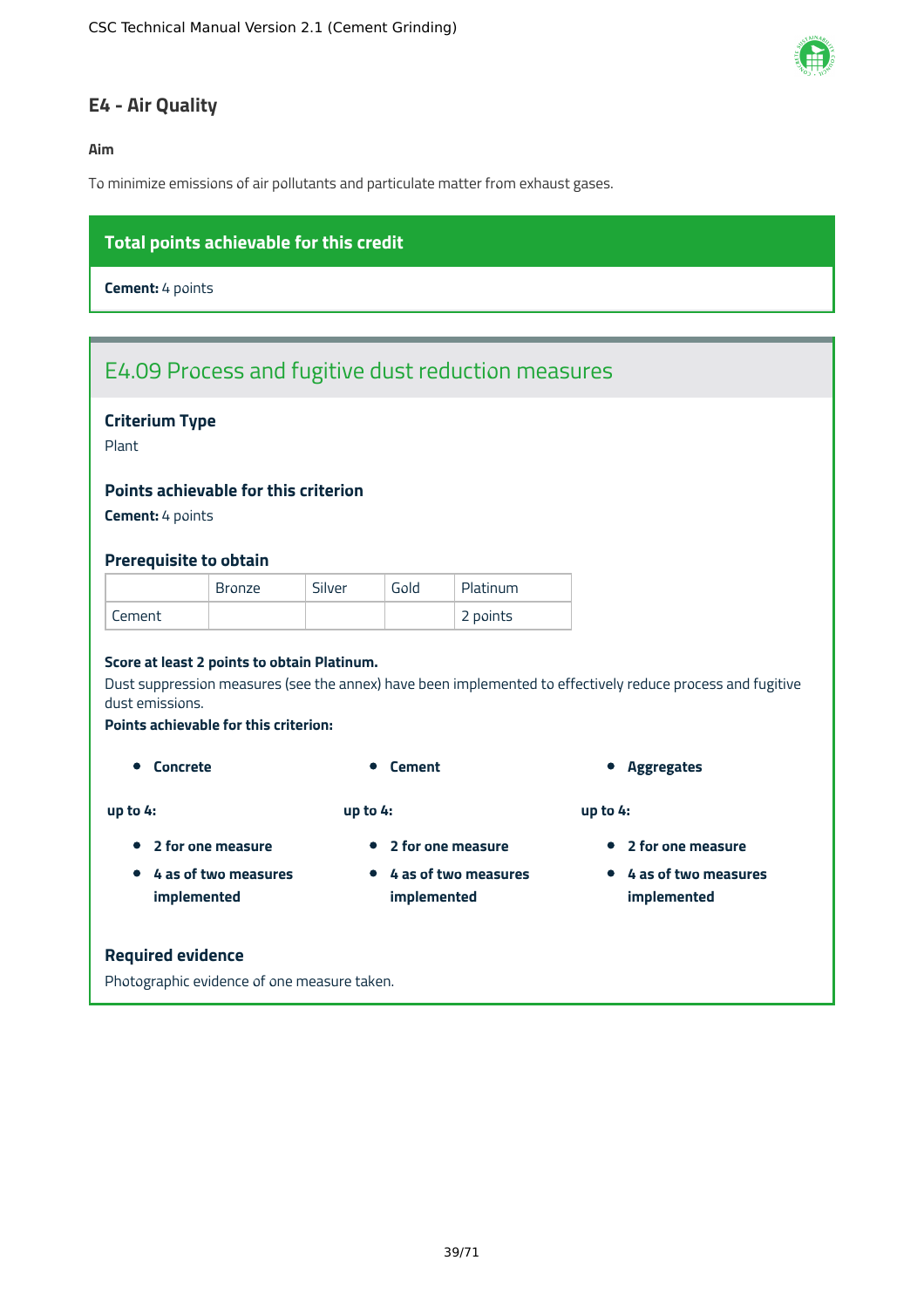

## **E7 - Secondary Materials**

### **Aim**

- To reduce the consumption of primary materials by avoiding waste or using secondary materials (including recycled materials) where available and technically, ecologically, and economically reasonable.
- To contribute to a circular economy.

### **Total points achievable for this credit**

**Cement:** 10 points

## E7.01 Assessment of the availability of secondary materials

### **Criterium Type**

Plant

### **Points achievable for this criterion**

**Cement:** 3 points

#### **Prerequisite to obtain**

|        | Bronze | Silver | Gold | Platinum |
|--------|--------|--------|------|----------|
| Cement |        |        |      |          |

**Cement**: A documented assessment on the availability of secondary raw materials for clinker and cement production, covering the country or region where the plant requesting certification is located, is done at least every three years.

**Concrete**: A documented assessment on the availability of secondary raw materials for concrete production, covering the country or region where the plant requesting certification is located, is done at least every three years.

### **Required evidence**

Evidence that an assessment was performed during the past 3 years.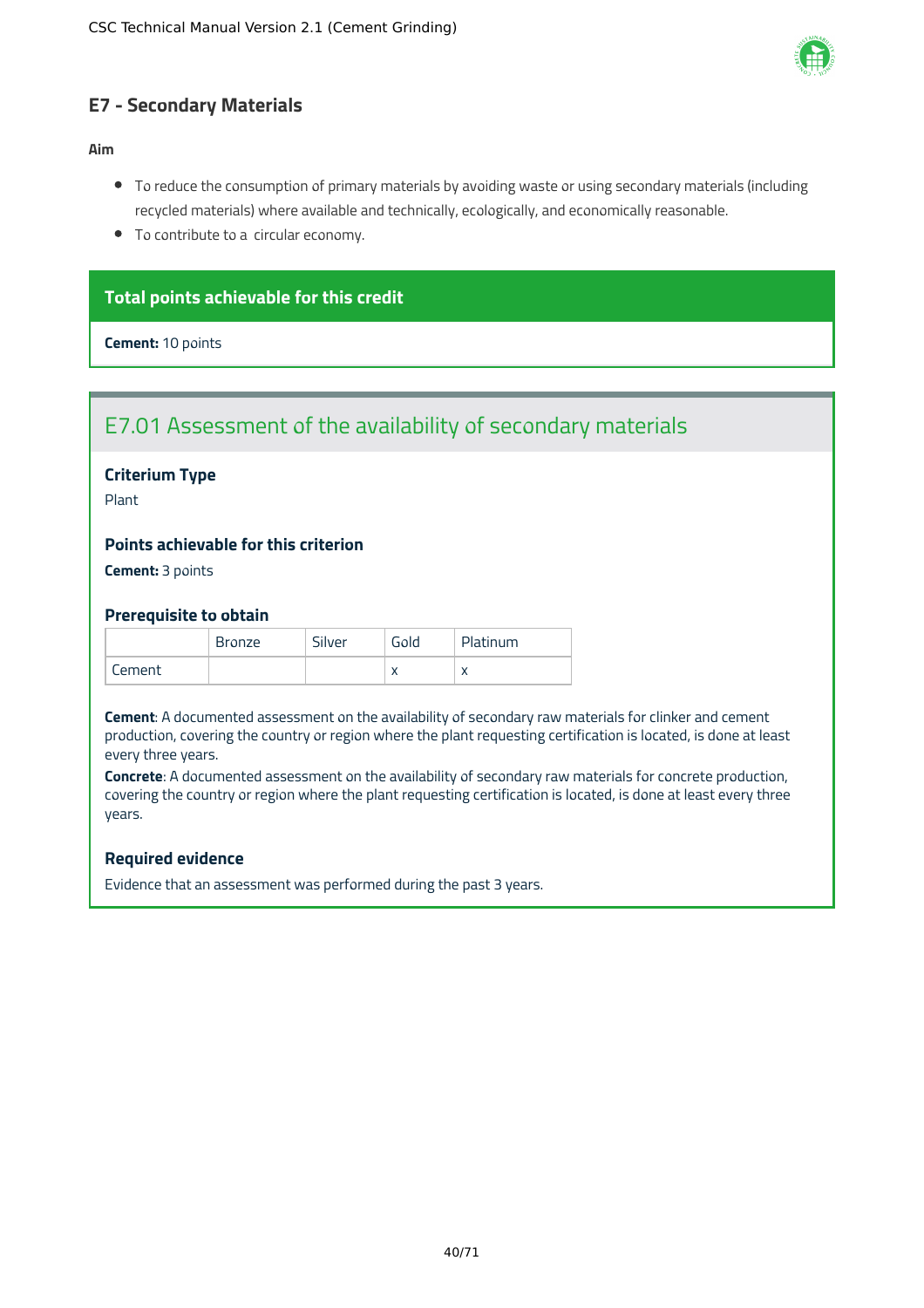

# E7.02 Policy on usage of secondary materials

### **Criterium Type**

Company

### **Points achievable for this criterion**

**Cement:** 2 points

A policy is available that favors the increasing use of secondary materials where this is ecologically reasonable and technically and economically possible.

### **Required evidence**

Copy of the policy

# E7.03 Reporting of the use of secondary materials

### **Criterium Type**

Company

### **Points achievable for this criterion**

**Cement:** 2 points

The use of secondary materials is regularly monitored and reported at least on an annual basis.

### **Required evidence**

Copy of the last report which summarizes the use of secondary materials. Upon certification, the report is not older than 1 1/2 years.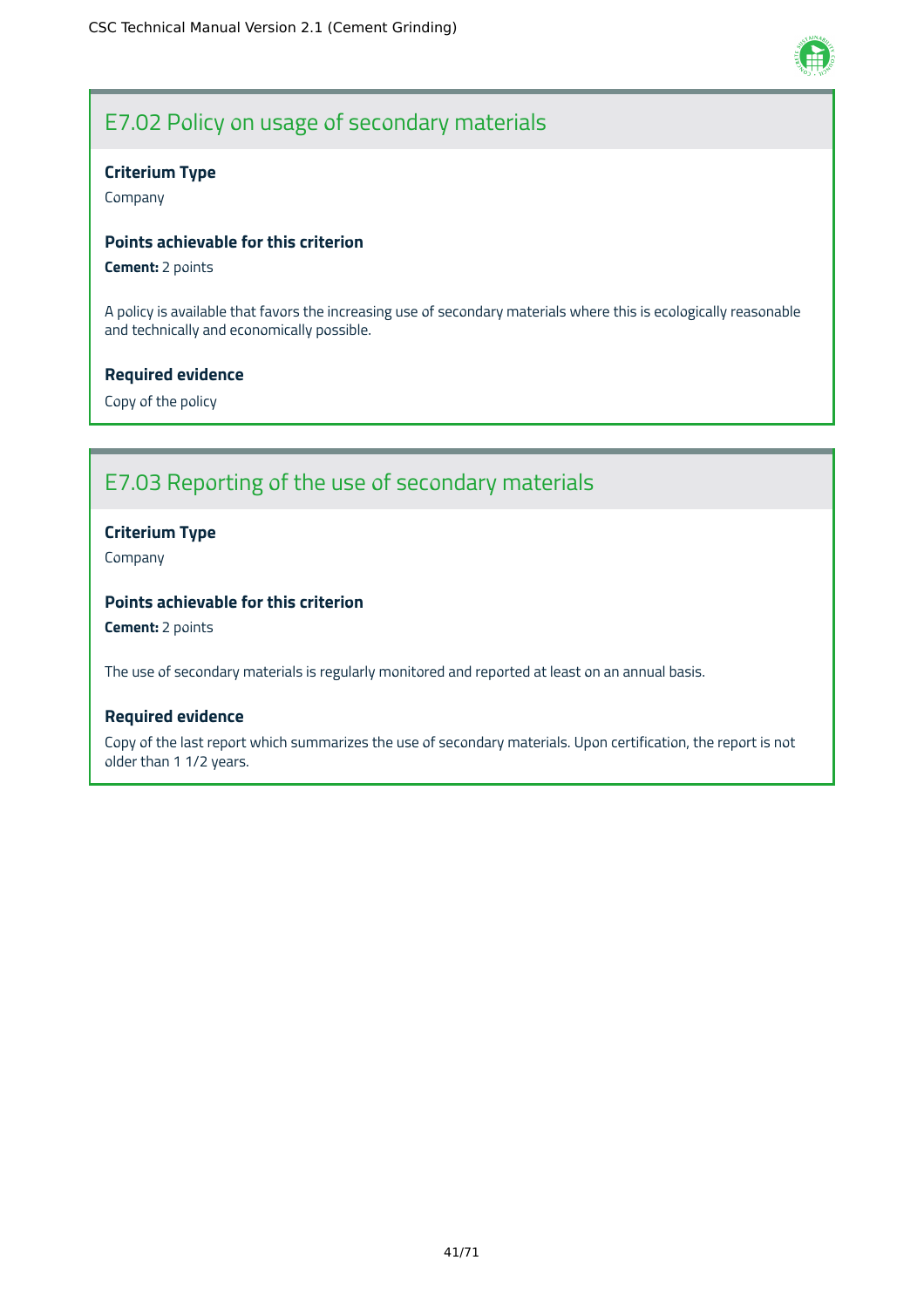

## E7.05 Optimized use of secondary materials

### **Criterium Type**

Plant

### **Points achievable for this criterion**

#### **Cement:** 3 points

The plant has optimized the use of secondary materials (specific per unit of product) in line with the assessment according to E7.01.

OR

#### **Concrete**:

The criterion can also be fulfilled if measures (no older than 3 years) were implemented to reduce the amount (= percentage) of returned concrete.

OR

#### **Concrete**:

An increased use of manufactured sand and aggregates as replacement for natural material over the past 3 years is an eligible alternative to gain 1 Point.

### **Required evidence**

Concrete (1 Point):

Evidence showing the increased use of manufactured sand and aggregates vs. natural material over the past 3 years at the moment of certification.

Evidence of the optimized use of secondary materials.

OR

Concrete (3 Points):

Evidence showing the measures (no older than 3 years) implemented to reduce the amount of returned concrete.

AND

Amount (= percentage) of returned concrete prior and after implementing such measures.

OR

Concrete (1 Point):

Evidence showing the increased use of manufactured sand and aggregates vs. natural material over the past 3 years at the moment of certification.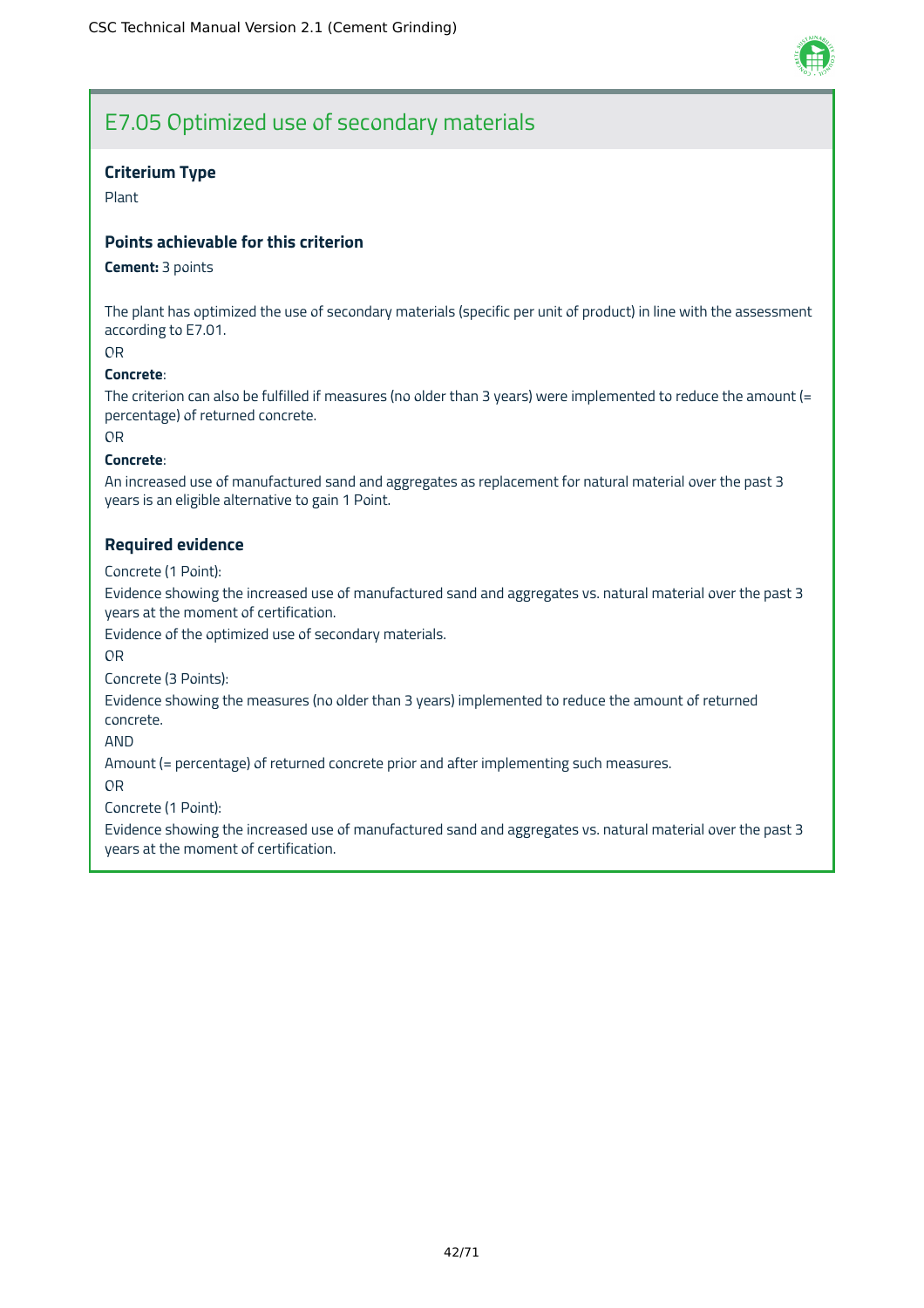

### **E8 - Transport**

### **Aim**

To minimize environmental impact of transportation.

### **Total points achievable for this credit**

**Cement:** 5 points (+2EP)

## E8.01 Transport policy

### **Criterium Type**

Company

### **Points achievable for this criterion**

**Cement:** 2 points

The organization has a policy that addresses the environmental impacts of the transport of materials and products to customers.

#### **Required evidence**

#### A copy of the policy.

If an external company takes over the transport service, it must be ensured that the policy also takes this into account.

## E8.02 Transport management system

#### **Criterium Type**

Plant

#### **Points achievable for this criterion**

**Cement:** 2 points

#### **Prerequisite to obtain**

|         | <b>Bronze</b> | Silver    | Gold | Platinum  |
|---------|---------------|-----------|------|-----------|
| tement. |               | $\lambda$ |      | $\lambda$ |

The plant has a dispatching system in place that contains e.g. operations related transportation data in terms of modes of transportation and distances covered. Distances travelled by contractors are also covered.

### **Required evidence**

Extract of the transportation management system (or logistical disposition system) showing that it contains the required items.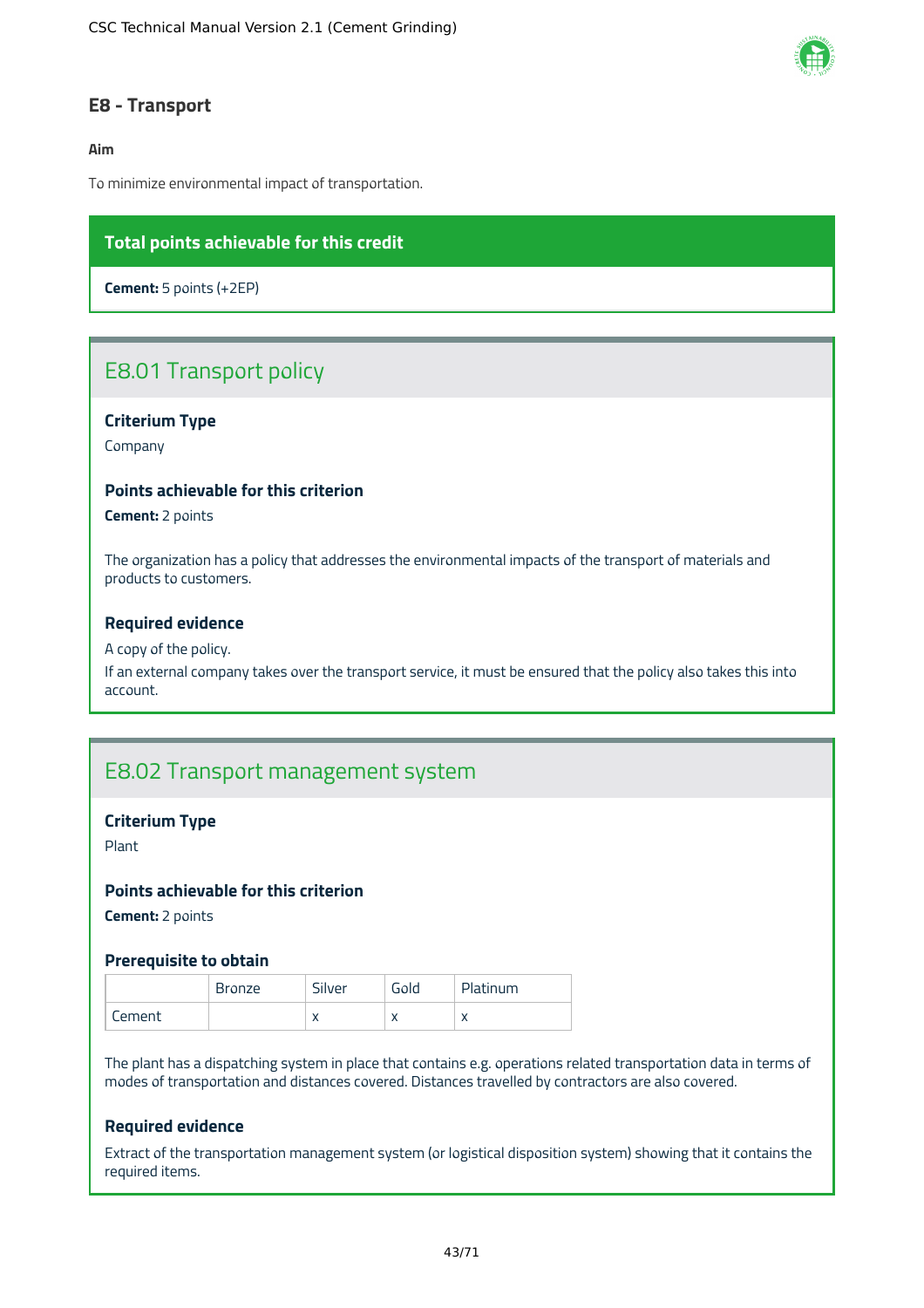

## E8.03 Fuel saving awareness training

### **Criterium Type**

Company

### **Points achievable for this criterion**

**Cement:** 1 point

The organization performs training of its own and/or external drivers to create awareness for fuel efficient driving.

### **Required evidence**

Copy of relevant training material/information AND participant list.

# E8.04 (EP) Next generation trucks

### **Criterium Type**

Plant

### **Points achievable for this criterion**

**Cement:** 2 points

Exemplary Performance: The plant uses trucks with innovative, CO2 emission reducing drive technology. Points achievable for this criterion:

| <b>Concrete</b>                                                        | <b>Cement</b>                | <b>Aggregates</b>            |
|------------------------------------------------------------------------|------------------------------|------------------------------|
| Up to 2 Points                                                         |                              |                              |
| 2 points if the innovative technology drives                           | 2 Points                     | 2 Points                     |
| the main engine and drum.                                              | If the innovative technology | If the innovative technology |
| 1 point if the innovative technology drives<br>the rotating drum only. | drives the main engine.      | drives the main engine.      |

### **Required evidence**

Evidence that at least one truck with innovative drive technology is used as a permanent, integral part of the truck fleet.

For accepted innovative, CO2 emission reducing drive technologies see the annex.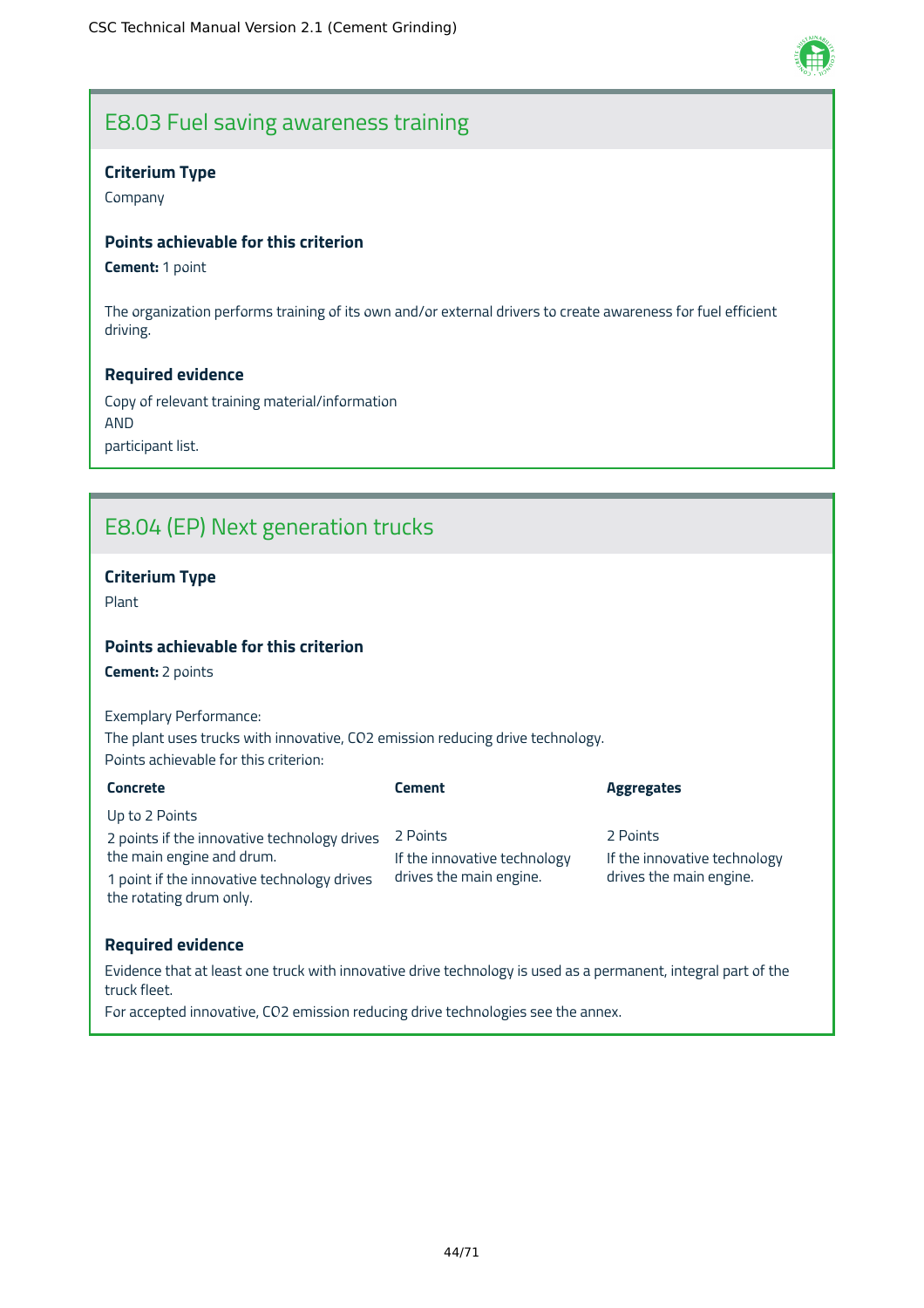# **Social**

## **S1 - Local Community**

### **Aim**

To contribute to create long-term value in the community in which the company operates.

## **Total points achievable for this credit**

**Cement:** 14 points

## S1.01 Policy

**Criterium Type**

Company

### **Points achievable for this criterion**

**Cement:** 4 points

The company has a policy in place to engage with the local community on a regular basis (at least once every three years if there are no major changes affecting the local community).

### **Required evidence**

A copy of the policy.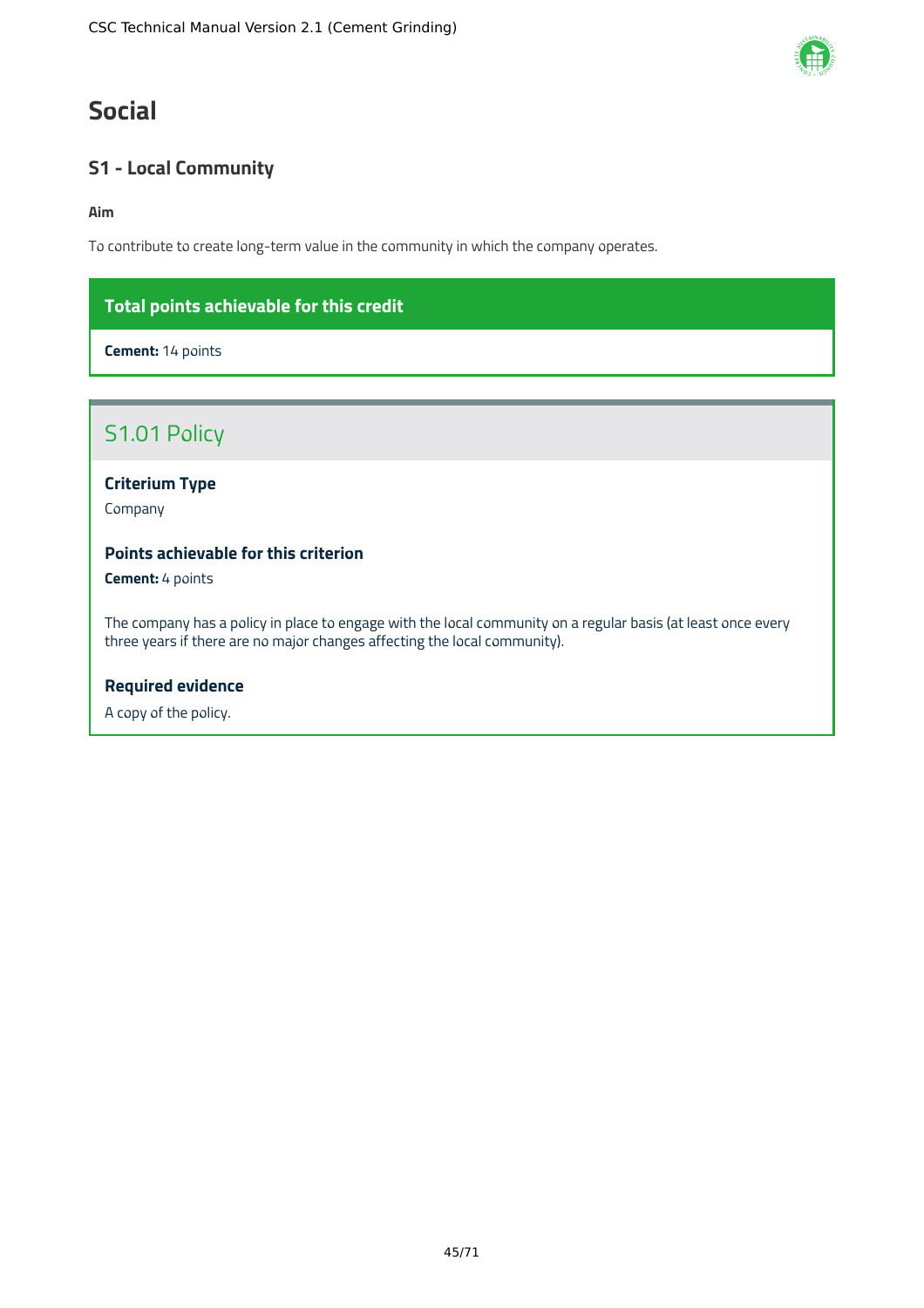

## S1.02 Social investment

### **Criterium Type**

Company

### **Points achievable for this criterion**

**Cement:** 2 points

### **Prerequisite to obtain**

|        | Bronze | Silver    | Gold | Platinum  |
|--------|--------|-----------|------|-----------|
| Cement |        | $\lambda$ |      | $\lambda$ |

The company has a written policy to invest resources in initiatives and programs aimed at improving the social aspects of community life through for example the following:

- taking into account the promotion of community development in planning social investment projects;
- avoiding actions that perpetuate a community`s dependence on the company's philanthropic activities, ongoing presence or support;
- partnering with other organizations, including government, business or non-governmental organizations (NGOs) to maximize synergies and make use of complementary resources, knowledge and skills;
- contributing to programs that provide access to food and other essential products for vulnerable or discriminated groups and persons with low income;
- taking into account land devaluation and displacement;
- improving the local infrastructure

### **Required evidence**

A copy of the policy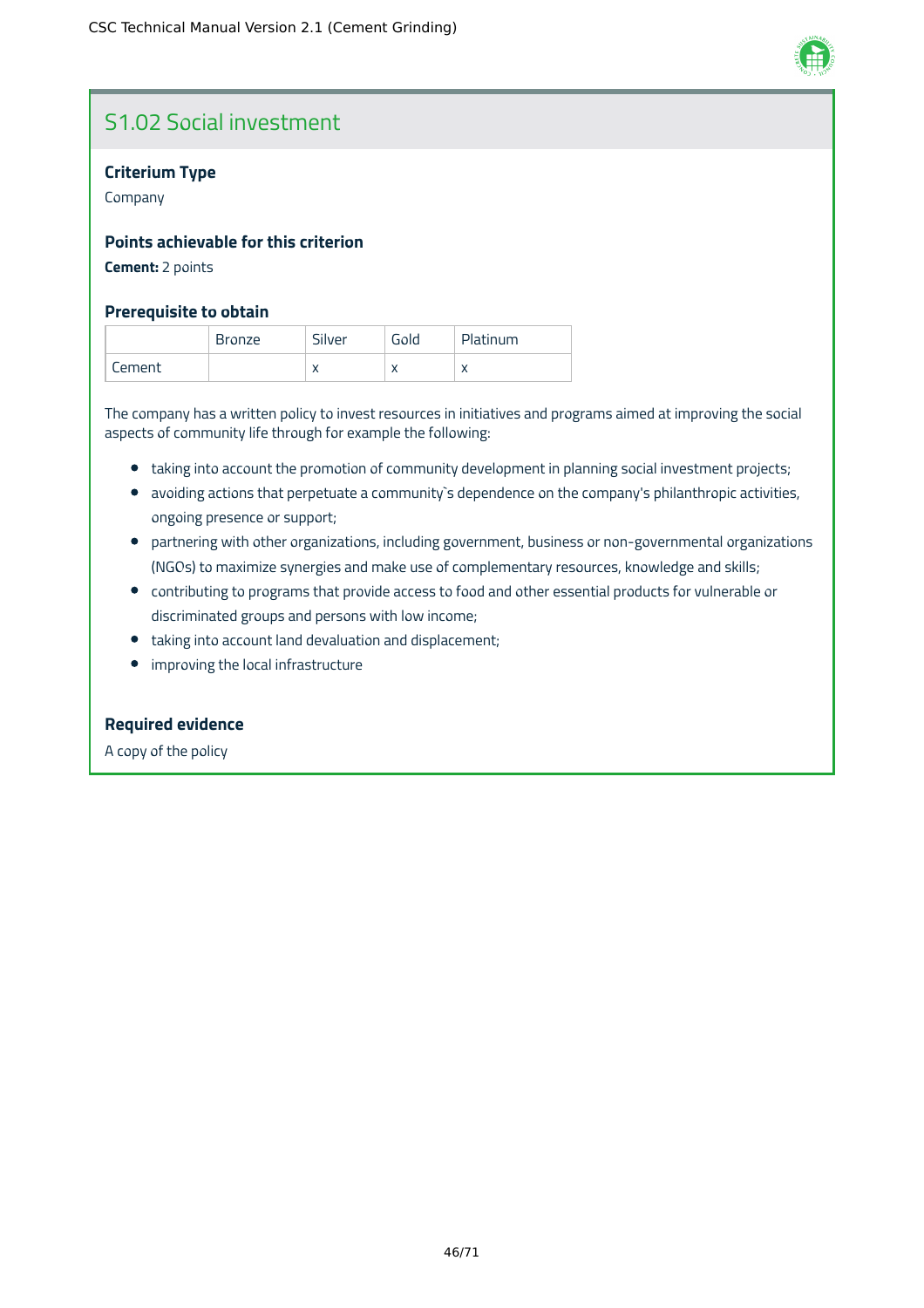

# S1.03 Communication & information

### **Criterium Type**

Plant

### **Points achievable for this criterion**

**Cement:** 1 point

### **Prerequisite to obtain**

|        | <b>Bronze</b> | Silver | Gold | Platinum |
|--------|---------------|--------|------|----------|
| Cement |               |        |      |          |

The plant actively communicates with and informs the local community on all aspects that have or could significantly impact on them, such as increase/decrease of economic activities (extension/reduction of the plant), pollution (land, air, water, noise) and traffic.

### **Required evidence**

Evidence of active communication and information, such as meetings with local authorities,, information sessions, flyers, folders and other forms of communication that actively seek to reach the local community.

## S1.04 Noise/vibration management plan

### **Criterium Type**

Plant

### **Points achievable for this criterion**

**Cement:** 1 point

- A noise and/or vibration management plan is in place.
- Stakeholders representing the local community have been informed when implementing the plan, unless no residential areas are affected.

### **Required evidence**

Copy of the noise and/or vibration management plan

OR

equivalent evidence such as e.g. national law or a building/operational permit with a reference to noise limits and/or noise management

Evidence of the stakeholder consultation

OR

equivalent evidence such as e.g. building/operational permit in case a dialogue is part of the requirements and if noise protection is covered by national law

OR

evidence that no residential areas are affected by noise from the plant (e.g. zoning plan or other suitable maps)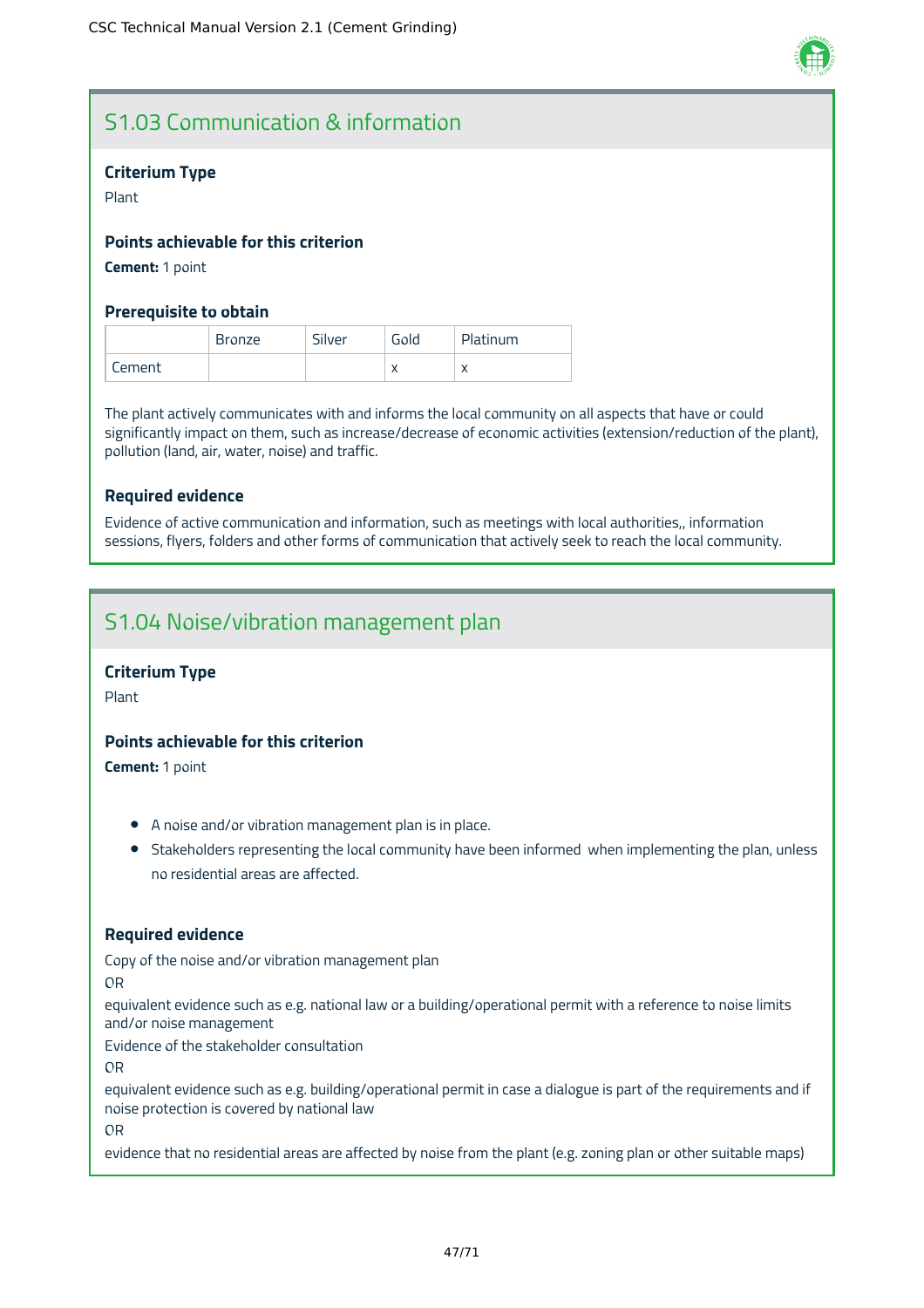

# S1.05 Implementation of the noise/vibration management plan

### **Criterium Type**

Plant

### **Points achievable for this criterion**

**Cement:** 3 points

#### Concrete:

The strategies of the noise management plan have been implemented.

Cement and Aggregates:

The strategies of the noise management plan have been implemented, and vibration where blasting is involved If mining operations use blasting, the implemented management plan includes

monitoring vibrations in nearby communities (measurements shall be done in appropriately selected internal and external points)

AND

• showing demonstrable efforts to reduce vibrations in nearby communities (e.g. use of ripping in most sensitive areas, use of pioneering blasting techniques to reduce vibrations beyond the site).

### **Required evidence**

Concrete: Evidence of the measures taken, e.g. photos. Cement, aggregates: Evidence of the measures taken, e.g. monitoring protocols or photos OR A management declaration, if no blasting is done

## S1.06 Safety around site for the local community

### **Criterium Type**

Plant

### **Points achievable for this criterion**

**Cement:** 2 points

The plant has taken active safety measures such that risks of injuries to passerby are minimized, such as:

- proper fences or clear identification of the industrial area around the site;
- signs to warn of any risks (e.g. swimming, fishing, high voltage)
- communications for the local community explaining site safety hazards

### **Required evidence**

Evidence (photographs) of the measures taken.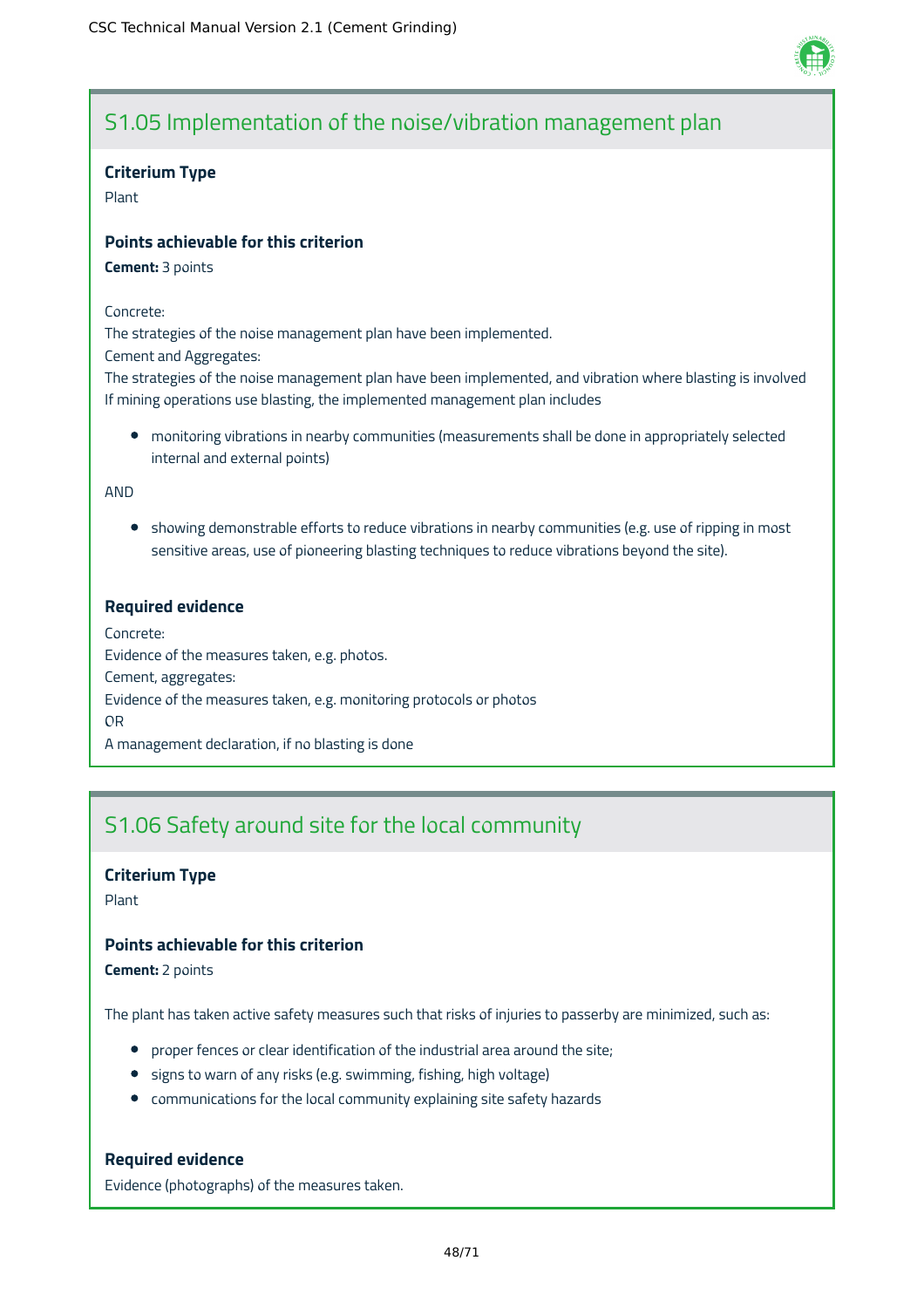

# S1.07 Transport to and from the site

## **Criterium Type**

Plant

### **Points achievable for this criterion**

### **Cement:** 1 point

Measures are taken to minimize the risk of accidents in the local community related to site transportation, such as:

- clear routing for trucks to the site(s)
- measures that reduce the risk of accidents (e.g. fences around play areas, accident prevention on trucks)

### **Required evidence**

Evidence (photographs) of the measures taken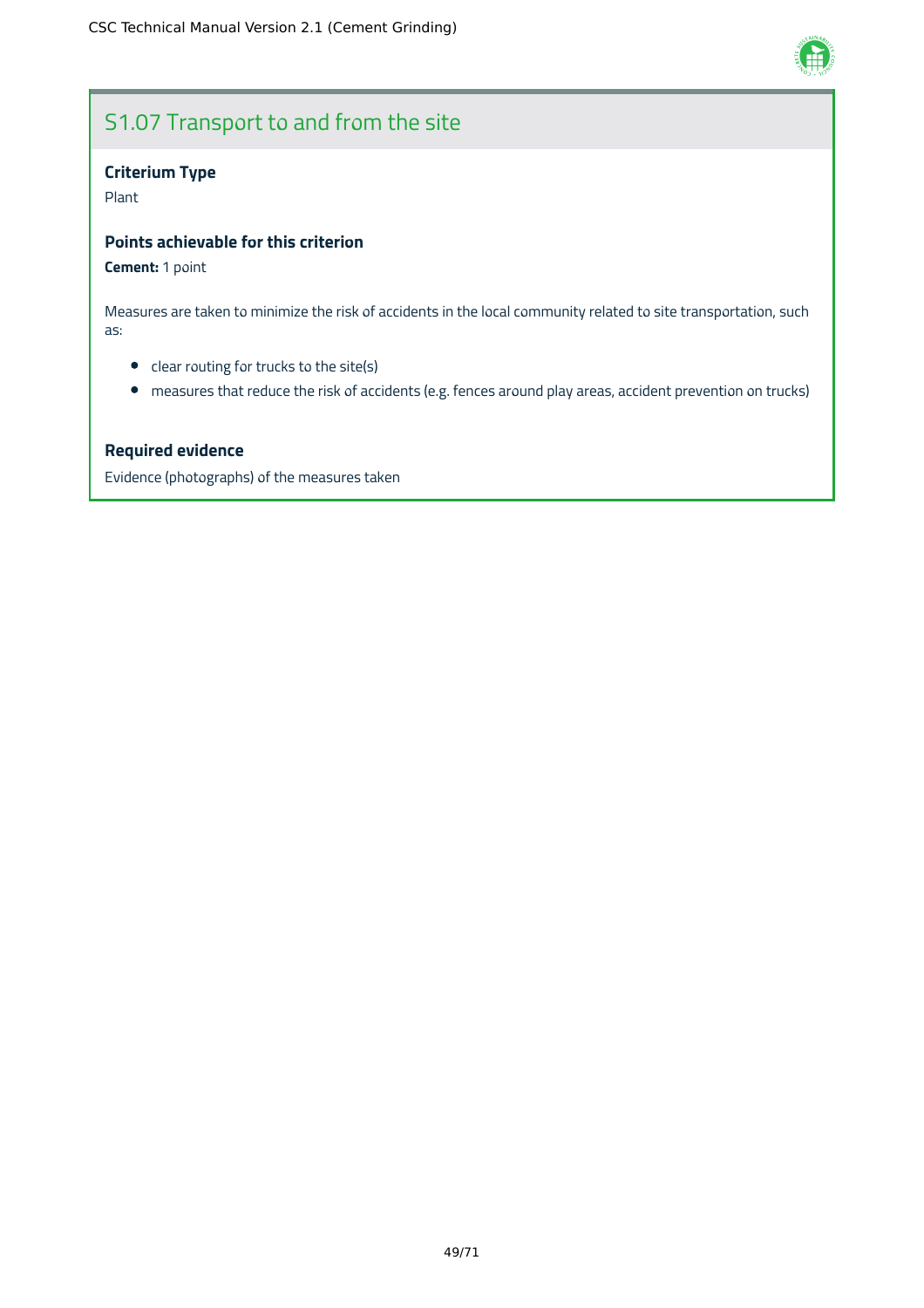

### **S2 - Health Product Information**

### **Aim**

To protect human health and well-being of clients and users of the product.

### **Total points achievable for this credit**

**Cement:** 3 points

# S2.01 Public availability of information about product risks and safety

### **Criterium Type**

Company

### **Points achievable for this criterion**

**Cement:** 3 points

Current ingredient disclosures conform to criteria established by a third party along the lines of accepted regulations or frameworks (see the annex). Information is publicly available and addresses measurements on minimizing the risks associated with using the product.

#### **Required evidence**

Link or an exemplary copy of current, publically available disclosures such as safety data sheets.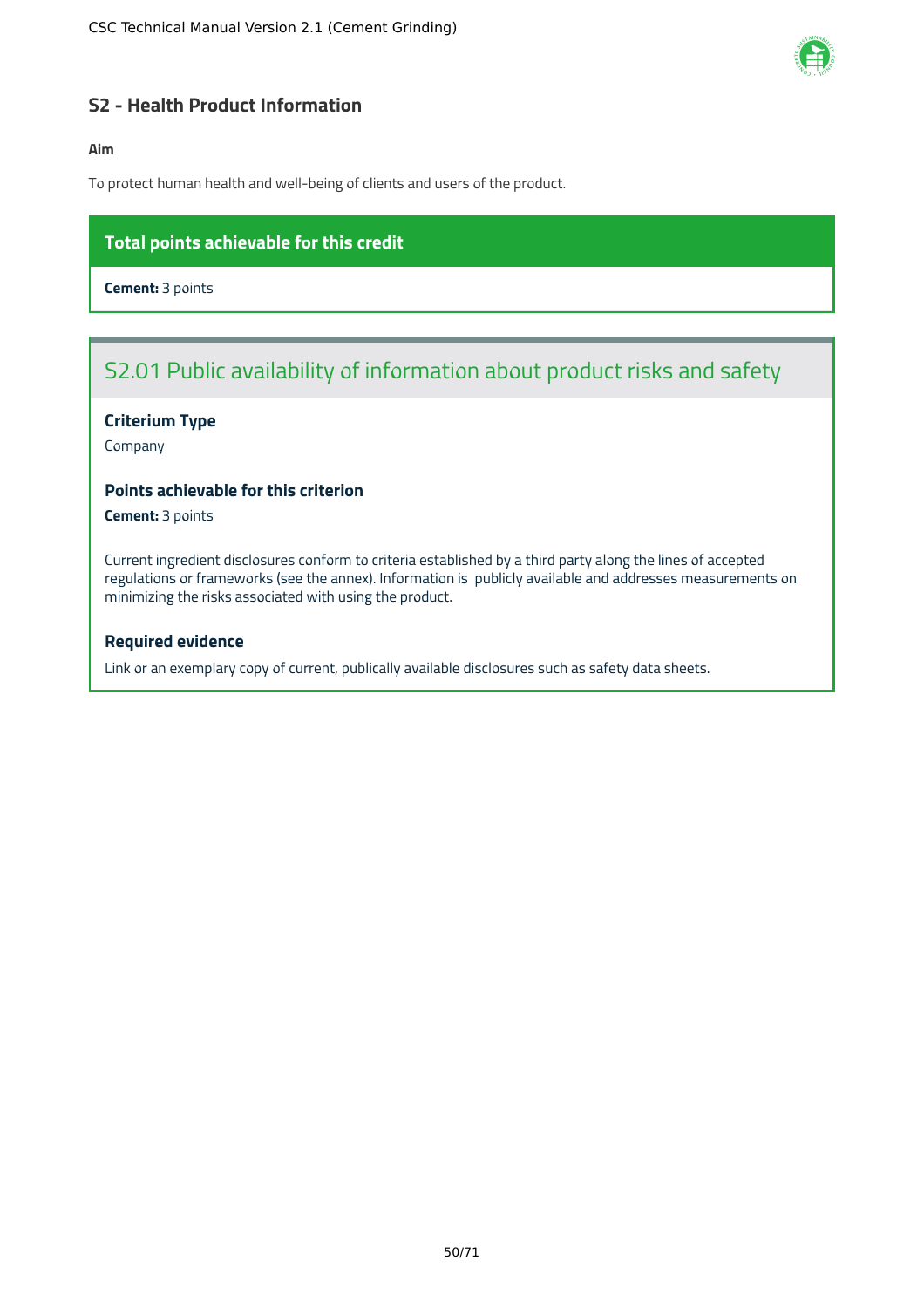

### **S3 - Occupational Health & Safety**

### **Aim**

- to ensure the inclusion of workers into occupational safety and health (OSH) matters
- to protect the physical, mental and social well-being of workers
- to prevent harm to health caused by working conditions

### **Total points achievable for this credit**

#### **Cement:** 20 points

## S3.01 Risk analysis

### **Criterium Type**

Plant

### **Points achievable for this criterion**

**Cement:** 2 points

#### **Prerequisite to obtain**

|        | <b>Bronze</b> | Silver    | Gold | Platinum  |
|--------|---------------|-----------|------|-----------|
| Cement |               | $\lambda$ |      | $\lambda$ |

The company analyses and controls the health and safety risks involved in its activities at least once every two years.

### **Required evidence**

Evidence of the analysis - not older than two years at the moment of certification (e.g. by providing exemplary documents covering plants within the scope of certification).

## S3.02 Risk analysis at least on an annual basis

#### **Criterium Type**

Company

### **Points achievable for this criterion**

**Cement:** 1 point

The company analyses and controls the health and safety risks involved in its activities at least once every year.

### **Required evidence**

Evidence of the analysis - not older than one year at the moment of certification.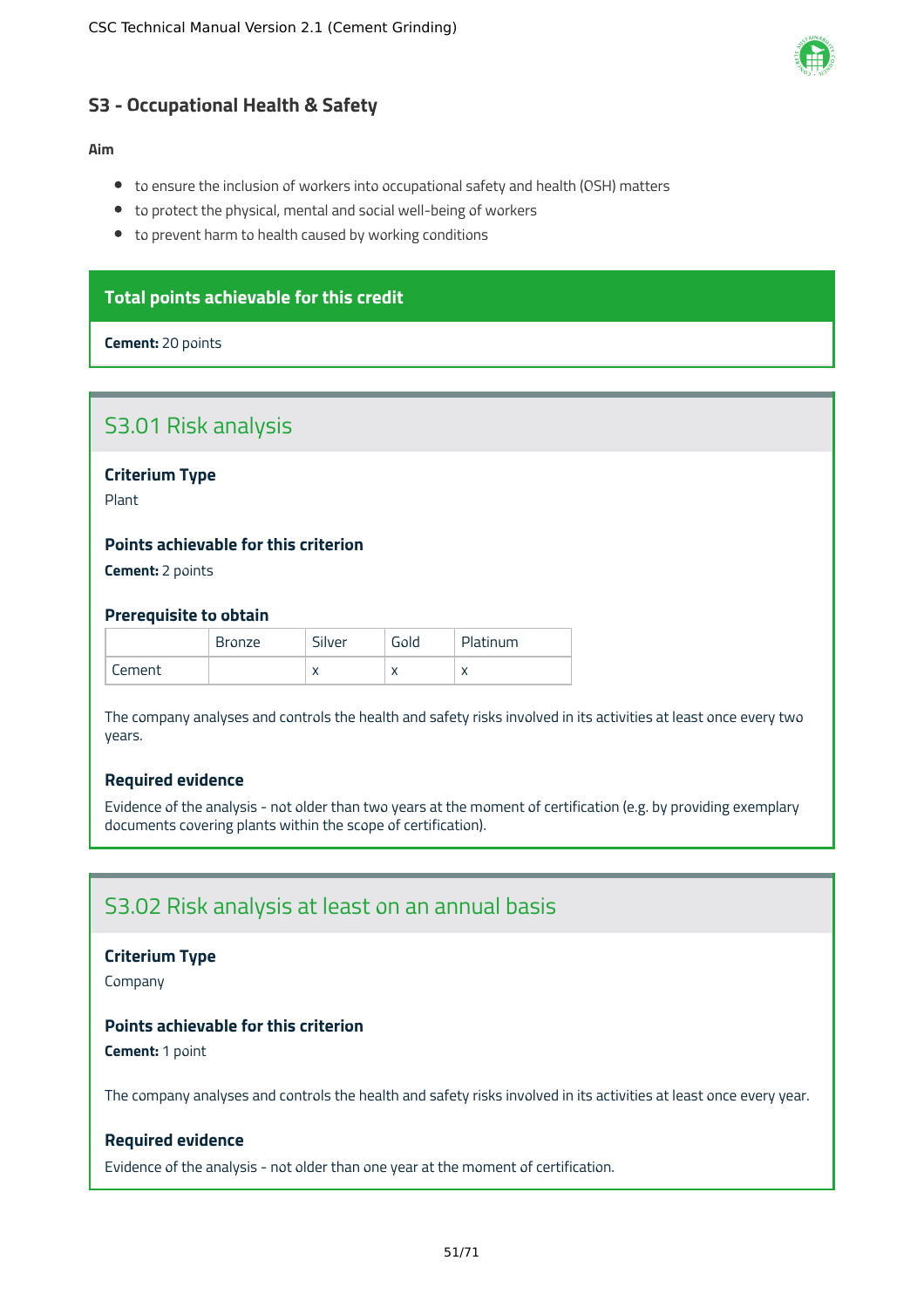

# S3.03 Preventive actions

### **Criterium Type**

Company

### **Points achievable for this criterion**

**Cement:** 2 points

### **Prerequisite to obtain**

|        | <b>Bronze</b> | Silver | Gold | Platinum  |
|--------|---------------|--------|------|-----------|
| Cement |               |        |      | $\lambda$ |

The company takes preventive actions based on the findings of S3.01 and S3.02, including specifying appropriate personal protective equipment (PPE), where appropriate.

### **Required evidence**

Evidence that shows implementation actions, e.g. photographs of new equipments, educational documents, other documents providing evidence that measures have been taken

## S3.04 Occupational health and safety policy

### **Criterium Type**

Company

### **Points achievable for this criterion**

**Cement:** 2 points

### **Prerequisite to obtain**

|        | <b>Bronze</b> | Silver    | Gold | Platinum  |
|--------|---------------|-----------|------|-----------|
| Cement |               | $\lambda$ |      | $\lambda$ |

The company has an OHS policy in place which for example refers to:

- the scope of the policy
- training for health and safety
- toolbox instructions
- health and safety related measures
- registration of illness and safety incidents
- **•** responsibilities

### **Required evidence**

Copy of the policy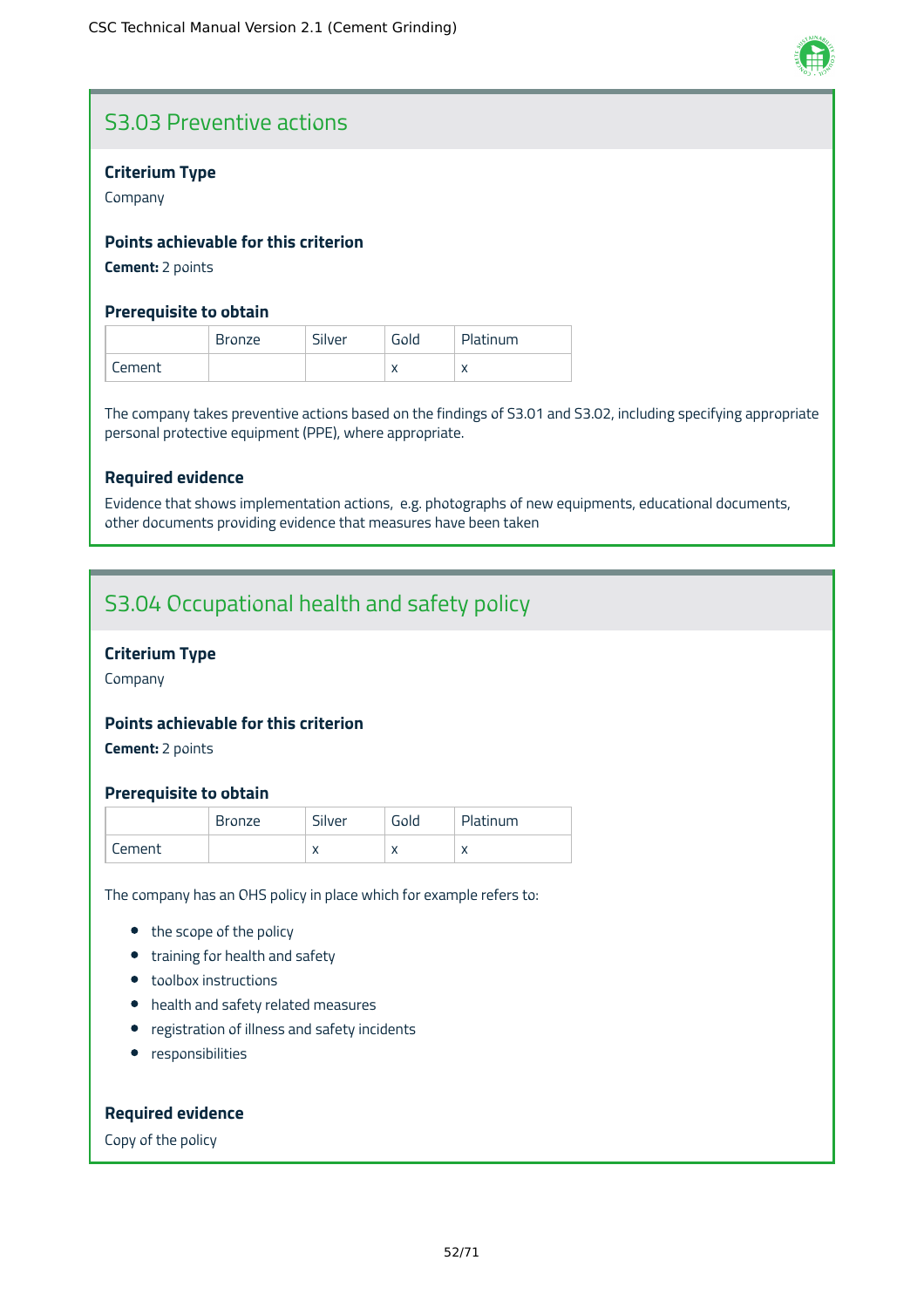

# S3.05 Availability of the OHS policy

### **Criterium Type**

Company

### **Points achievable for this criterion**

**Cement:** 1 point

### **Prerequisite to obtain**

|          | <b>Bronze</b> | Silver | Gold | Platinum  |
|----------|---------------|--------|------|-----------|
| ' Cement |               |        |      | $\lambda$ |

The policy is shared with, and is available to every employee.

### **Required evidence**

Evidence that the policy is available to all employees.

## S3.06 Access to medical treatment

### **Criterium Type**

Plant

### **Points achievable for this criterion**

**Cement:** 1 point

### **Prerequisite to obtain**

|        | <b>Bronze</b> | Silver    | Gold | Platinum  |
|--------|---------------|-----------|------|-----------|
| Cement |               | $\lambda$ |      | $\lambda$ |

The plant ensures quick access to medical treatment.

AND

If the plant has regularly more than five employees per shift on site, there should be at least one trained first aider in each shift.

### **Required evidence**

Evidence about the availability of 1st aid or medical treatment within reasonable proximity.

Evidence that there is at least one trained first aider in each shift (e.g. shift plans, number of trained first aiders) OR

Evidence that normally not more than five employees per shift are on site (e.g. shift plans).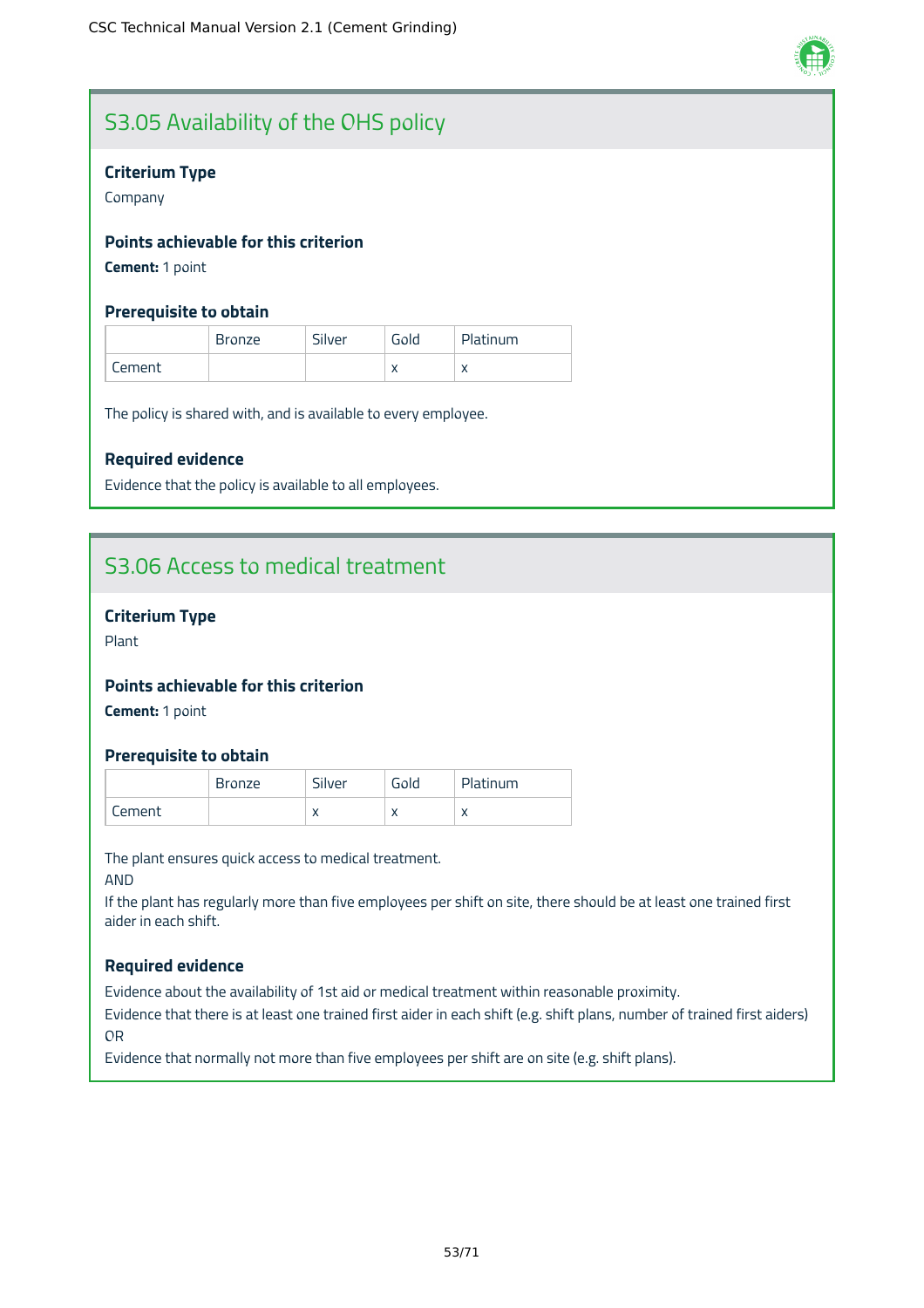

## S3.07 Access to clean drinking water

### **Criterium Type**

Plant

### **Points achievable for this criterion**

**Cement:** 1 point

### **Prerequisite to obtain**

|        | <b>Bronze</b> | Silver    | Gold | Platinum   |
|--------|---------------|-----------|------|------------|
| Lement |               | $\lambda$ |      | $\sqrt{ }$ |

Access to clean drinking water and sanitation for all workforces on site must be guaranteed.

### **Required evidence**

Evidence about the access to clean drinking water and sanitation, e.g. signed WASH pledge or photographs of facility or water quality report of municipality.

## S3.08 Training on health and safety

### **Criterium Type**

Plant

### **Points achievable for this criterion**

**Cement:** 2 points

### **Prerequisite to obtain**

|        | <b>Bronze</b> | Silver    | Gold      | Platinum  |
|--------|---------------|-----------|-----------|-----------|
| Cement |               | $\lambda$ | $\lambda$ | $\lambda$ |

The employees receive an introduction and are regularly trained on health and safety issues related to their work. For example:

- by instructions
- meetings with employees addressing health and safety issues

### **Required evidence**

e.g. minutes of training, scripts of educational training not older than three years at the moment of certification.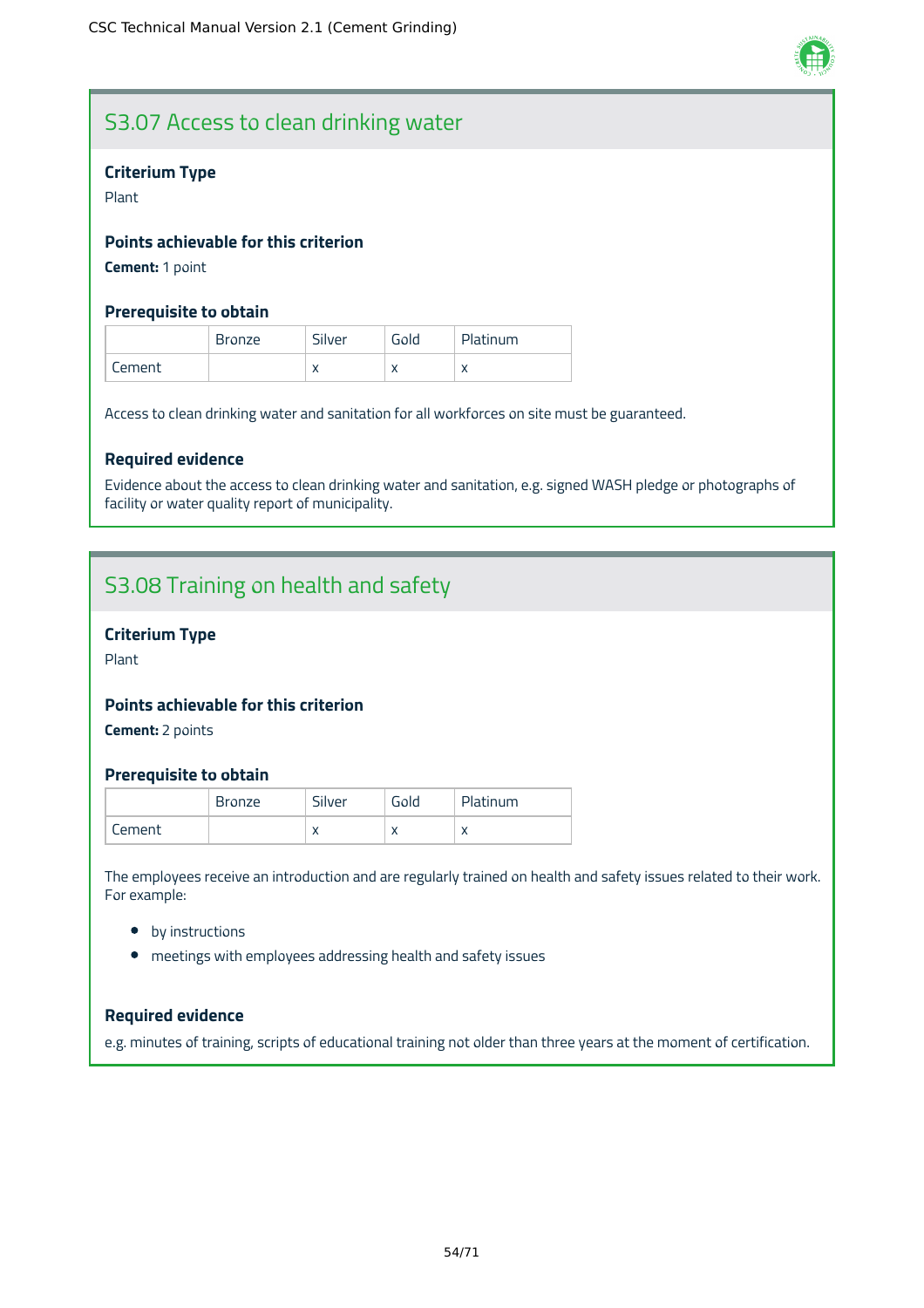

# S3.09 Recording of incidents

## **Criterium Type**

Company

### **Points achievable for this criterion**

**Cement:** 2 points

### **Prerequisite to obtain**

|            | Bronze | Silver | Gold      | Platinum  |
|------------|--------|--------|-----------|-----------|
| .<br>ement |        | "      | $\lambda$ | $\lambda$ |

The company records:

- near misses\*;
- medical incidents\*;
- lost time injuries\*;
- fatalities\*

(\*) equivalent terminologies may apply

### **Required evidence**

Record/statistics not older than one and half years at the moment of certification.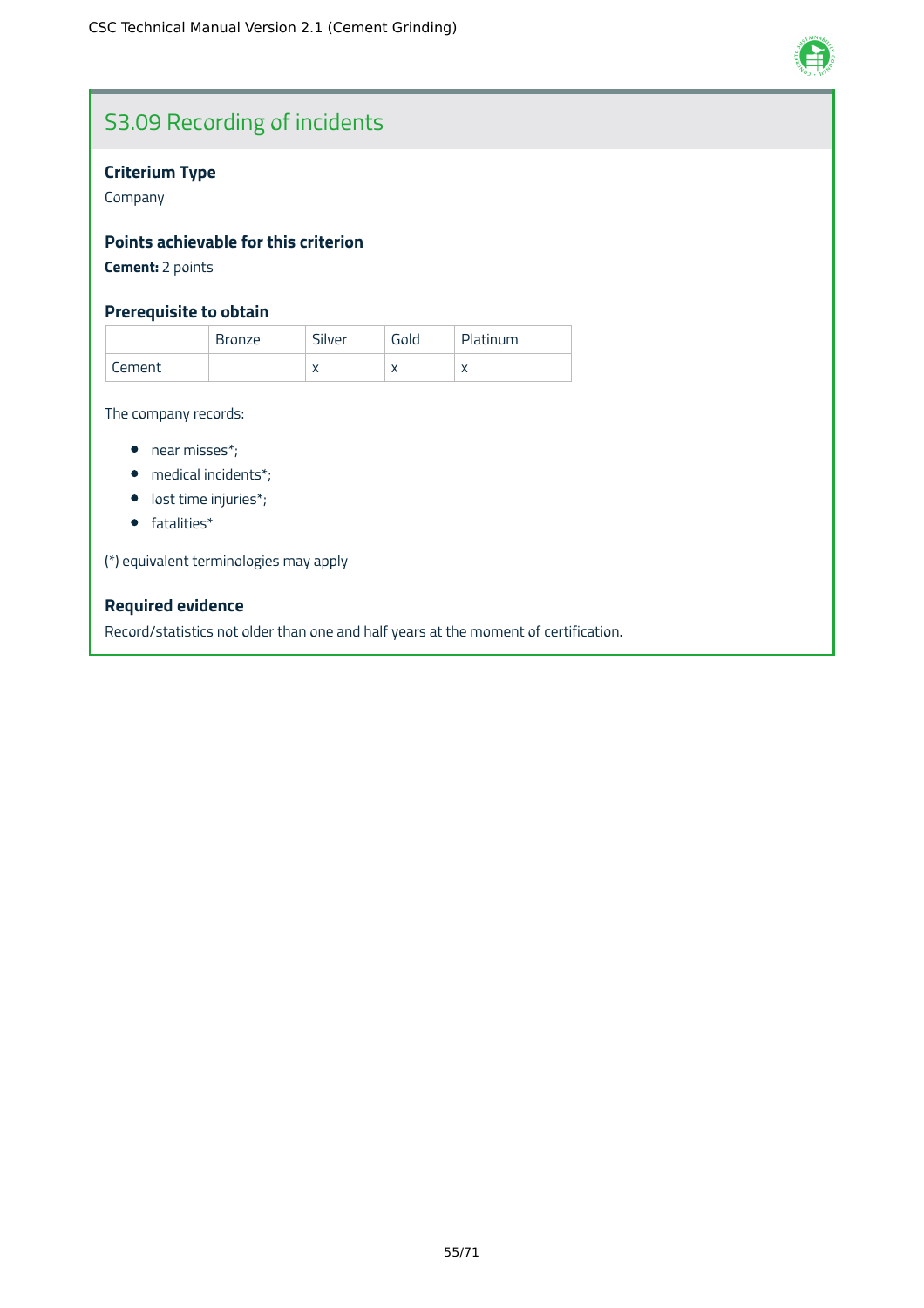

# S3.10 Corrective actions based upon incidents

### **Criterium Type**

Company

### **Points achievable for this criterion**

**Cement:** 2 points

### **Prerequisite to obtain**

|        | Bronze | Silver       | Gold | Platinum  |
|--------|--------|--------------|------|-----------|
| Cement |        | $\mathbf{v}$ |      | $\lambda$ |

The company analyses the following incidents and implements corrective actions:

- **•** fatal incidents
- potential fatal incidents or near misses
- **·** lost time incidents
- medical treatments

### **Required evidence**

Documentation of the analysis and corrective actions, where applicable, taken after an incident

## S3.11 No Lost Time Injuries (LTI) during the last three years

### **Criterium Type**

Plant

## **Points achievable for this criterion**

**Cement:** 2 points

The plant has had no Lost Time Injuries (LTI) during the last three years at the moment of certification.

### **Required evidence**

Evidence in the record/statistics that no LTI incidents have occurred at the plant during the last three years at the moment of certification.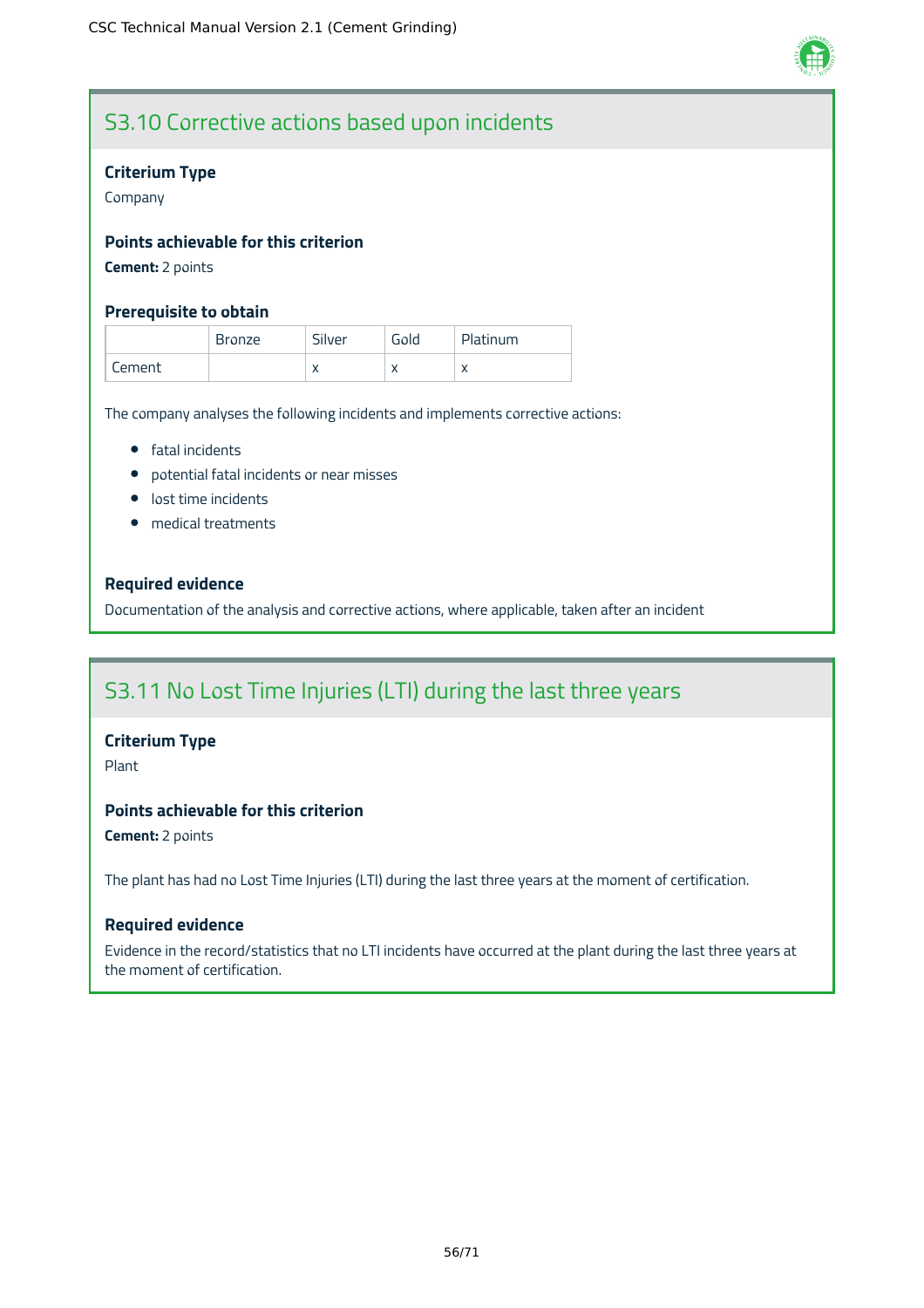

# S3.12 No fatality during last three years

### **Criterium Type**

Plant

### **Points achievable for this criterion**

**Cement:** 2 points

### **Prerequisite to obtain**

|        | <b>Bronze</b> | Silver | Gold | Platinum   |
|--------|---------------|--------|------|------------|
| Cement |               |        |      | $\sqrt{2}$ |

The plant has had no fatality involving employees, contractors and third parties during the last three years at the moment of certification.

### **Required evidence**

Evidence in the record/statistics that no fatal incidents have occurred at the plant during the last three years at the moment of certification.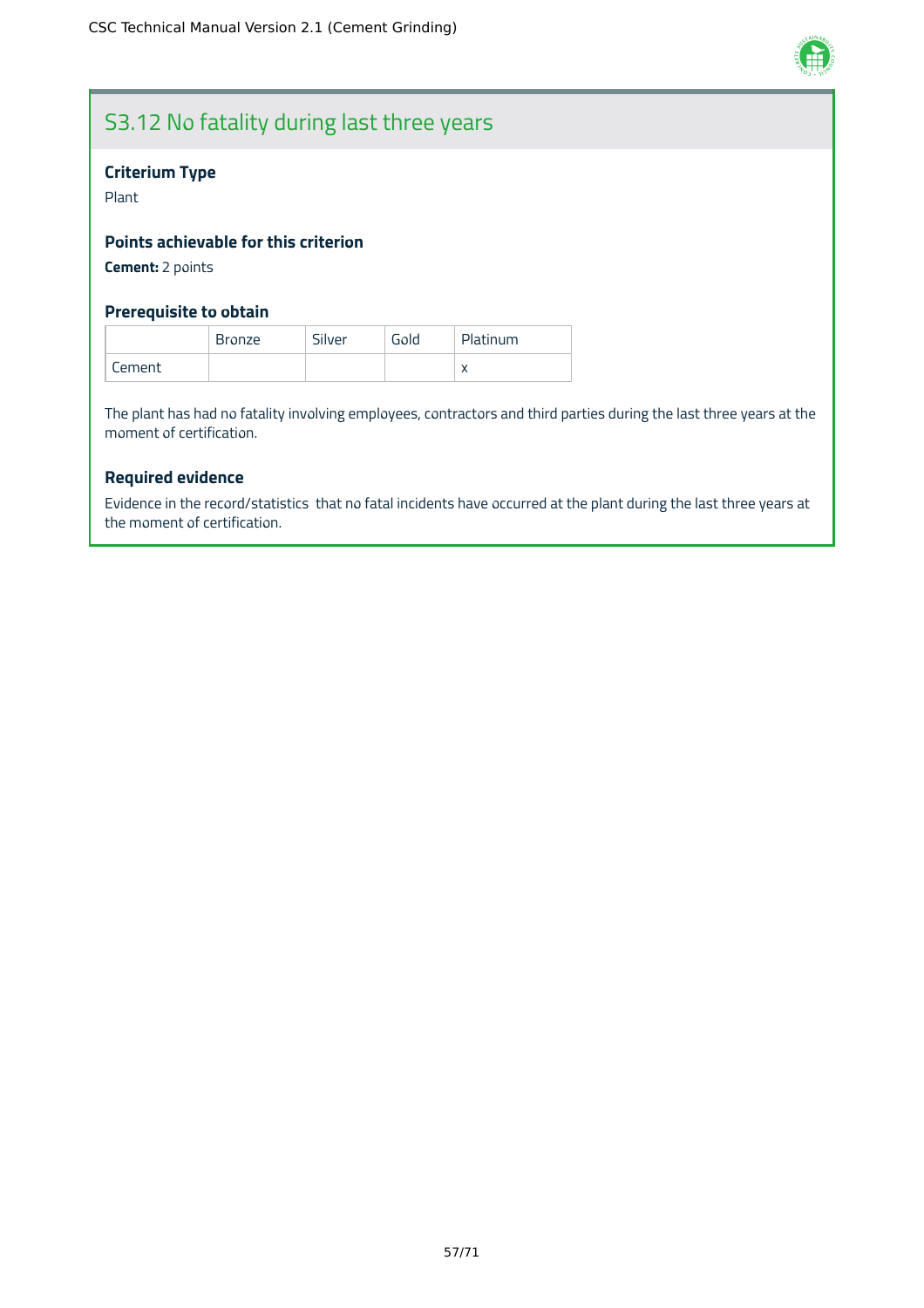

### **S4 - Labor Practices**

### **Aim**

To ensure the fair and equitable treatment of workers.

### **Total points achievable for this credit**

**Cement:** 8 points (+1EP)

# S4.01 Policy on social protection

### **Criterium Type**

Company

### **Points achievable for this criterion**

**Cement:** 1 point

Where changes in operations would have major employment impacts, the company has a written commitment to provide reasonable notice to the appropriate authorities and representatives of the workers so that the implications may be examined jointly to mitigate any adverse impact to the greatest possible extent.

#### **Required evidence**

Copy of a formal document containing this commitment OR local law in case this fulfills the requirement.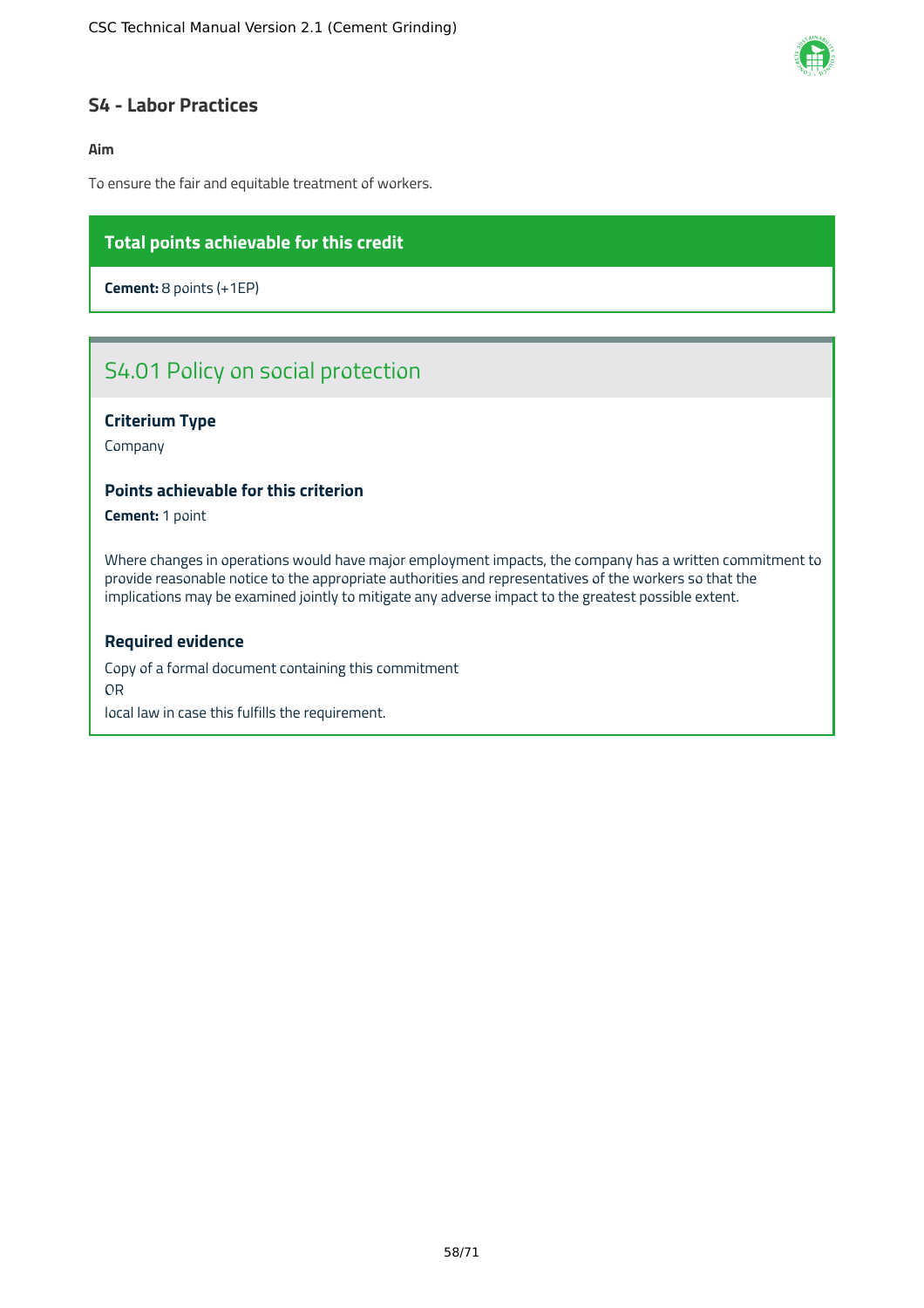

## S4.02 Personal record for all employees

### **Criterium Type**

Company

### **Points achievable for this criterion**

#### **Cement:** 1 point

Every employee has a personal record dossier with proof of education and safety training relevant to the tasks the employees perform.

AND

All personal data and the privacy of the workers are protected against unauthorized access.

### **Required evidence**

Evidence of the existence of personal records for all employees, for example a picture of the cover of the records of different people with different functions, or a letter signed by the person responsible for human resources that explains that records

are kept for all employees.

OR

Relevant local laws.

Explanation, where possible supported by photographic evidence (e.g. a locked room, filing cabinet or password protected program), of how personal data is protected.

OR

Relevant local laws.

## S4.03 Access to personal record for all employees

### **Criterium Type**

Company

### **Points achievable for this criterion**

**Cement:** 1 point

All employees are granted access to their personal record upon first request.

### **Required evidence**

Copy of a formal document containing this right to access. OR Relevant local laws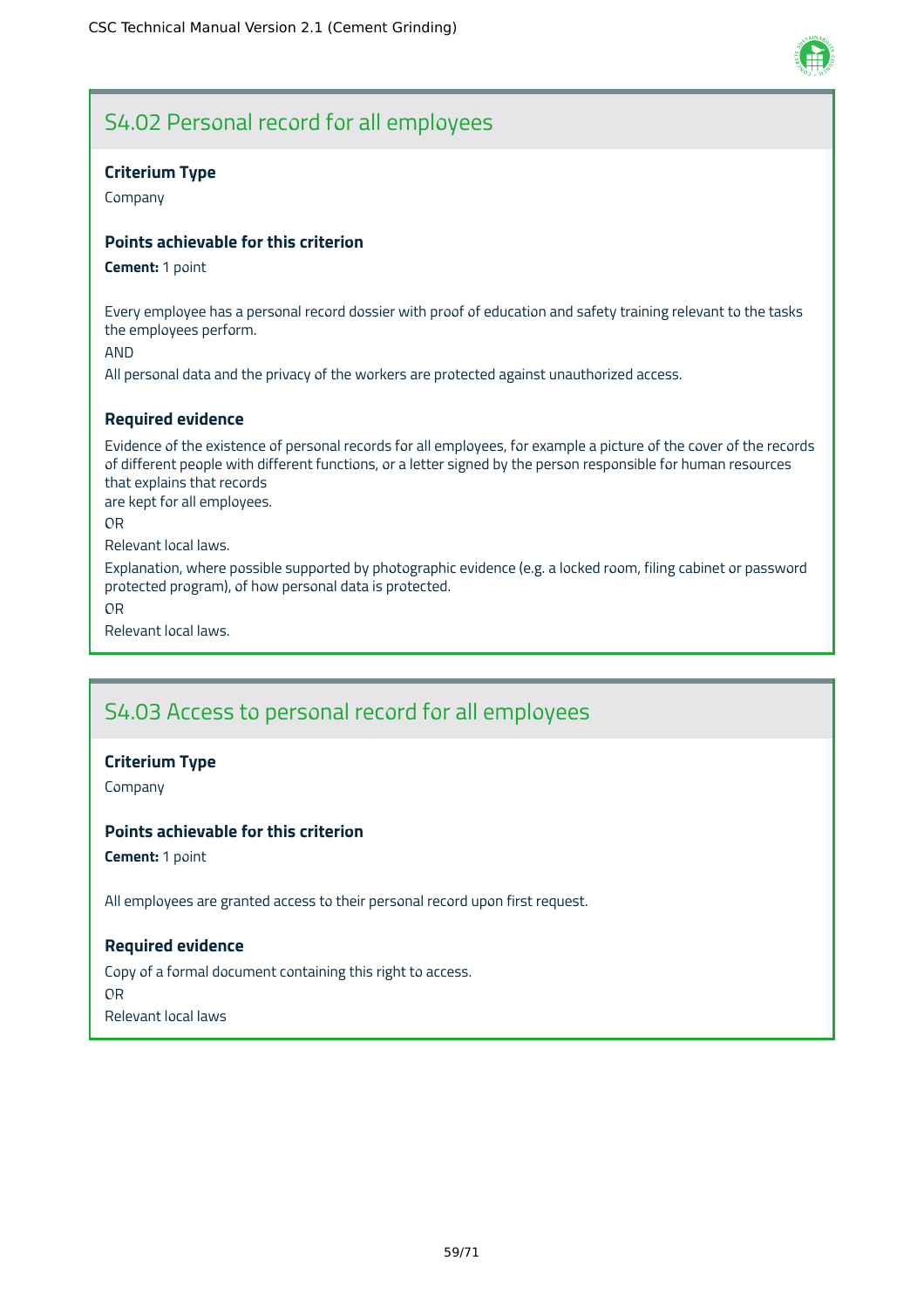# S4.04 Personal evaluation

### **Criterium Type**

Company

### **Points achievable for this criterion**

**Cement:** 1 point

An appraisal procedure is in place which foresees regular evaluation meetings with the employee; the results of the meeting being signed off by the employee.

### **Required evidence**

Representative sample of cover sheets of current evaluation reports for different employees with different functions

AND

A copy of the appraisal procedure.

# S4.05 Availability of job profiles

### **Criterium Type**

Company

### **Points achievable for this criterion**

**Cement:** 1 point

A profile has been made for every job

### **Required evidence**

A copy of a number of representative function profiles.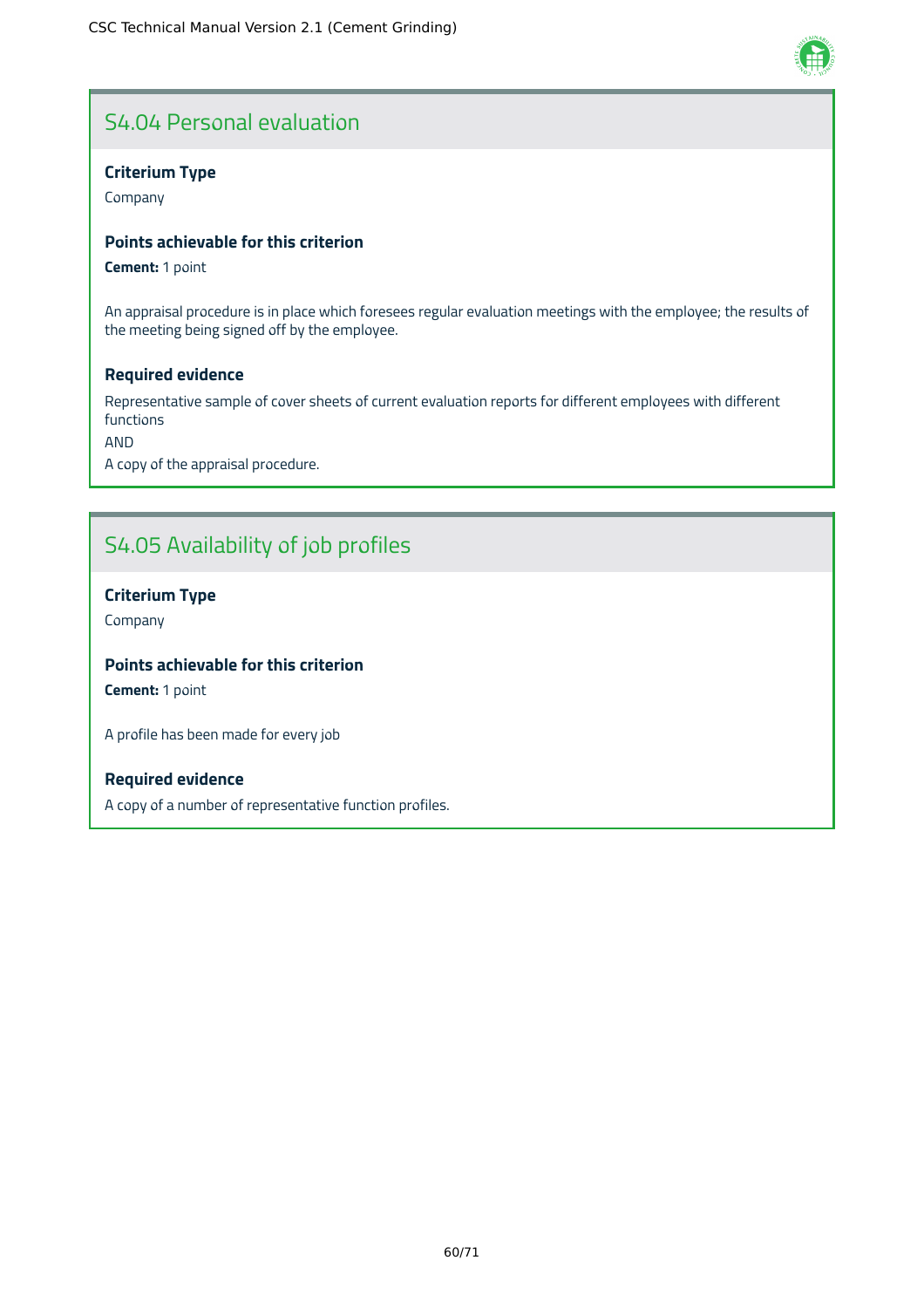

# S4.06 Skills development in the workplace

### **Criterium Type**

Company

### **Points achievable for this criterion**

**Cement:** 1 point

### **Prerequisite to obtain**

|        | Bronze | Silver | Gold | Platinum |
|--------|--------|--------|------|----------|
| Cement |        |        |      |          |

All workers at all stages of their work experience are provided with access to skills development, training and apprenticeships, and opportunities for career advancement.

### **Required evidence**

Evidence of access to skills development

## S4.07 Preventive medical examination

### **Criterium Type**

Company

### **Points achievable for this criterion**

**Cement:** 1 point

Regular preventive medical examination is offered to all employees at no cost at least every three years as recommended in the GCCA health management handbook.

### **Required evidence**

Evidence of preventive medical examination no older than three years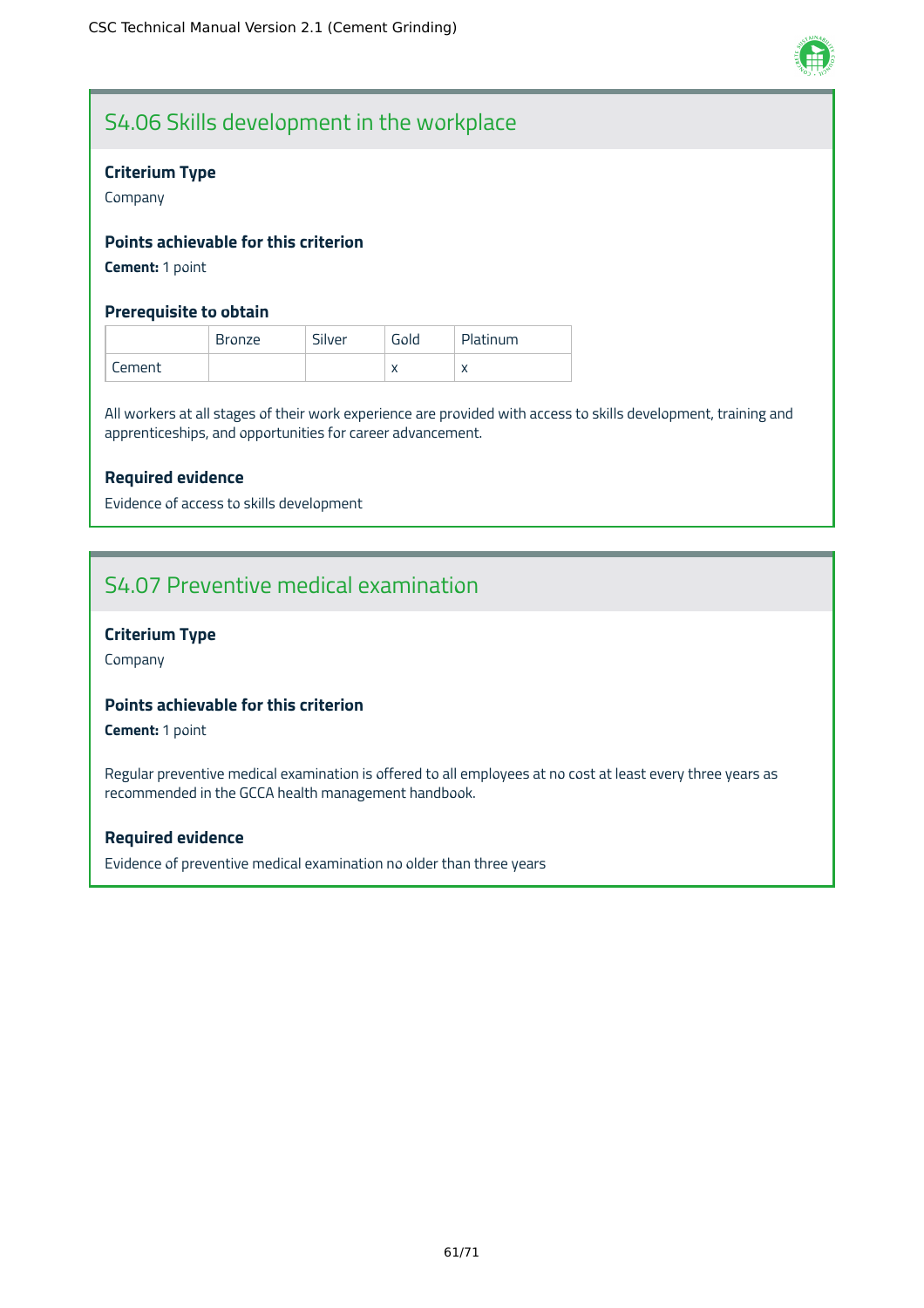

# S4.08 Work-life balance

### **Criterium Type**

Company

### **Points achievable for this criterion**

**Cement:** 1 point

### **Prerequisite to obtain**

|        | <b>Bronze</b> | Silver | Gold | Platinum  |
|--------|---------------|--------|------|-----------|
| Cement |               |        |      | $\lambda$ |

Work-life balance in terms of reasonable working hours, parental and family leave opportunities, overtime voluntary, overpaid and infrequent, and other social services.

Conditions of work permit work-life balance in terms of reasonable working hours (overtime is voluntary and infrequent), parental leave and child care, and other services.

### **Required evidence**

Evidence that choices in work-life balance are possible, such as evidence of facilities, voluntary contractual agreements

OR

Evidence (e.g. exemplary time sheets), that working hours comply with contract or locals laws

OR

Reference to local law (where applicable).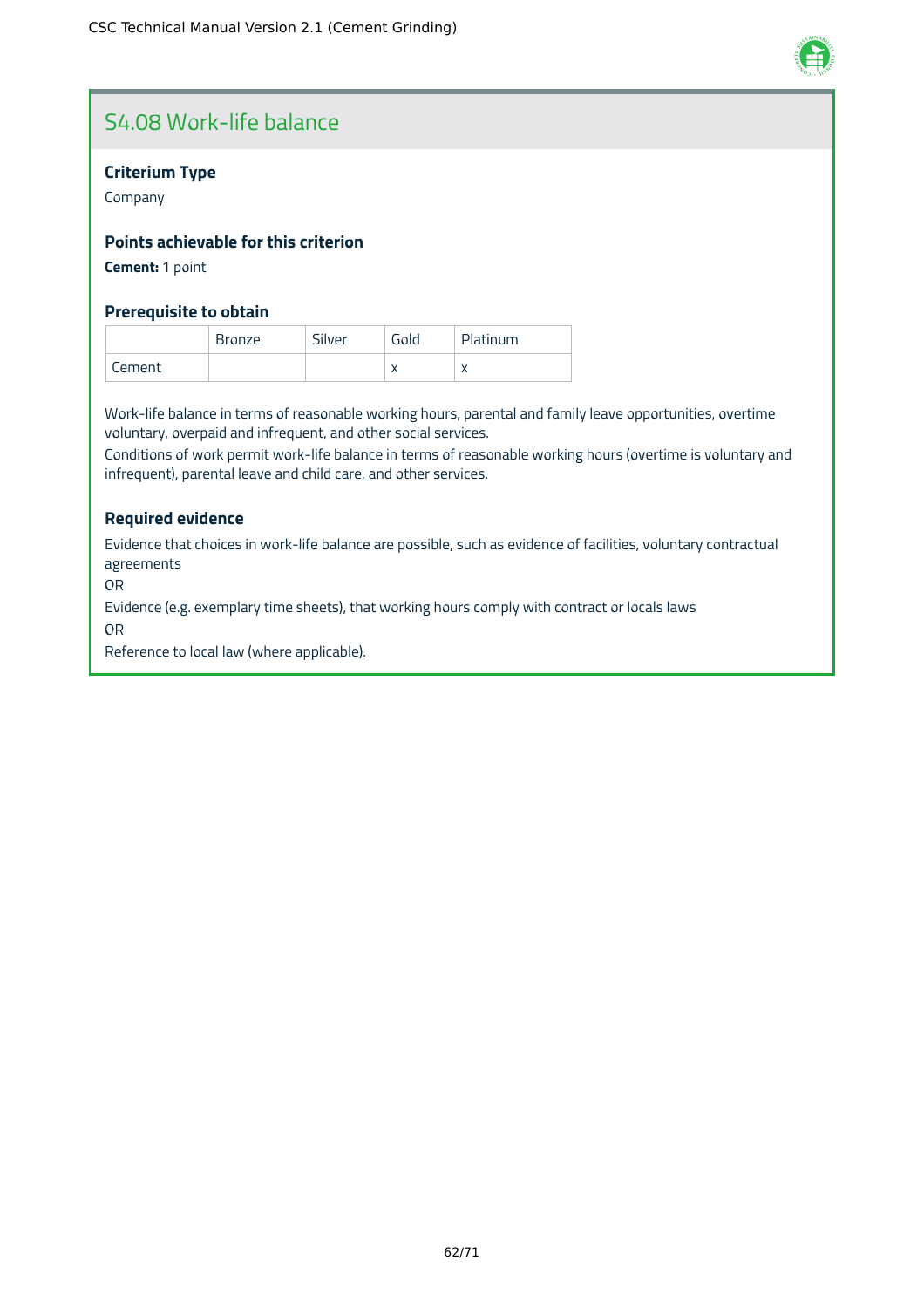

# S4.09 (EP) External control of social standards and compliance with human rights

### **Criterium Type**

Company

### **Points achievable for this criterion**

**Cement:** 1 point

Exemplary Performance criteria:

There is a reasonable level of external control of social standards and compliance with human rights via a dedicated external adequacy audit (see the annex).

### **Required evidence**

Adequacy investigation comprising the following elements of human rights management:

- 1. Culture (includes "tone from the top")
- 2. Objectives
- 3. Risks (includes risk assessments, reporting, KPIs)
- 4. Programme (includes policy, whistleblowing, case management, sanctions)
- 5. Organisation
- 6. Communication (includes communication concept and trainings)
- 7. Controls (including audits)

(for adequate evidence see the annex)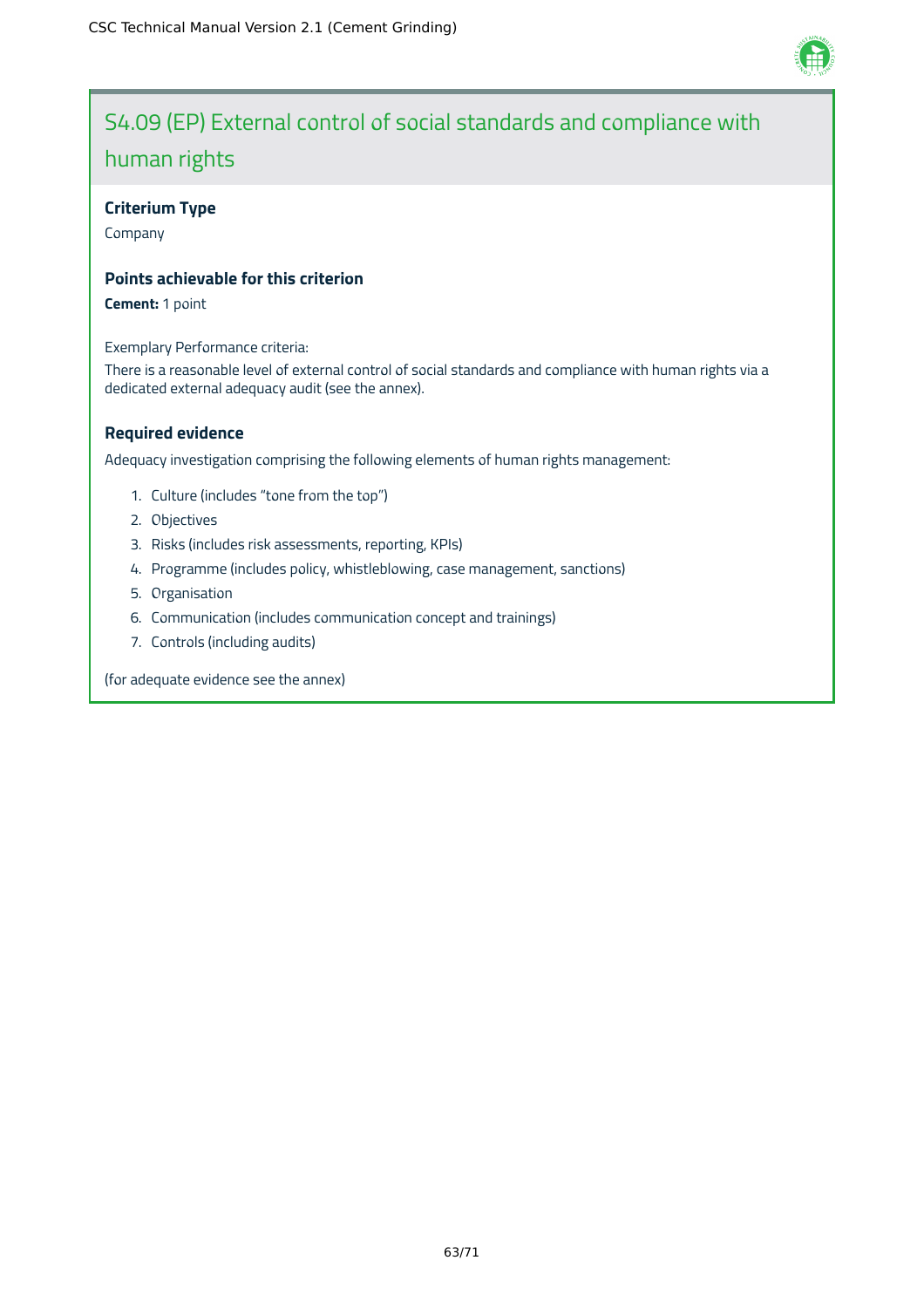# **Economics**

## **B1 - Local Economy**

### **Aim**

To promote the adoption of practices for the economic benefits of the local community.

## **Total points achievable for this credit**

**Cement:** 4 points

**Criterium Type**

Plant

### **Points achievable for this criterion**

**Cement:** 4 points

### **Prerequisite to obtain**

|        | <b>Bronze</b> | Silver    | Gold | Platinum  |
|--------|---------------|-----------|------|-----------|
| Lement |               | $\lambda$ |      | $\lambda$ |

The plant serves the needs of- and supports the local economy.

### **Required evidence**

Evidence where the local economy is supported, e.g. by local hire, local training, local suppliers, involvement of local businesses etc., taking into account the legal boundaries.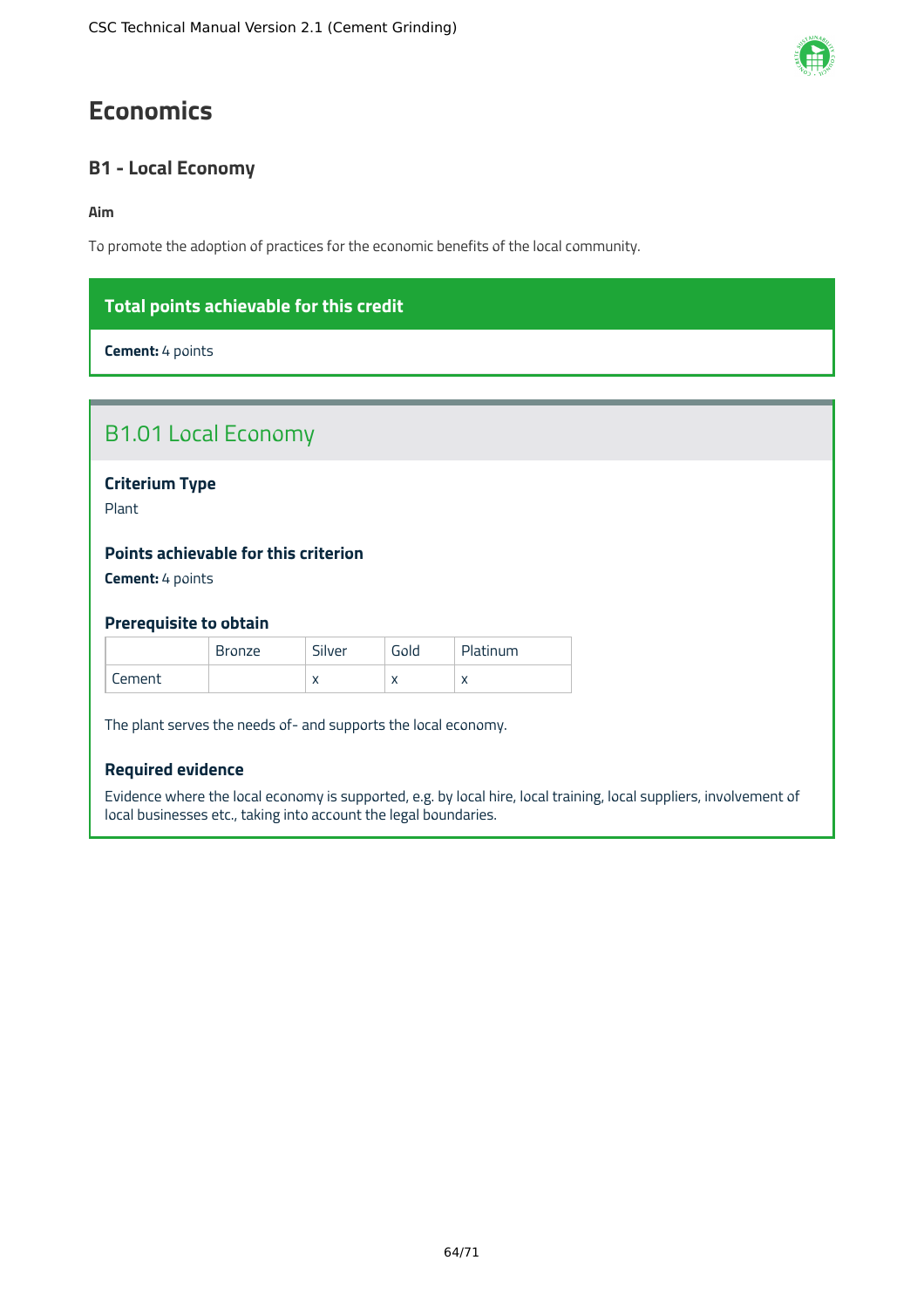

### **B2 - Ethical Business**

### **Aim**

To operate the business in a fair and ethical manner.

### **Total points achievable for this credit**

**Cement:** 9 points

## B2.01 Ethical risk assessment

### **Criterium Type**

Company

### **Points achievable for this criterion**

**Cement:** 3 points

#### **Prerequisite to obtain**

|        | <b>Bronze</b> | Silver | Gold | Platinum  |
|--------|---------------|--------|------|-----------|
| Cement |               |        |      | $\lambda$ |

The company conducts and documents risk assessments of its operations focused on the avoidance of bribery and corruption, fair marketing, and respect of property rights, with maximum intervals of three years.

### **Required evidence**

Evidence that a risk assessment has been performed less than 3 years before; this can be a confirmation that the auditor has seen the assessment or a copy of the assessment

## B2.02 Policy or code for ethical business

#### **Criterium Type**

Company

### **Points achievable for this criterion**

**Cement:** 3 points

The company has a policy (or a number of policies) or code of business ethics (or a number of codes) in place. The policy (policies, code/codes) includes procedures that cover anti-corruption, fair competition and marketing, respect for property rights, responsible political involvement and confidential investigation.

#### **Required evidence**

A copy of the code, proving that suppliers are within the scope.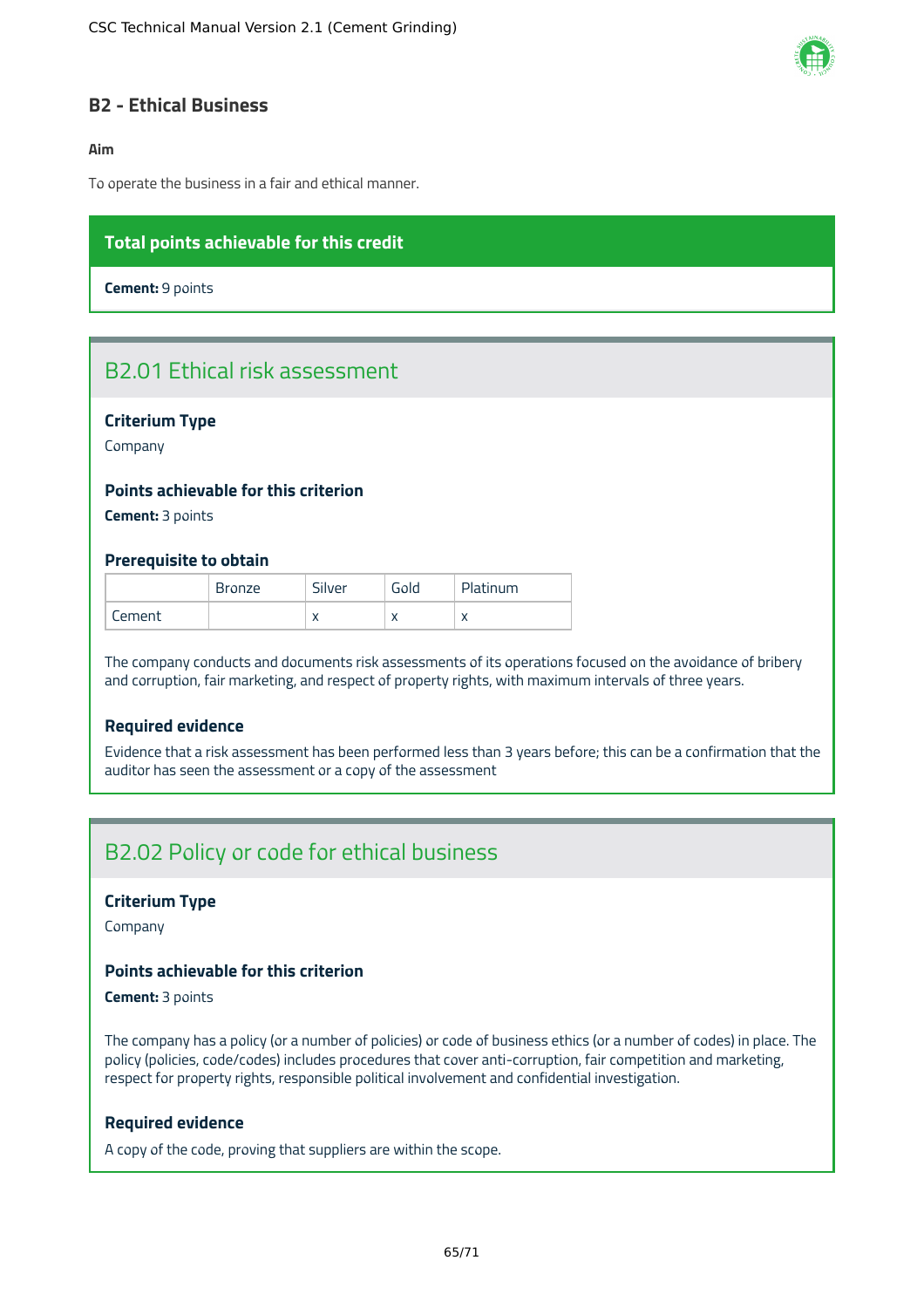

# B2.03 Confidential investigation

### **Criterium Type**

Company

## **Points achievable for this criterion**

**Cement:** 1 point

### **Prerequisite to obtain**

|        | Bronze | Silver | Gold | Platinum  |
|--------|--------|--------|------|-----------|
| Cement |        |        |      | $\lambda$ |

The organization has a mechanism for confidential investigation, resolution and reporting of suspected cases of bribery and/or corruption in place.

### **Required evidence**

Evidence that a mechanism for confidential investigation (on company level) is in place. E.g.:

- a company hotline
- a publicly available telephone number to submit a complaint

## B2.04 Responsible political involvement

### **Criterium Type**

Company

### **Points achievable for this criterion**

**Cement:** 1 point

The company has training in place to secure the ethical business behaviour of its relevant employees.

### **Required evidence**

Evidence of the training procedure, program, exemplary certificates or similar.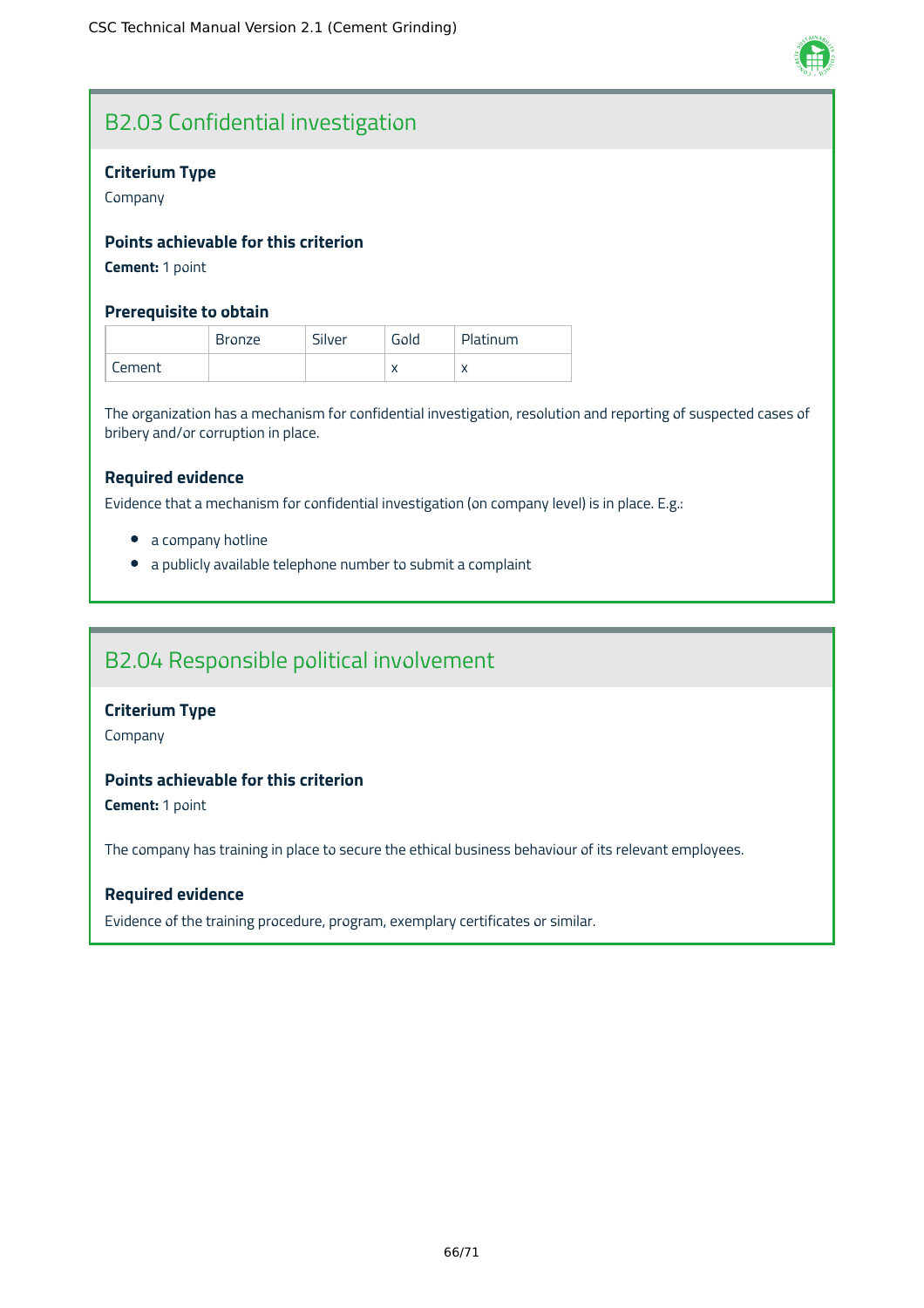

# B2.05 Respect for property rights

## **Criterium Type**

Company

### **Points achievable for this criterion**

**Cement:** 1 point

The company recognizes property rights, both physical and intellectual.

## **Required evidence**

A policy or statement addressing respecting property rights.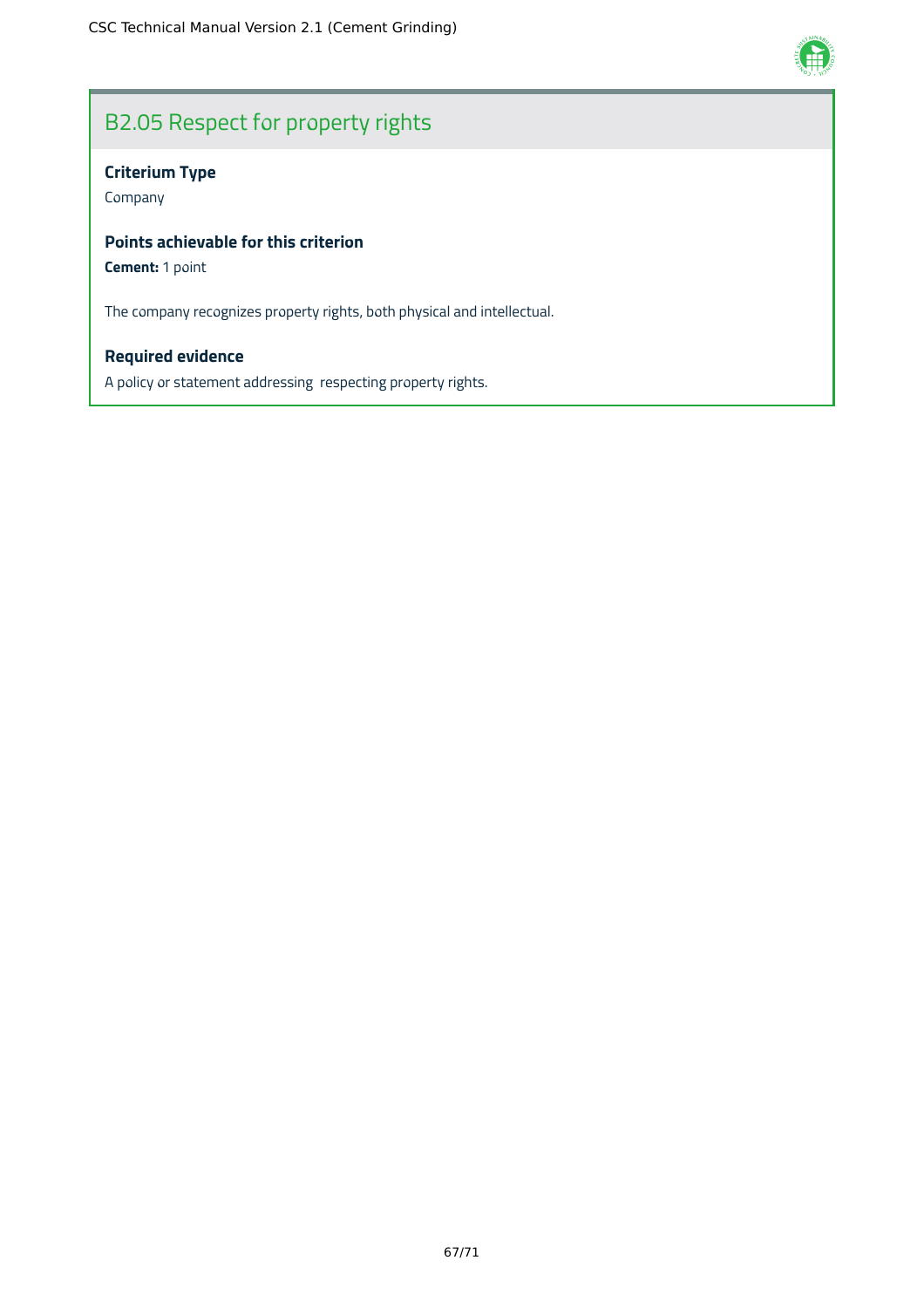

### **B3 - Innovation**

### **Aim**

To stimulate

- the development and implementation of new solutions that contribute to the sustainability of the operations, its products, its suppliers or other parts of the value chain,
- execution of best practices in the field of sustainability that are not covered by this certification systems, and
- exemplary performance under any criterion in this system.

### **Total points achievable for this credit**

**Cement:** 9 points

## B3.01 Innovative solutions and/or exemplary performance

### **Criterium Type**

Company

### **Points achievable for this criterion**

**Cement:** 9 points

The company develops, tests and/or implements innovative practices/products or demonstrates exemplary performance in the field of responsible sourcing in the sense of this CSC system and beyond.

### **Required evidence**

The approval letter of the Innovation Committee, including the number of points to be awarded for the innovation or exemplary performance.

The formal process of applying for the Innovation Credit is described in the Innovation Credit Guidelines (see the annex).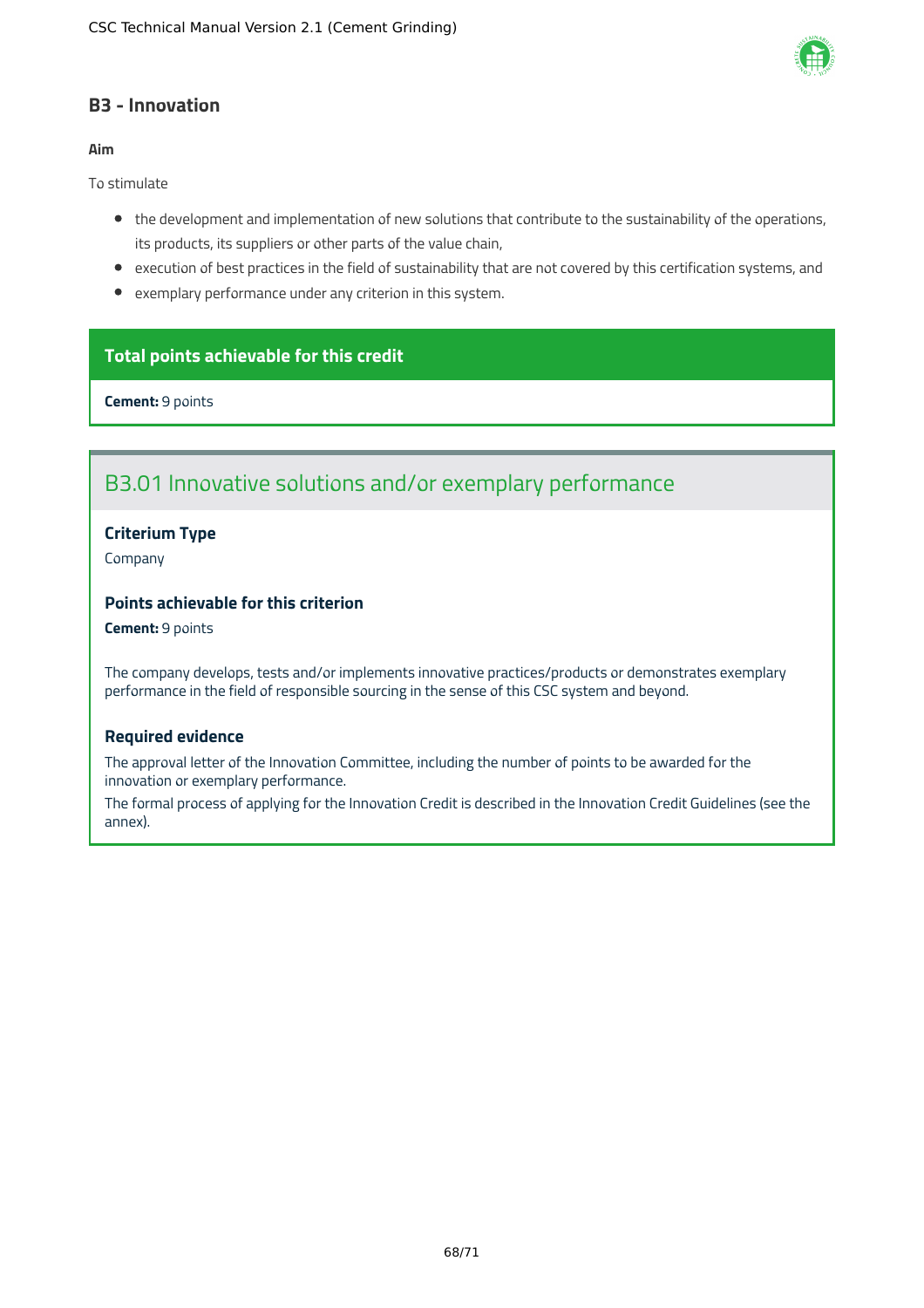

### **B4 - Feedback Procedure**

### **Aim**

To establish a channel that allows the local community, employees and customers to provide feedback to the company.

## **Total points achievable for this credit**

**Cement:** 3 points

## B4.01 Feedback and complaints procedure for the local community

### **Criterium Type**

Plant

### **Points achievable for this criterion**

**Cement:** 1 point

### **Prerequisite to obtain**

|        | <b>Bronze</b> | Silver | Gold | Platinum  |
|--------|---------------|--------|------|-----------|
| Cement |               |        |      | $\lambda$ |

A feedback and complaint procedure and complaint facility is in place for the local community.

### **Required evidence**

Link on website OR phone number OR Email address OR contact details of a responsible person to handle the complaints. The contact can also be on company level, as long as it covers local complaints/grievance.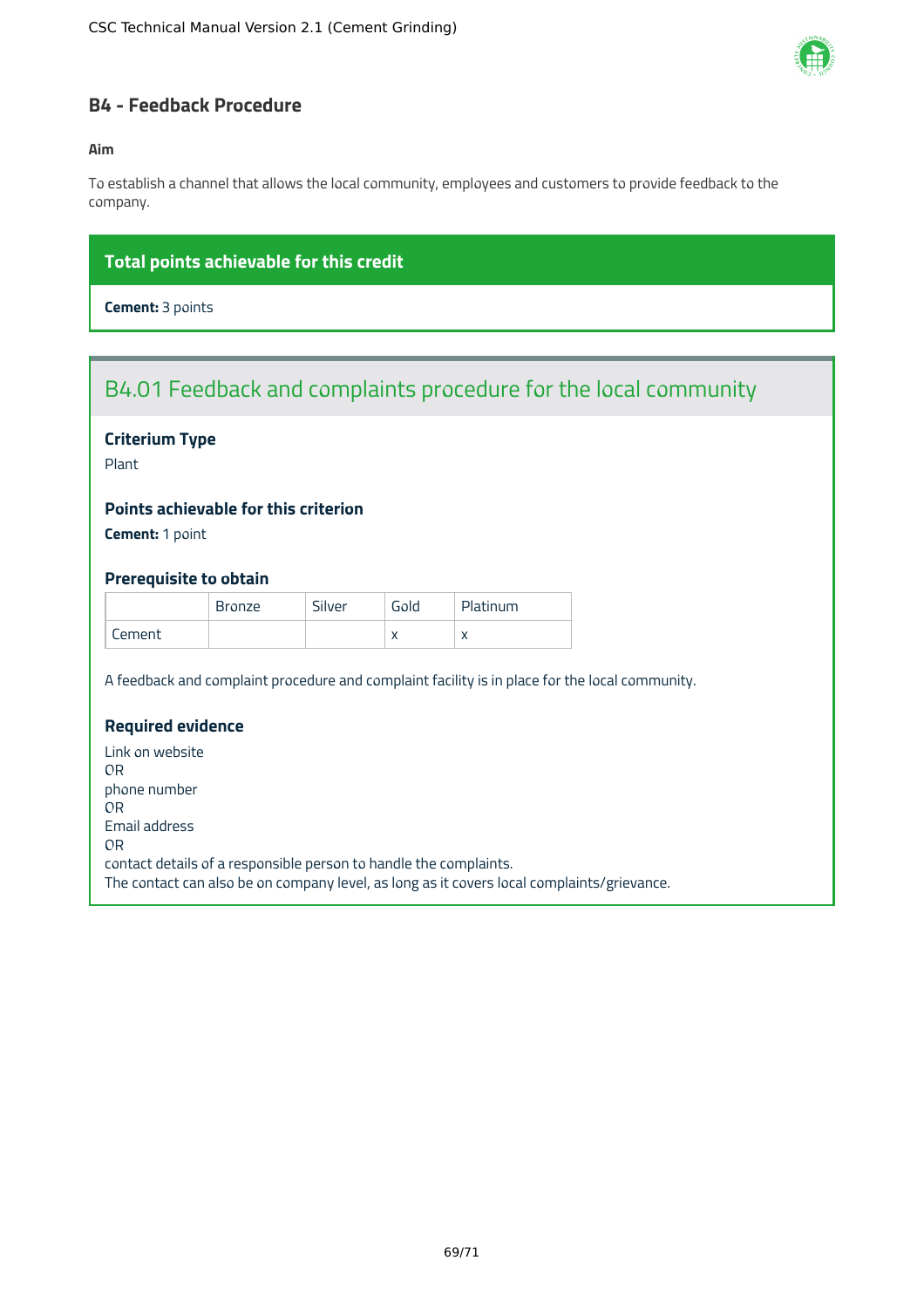

## B4.02 Feedback and complaints procedure for employees

### **Criterium Type**

Plant

### **Points achievable for this criterion**

**Cement:** 1 point

A feedback and complaint procedure and complaint facility is in place for employees.

### **Required evidence**

Link on website OR phone number OR Email address OR contact details of a responsible person to handle the complaints. The contact can also be on company level, as long as it covers local complaints/grievance.

## B4.03 Feedback and complaints procedure for customers

### **Criterium Type**

Plant

### **Points achievable for this criterion**

**Cement:** 1 point

### **Prerequisite to obtain**

|        | <b>Bronze</b> | Silver | Gold      | Platinum  |
|--------|---------------|--------|-----------|-----------|
| Cement |               |        | $\lambda$ | $\lambda$ |

A feedback and complaint procedure and complaint facility is in place for customers.

### **Required evidence**

Link on website OR phone number OR Email address OR contact details of a responsible person to handle the complaints. The contact can also be on company level, as long as it covers local complaints/grievance.